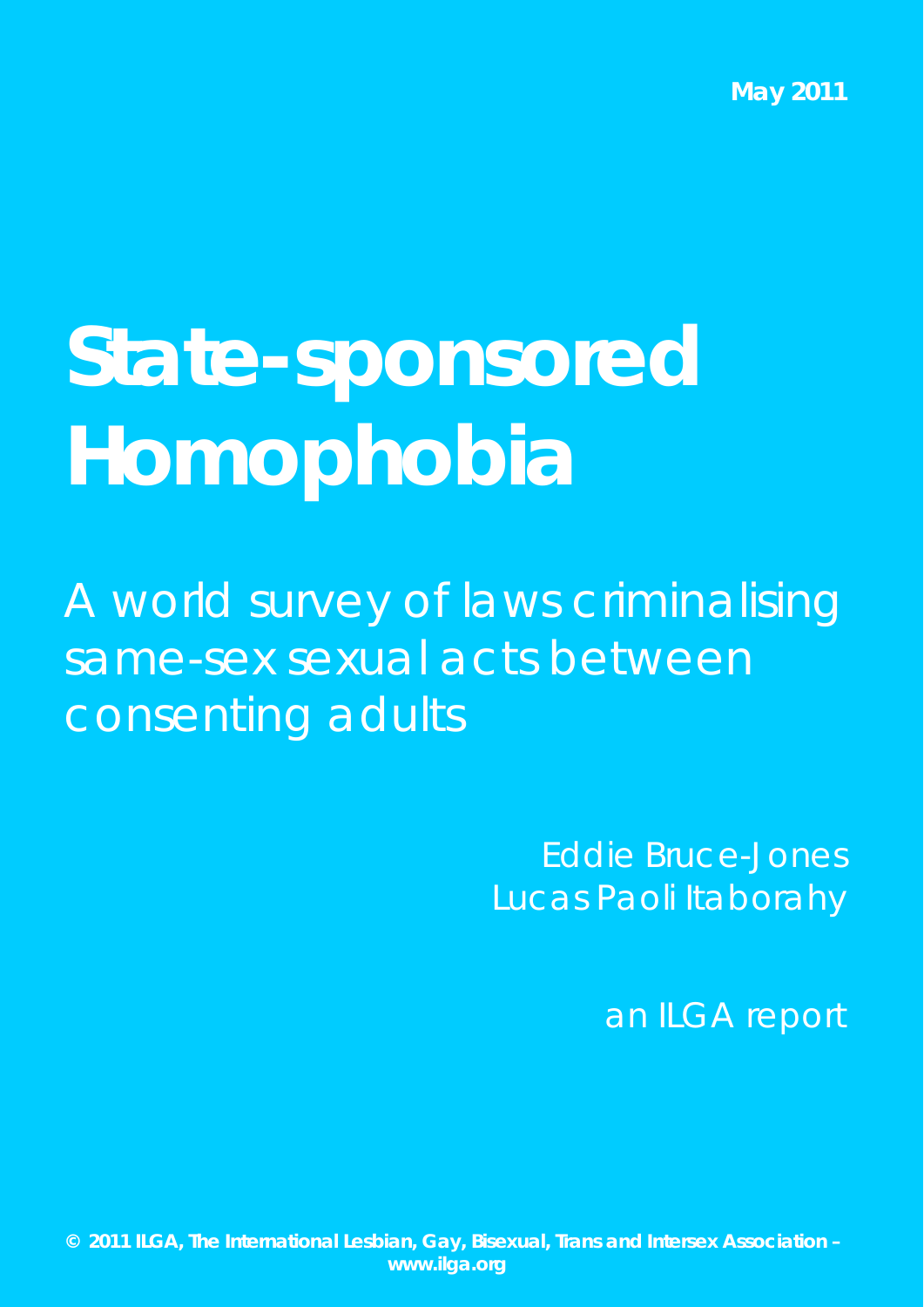### Content

### Page

| Foreword from Gloria Careaga & Renato Sabbadini ILGA Co-Secretaries generals4                                                           |   |
|-----------------------------------------------------------------------------------------------------------------------------------------|---|
|                                                                                                                                         |   |
|                                                                                                                                         |   |
|                                                                                                                                         |   |
| Foreword Linda RM Baumann & Rev Rowland Jide Macaulay / Pan Africa ILGA                                                                 |   |
|                                                                                                                                         |   |
|                                                                                                                                         |   |
|                                                                                                                                         |   |
|                                                                                                                                         |   |
|                                                                                                                                         |   |
|                                                                                                                                         |   |
|                                                                                                                                         |   |
|                                                                                                                                         |   |
|                                                                                                                                         |   |
|                                                                                                                                         |   |
|                                                                                                                                         |   |
|                                                                                                                                         |   |
|                                                                                                                                         |   |
|                                                                                                                                         |   |
|                                                                                                                                         |   |
|                                                                                                                                         |   |
|                                                                                                                                         |   |
|                                                                                                                                         |   |
|                                                                                                                                         |   |
|                                                                                                                                         |   |
|                                                                                                                                         |   |
|                                                                                                                                         |   |
|                                                                                                                                         |   |
|                                                                                                                                         |   |
|                                                                                                                                         |   |
|                                                                                                                                         |   |
|                                                                                                                                         |   |
|                                                                                                                                         |   |
|                                                                                                                                         |   |
|                                                                                                                                         |   |
|                                                                                                                                         |   |
|                                                                                                                                         |   |
|                                                                                                                                         |   |
|                                                                                                                                         |   |
|                                                                                                                                         |   |
| ASIA.                                                                                                                                   |   |
| Foreword from Sahran Abeysundara & Poedjati Tan / ILGA-Asia                                                                             |   |
|                                                                                                                                         |   |
|                                                                                                                                         |   |
| State-Sponsored Homophobia - May 2011<br>ILGA - The International Lesbian, Gay, Bisexual, Trans and Intersex Association - www.ilga.org | 2 |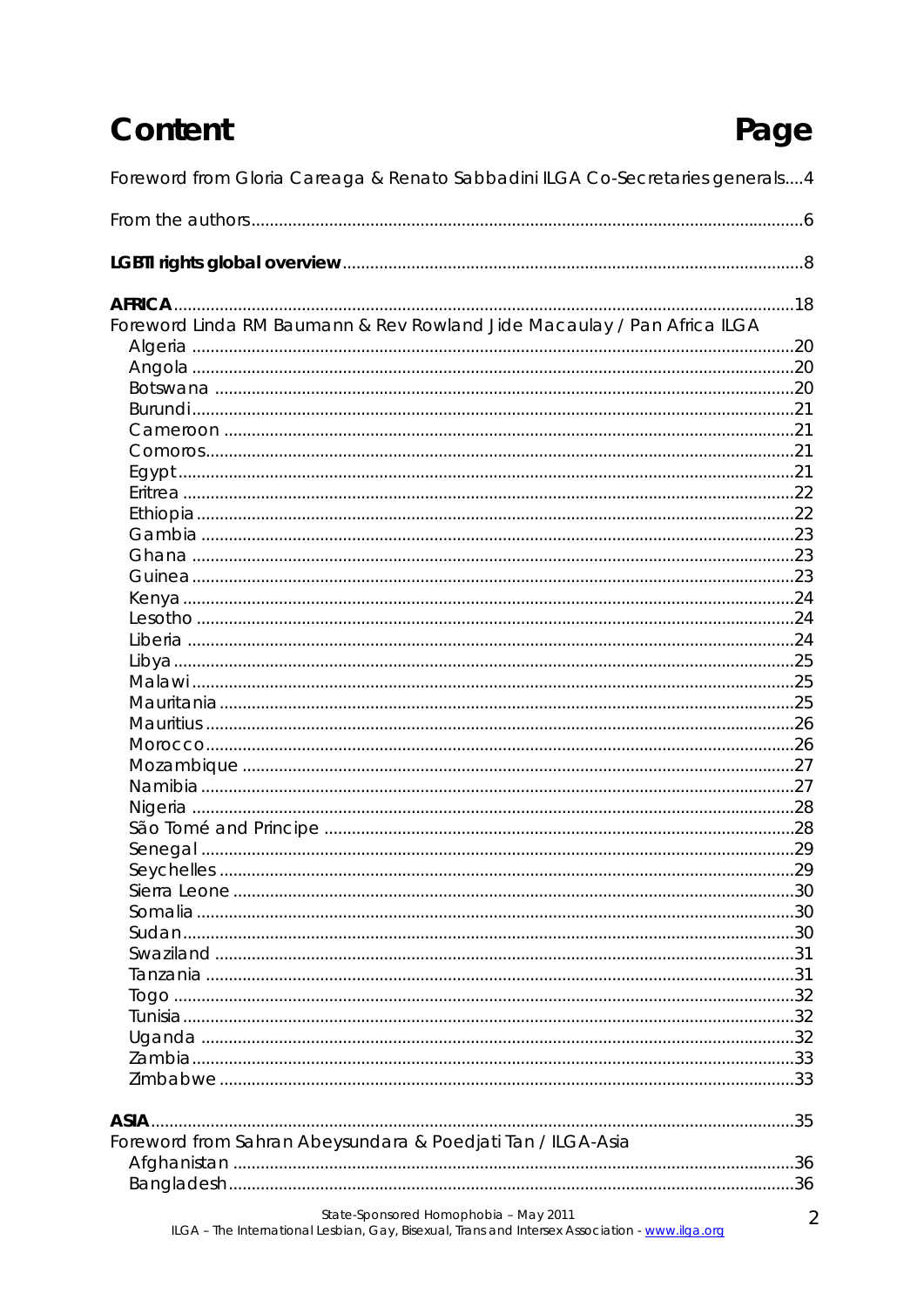| Foreword Toli Hernandez, Pedro Paradiso Sottile, Amaranta Gomez/ ILGA-LAC |  |
|---------------------------------------------------------------------------|--|
|                                                                           |  |
|                                                                           |  |
|                                                                           |  |
|                                                                           |  |
|                                                                           |  |
|                                                                           |  |
|                                                                           |  |
|                                                                           |  |
|                                                                           |  |
|                                                                           |  |
|                                                                           |  |
|                                                                           |  |
|                                                                           |  |
| Foreword from Simon Margan, Joleen Mataele & Lyn Morgain/ILGA-Oceania     |  |
|                                                                           |  |
|                                                                           |  |
|                                                                           |  |
|                                                                           |  |
|                                                                           |  |
|                                                                           |  |
|                                                                           |  |
|                                                                           |  |
|                                                                           |  |
|                                                                           |  |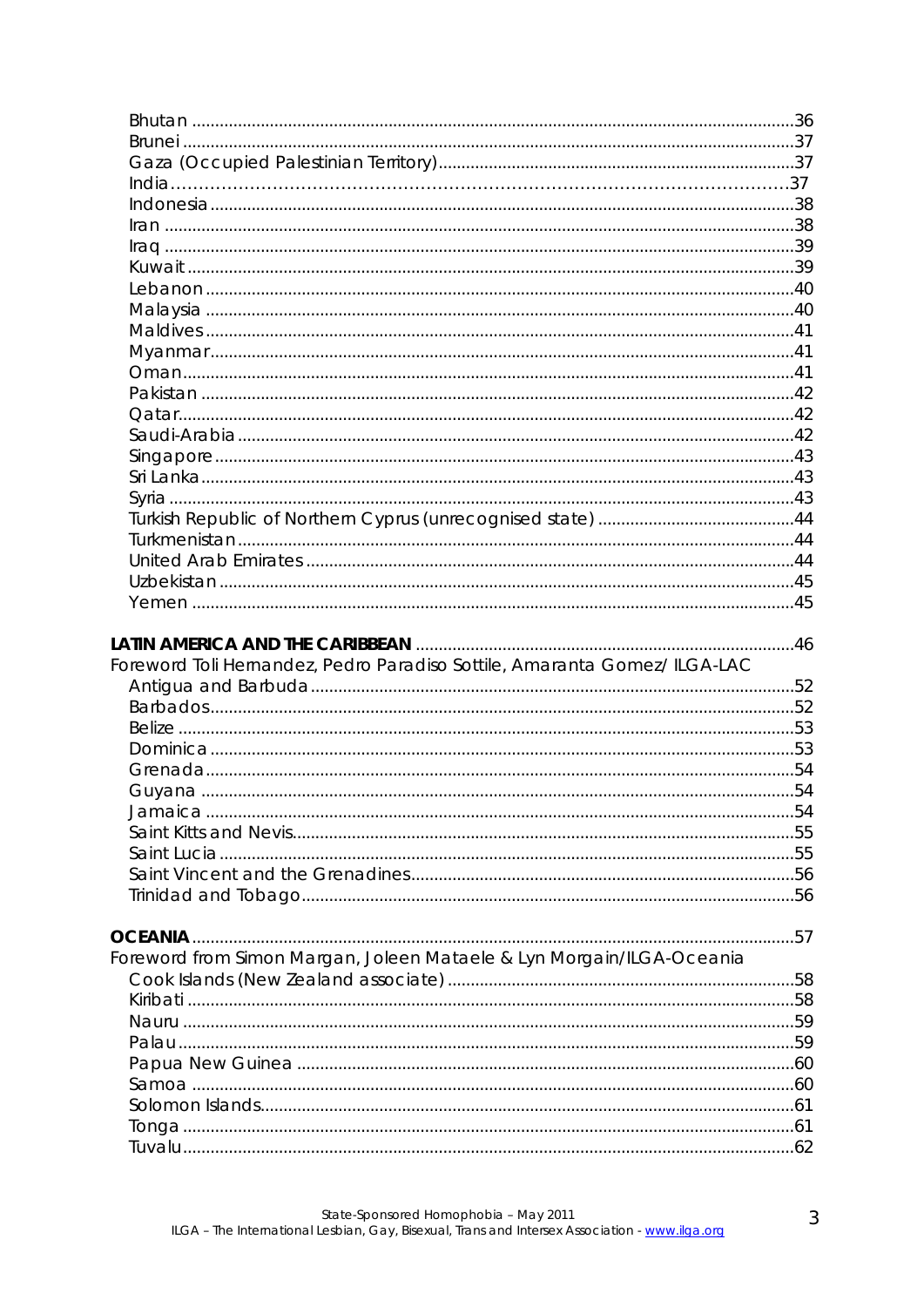### **From the Co-Secretaries General**

The year which separates this issue of our report from the previous one has registered several positive steps, from the adoption of a marriage law in Argentina and Iceland (and the decision of the Brazilian Supreme Court regarding same-sex civil unions) to the issuing of a Statement signed by 85 countries at the UN Human Rights Council condemning persecution on the basis of sexual orientation or gender identity. These events mark a growing disposition in the world which makes it more and more difficult to defend state-sponsored homophobia on the international scene, as seen in the case of the international campaign against the proposed "anti-homosexuality" bill of Uganda, while the so-called Arab Spring gives reason to hope for significant changes in the legislation of many countries in the Middle East and North Africa in a not too distant future.

The purpose of this optimism is not, of course, to forget about those countries where same-sex sexual acts between consenting adults continue to be criminalised. Quite the contrary, particularly in the light of the fact that while registering no new "addition", the infamous group of 76 countries (including the 5 which have the death penalty) have seen no "defection" either. In Malawi President Bing Wa Mutharika even thought it necessary, after raising hopes by "pardoning" Steven Monjeza and Tiwonge Chimbalanga for loving each other, to re-confirm his stance toward same-sex couples by having the penal code criminalising also "indecent practices between females".

The positive disposition mentioned above, however, means that the 76 countries are beginning to feel isolated and in difficulty as far as their stance towards discrimination on basis of sexual orientation and gender identity is concerned. Even more so, considering that their claim to defend the view of "traditional societies" against values "imported from the West" is gradually eroded not only by the presence of many countries from the global South among the 85 signatories of the UN Human Rights Council, e.g. Rwanda, Central African Republic, Sierra Leone (not to mention the overwhelming majority of Latin American countries), but also by the very fact that the laws they defend are often the relics of colonialism.

Another factor which adds to the difficulty of the 76 countries is that their supposed defence of "traditional values" is not "simply "limited" to barring LGBTI people from enjoying equal rights, but actively implies persecution of people on the basis of their sexual orientation and gender identity, out of fear that LGBTI people might "contaminate" with their example the rest of the population – not exactly the most consistent way to defend values which are supposed to be as "traditional" as they are "natural", and certainly a most immoral one, considering that LGBTI rights defenders have been murdered in this last year as a result of it. We cannot but express gratitude and admiration for the courage of all those activists that risk their lives and security to build a stronger LGBTI movement and – above all – a better world, where all human rights are truly for all.

The day is not far, when homophobia and transphobia will be considered everywhere as they should – with the same abhorrence currently reserved to sexism and racism, and no amount of self-serving rhetoric will prevent the wall of state-sponsored homophobia from crumbling.

While rejoicing in anticipation for that day, however, we should not forget that decriminalisation of same-sex sexual acts between consenting adults is a necessary precondition for the fight against homophobia, as it contributes to social change, but is in itself by no means sufficient, as proven by the rise of attacks against lesbians and gays in recent years from South Africa to the UK. There is no doubt that the battle on the legal level will be won sooner than the one fought at the cultural level, as pockets of homophobes will remain in all societies of the world for a long time. More needs to be done to grasp the true dimensions of this problem, ideally through a map similar to the one we release together with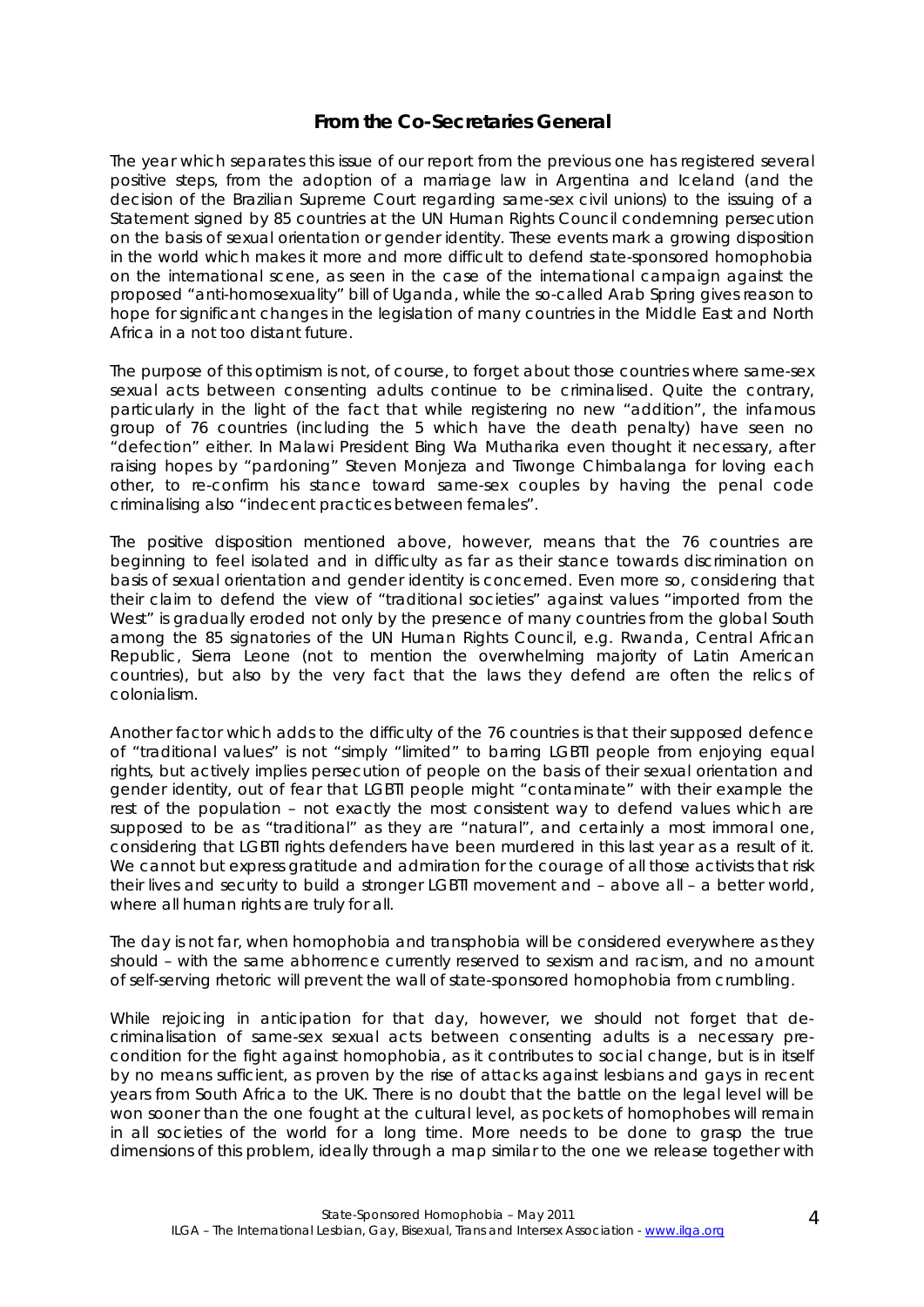this report. It is an endeavour we are willing to commit ourselves to, together with all those who want to join us.

A final word of warm welcome to our new editors of this report: Eddie Bruce-Jones and Lucas Paoli Itaborahy who take over from Daniel Ottoson, the excellent editor of the past issues.

**Gloria Careaga & Renato Sabbadini Co-secretaries general ILGA, the International Lesbian, Gay, Bisexual, Trans and Intersex Association** 

*ILGA is a world-wide network of national and local groups dedicated to achieving equal rights for lesbian, gay, bisexual, trans and intersex (LGBTI) people everywhere.* 

*Founded in 1978, it now has more than 700 member organizations.* 

*Every continent and approximately 110 countries are represented.* 

*Pan Africa ILGA, ILGA-Asia, ILGA-Europe, ILGA-LAC, ILGA-North America and ILGA-Oceania are regional chapters of ILGA.* 

*ILGA is to this day the only international non-governmental community-based association focused on fighting discrimination on grounds of sexual orientation and gender identity as a global issue. www.ilga.org*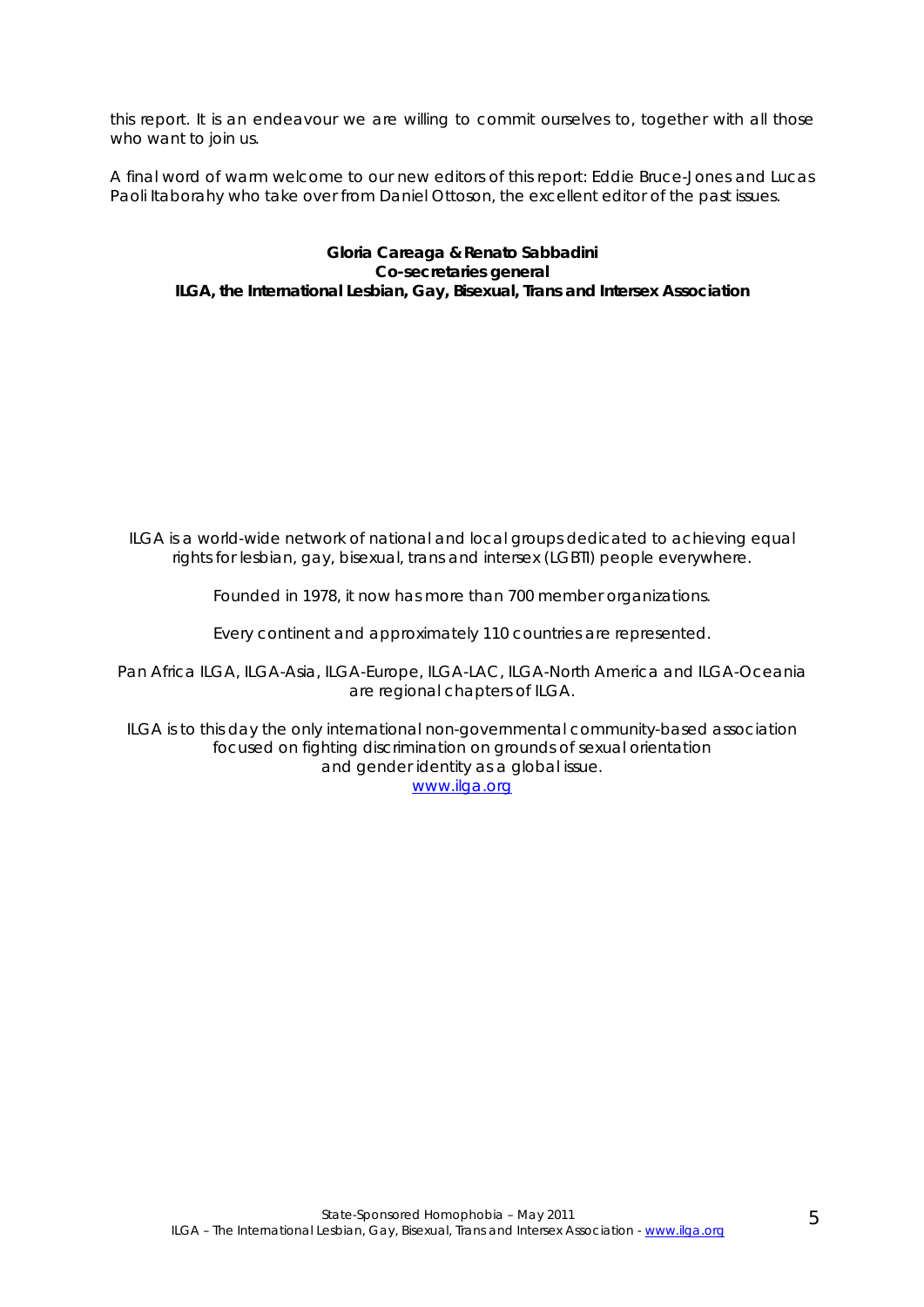### **From the Authors**

Knowing the law is a very important part of any effective human rights work. Access to this knowledge is a particular challenge when it comes to LGBTI issues. This can be due to rapidly changing legal provisions, contradicting sources, and the inaccessibility of certain legal provisions in the public domain. Where the legal provisions were not possible to obtain, secondary sources are listed.

The aim of this report is to consolidate the latest research on a range of LGBTI legal issues.

The first part of the report presents an overview of trends of LGBTI rights around the world. The second part is comprised of a summary of countries that still maintain legal provisions criminalising same-sex sexual acts between consenting adults. Due to the fact that we aim to provide the most updated information, much of the material cited is from governmental and non-governmental organisation websites rather than from printed sources. In contrast to previous years, we have integrated the source list into the footnotes at the end of each page. This affords readers quicker access to full references.

The section of the report on criminalisation only deals with legislation criminalising sexual acts between persons of the same sex who are of consenting age and who engage in sexual activity in private. Laws related to such acts done in public, with minors, by force or otherwise outlawed are not included. The second part of the report also excludes countries where such acts are legal.

It is important to notice that this report covers a period of intense global discussion on LGBTI issues. Since 2009, the world has been witnessing remarkable legal developments, particularly in Latin America. In 2009, the Federal District of Mexico passed several laws protecting LGBTI people from hate crimes, followed by Ecuador in the same year and by Bolivia in 2011. Mexico also approved a very progressive law on gender recognition after gender reassignment treatment in 2009 and its Federal District opened up marriage for same-sex couples in 2010, the same year as Argentina did. The latter has also approved joint adoption by same-sex couples, followed by Brazil which recognized legal rights for same-sex stable unions in 2011.

In 2011, we anticipate a ruling by the Indian Supreme Court on the challenge of the 2009 decision of the High Court in Delhi that invalidated the criminalisation of sex between consenting adults in all Indian states except Jammu and Kashmir. There is also a potential revisiting of the widely criticised proposed 2009 Anti Homosexuality Bill in Ugandan parliament this year,<sup>1</sup> a year that began with the brutal murder of David Kato, one of Uganda's most vocal and longstanding advocates for LGBTI equality.2

We would like to thank the organisations that sent us their suggestions and, in particular, we would like to thank Daniel Ottosson, Robert Wintemute and Kees Waaldijk for their significant comments. Kees Waaldijk has also contributed immensely to this report, providing us with a draft version of *Legal recognition of homosexual orientation in the countries of Africa* from March 2011, as well as his 2009 paper "Legal recognition of homosexual orientation in the countries of the world"3.

If you have any additional information or additional sources not available in this report, we would be grateful if you could contact us at information@ilga.org, and we will investigate the matter.

 $\overline{a}$ 

<sup>1</sup> *See* Behind The Mask: Voices of Africa's LGBTI Community, "Uncertainty of Uganda's Anti Homosexuality Bill," 23 March 2011. Available at http://www.mask.org.za/uncertainty-over-uganda%E2%80%99s-anti-homosexuality-bill/.<br><sup>2</sup> See Human Rights Watch, "Uganda: Promptly Investigate Killing of Prominent LGBT Activist," 27 January 2011. *Available at* http://www.hrw.org/en/news/2011/01/27/uganda-promptly-investigate-killing-prominent-lgbt-activist. 3 Available at: http://hdl.handle.net/1887/14543**.**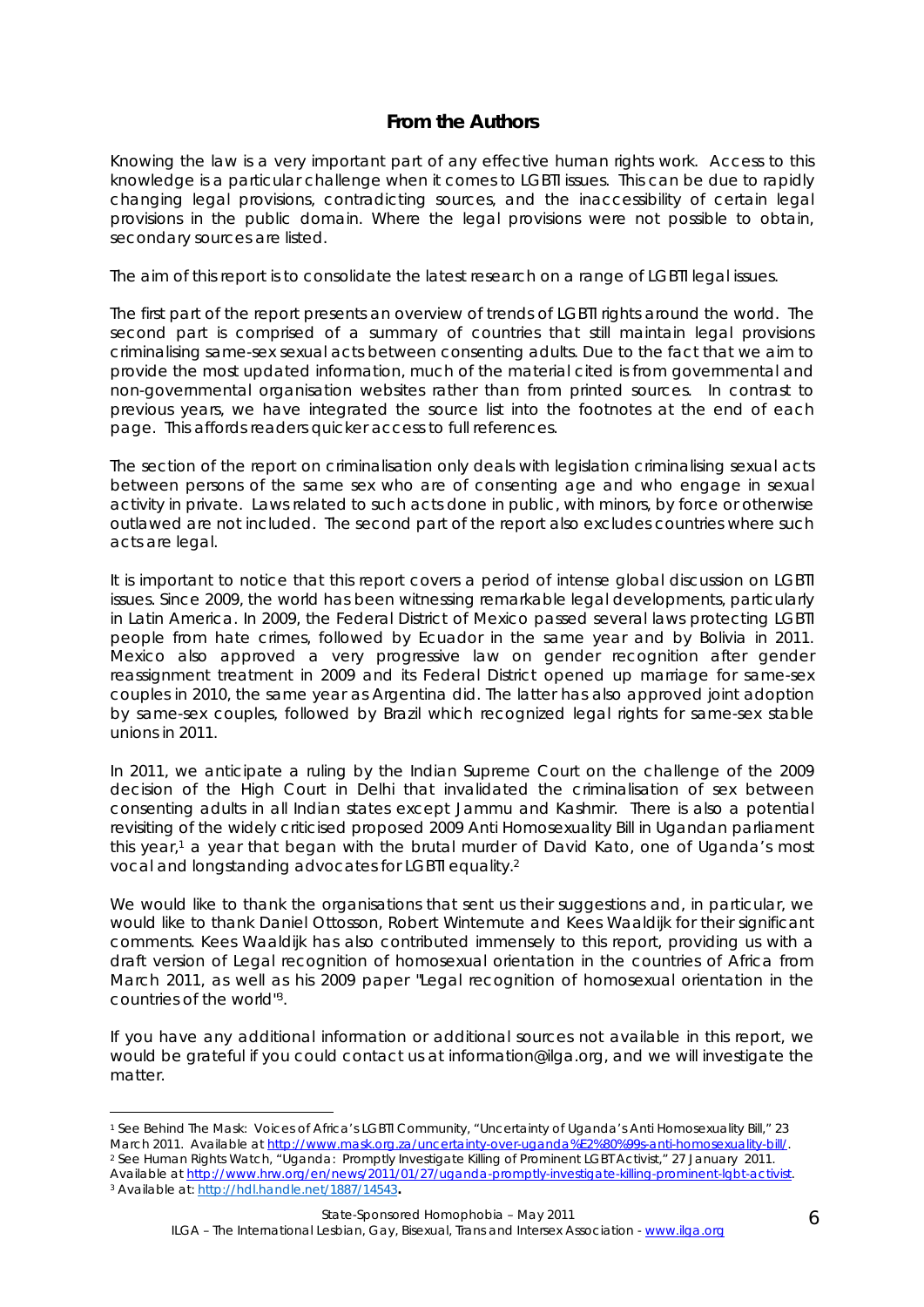**The report has been researched and written by Eddie Bruce-Jones and Lucas Paoli Itaborahy.**  It is an updated version of the four annual editions of this report that were researched and compiled by Daniel Ottosson since 2007.

**This ILGA report is copyright free** provided you mention both the authors and ILGA, the International Lesbian, Gay, Bisexual, Trans and Intersex Association.

**Free digital versions of the report are available in Word format for groups to print as well as free digital maps on gay and lesbian rights in the world, in Asia, Africa and Latin American and the Caribbean.** 

Most of this material is available in **English, Spanish, Portuguese and French.** 

**Download the maps and reports at www.ilga.org or contact information@ilga.org**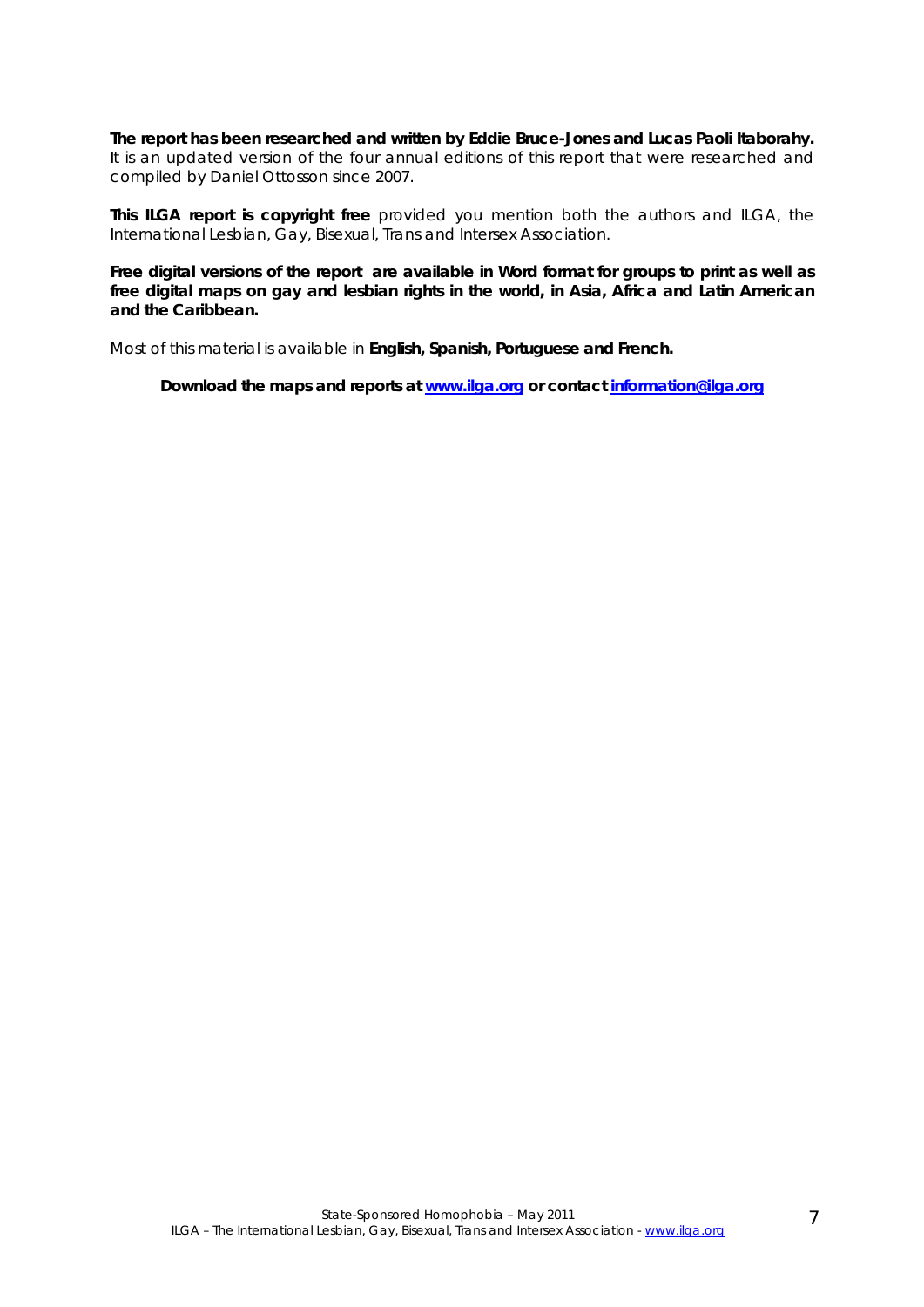### **LGBTI rights global overview**

The year in brackets refers to the year when the reform came into force.

If no year is stated, either there has never been any regulation in the relevant area or no information could be found about the year the law took effect.

### Homosexual acts legal (113 countries)

**Africa** Benin, Burkina Faso, Cape Verde (2004),4 Central African Republic, Chad, Congo-Brazzaville, Côte d'Ivoire, Democratic Republic of Congo, Djibouti,<sup>5</sup> Equatorial Guinea,6 Gabon, Guinea-Bissau (1993),7 Madagascar, Mali, Niger,8 Rwanda,9 South Africa (1998)

Asia **Cambodia, China (1997),<sup>10</sup> East Timor (1975), most parts of India (2009),<sup>11</sup> most parts** of Indonesia, Israel (1988), Japan (1882), Jordan (1951), Kazakhstan (1998), Kyrgyzstan (1998), Laos, Mongolia,12 Nepal (2008),13 North Korea, Philippines, South Korea, Taiwan (1896), Tajikistan (1998), Thailand (1957), Turkey (1858), Vietnam, as well as the West Bank (1951) in the Occupied Palestinian Territory

**Europe** Albania (1995), Andorra (1990), Armenia (2003), Austria (1971), Azerbaijan (2000), Belgium (1795), Bosnia and Herzegovina (1998-2001),<sup>14</sup> Bulgaria (1968), Croatia (1977), Cyprus (1998), Czech Republic (1962), Denmark (1933), Estonia (1992),

www.rjcplp.org/RJCPLP/sections/informacao/legislacao-nacional/anexos/gb-codigo-<br>penal/downloadFile/file/GuineBissau.CodigoPenal.pdf).

 $\overline{a}$ 4 The 2004 Penal Code does not criminalise homosexual acts. Until it came into force, article 71 of the previous code of 1886 provided for 'security measures' for people who habitually practice 'vice against the nature'. Text of the new Penal Code is available at:

www.mj.gov.cv/index.php?option=com\_docman&task=doc\_download&gid=38&&Itemid=66.<br>
<sup>5</sup> See Djibouti Penal Code of 1995, available at: http://www.djibouti.mid.ru/doc/UK.htm.<br>
<sup>6</sup> However, according to Amnesty International's 2

homosexual acts are still illegal in Equatorial Guinea. Text available at:

http://www.asylumlaw.org/docs/sexualminorities/World%20SurveyAlhomosexuality.pdf.<br>7 According to Waaldijk (2011), articles 133-138 on sexual offences in the new Penal Code of 1993 do not seem to criminalise homosexual acts more than heterosexual acts (Text of the law is available at:

<sup>&</sup>lt;sup>8</sup> The 1961 Penal Code with admendments up to 2003 is availabe at:

http://www.unhcr.org/refworld/docid/47fb8e642.html.<br>9 See the Rwanda Penal Code of 1980 available at:

http://www.amategeko.net/display\_rubrique.php?ActDo=ShowArt&Information\_ID=947&Parent\_ID=3070640&type=p<br>ublic&Lanque\_ID=Fr&rubID=30691315.

<sup>&</sup>lt;sup>10</sup> Homosexual acts are also legal in all Chinese associates; Hong Kong (1991) and Macau (1996). <sup>11</sup> Judgment of the Delhi High Court available at http://lobis.nic.in/dhc/APS/judgement/02-07-

<sup>2009/</sup>APS02072009CW74552001.pdf. For more information on the judgment, see Alternative Law Forum, The Right that Dares Speak its Name, available at: http://www.altlawforum.org/news/gender-and-sexuality/the-377-

campaign/The%20right%20that%20Dares%20to%20Speak%20its%20Name.pdf. Pending appeal of this judgment in the Delhi High Court, the Court has rejected requests to stay the judgment in the interim period. See

http://www.indianexpress.com/news/sc-declines-to-stay-hc-verdict-on-homosexual/491686/. Since the Indian Penal Code is not applicable to the state of Jammu and Kashmir, the Delhi High Court decision does not affect the laws in this state.

<sup>12</sup> See Article 125 of the Criminal Code of Mongolia of 2002, available at:

http://www.lexadin.nl/wlg/legis/nofr/oeur/lxwemon.htm.<br><sup>13</sup> The Supreme Court of Nepal ruled in 2008 that LGBTI people would be regarded as "natural persons" under law. While legislation to this effect was anticipated in 2010, there has been no legislation adopted as yet. See http://www.gaylawnet.com/laws/np.htm.<br><sup>14</sup> The three parts of Bosnia and Herzegovina decriminalised homosexuality in three different years, each by enacting

a new Criminal Code that introduced an equal age of consent: Federation of Bosnia and Herzegovina (1998), Republika Srpska (2000), Brcko District (2001); see www.ohr.int/ohr-dept/legal/crim-codes/.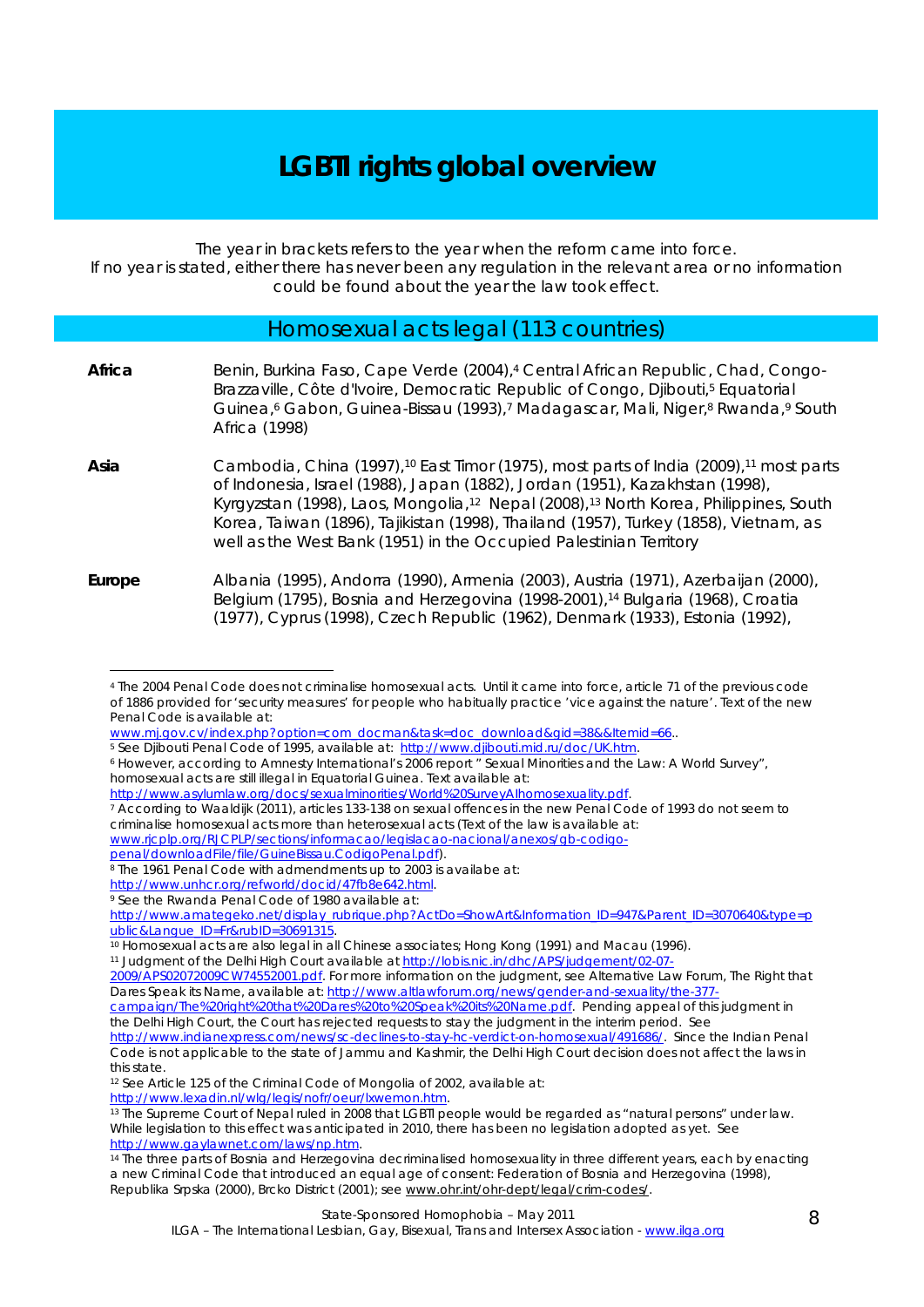|               | Finland (1971), France (1791), Georgia (2000), Germany (1968-69), <sup>15</sup> Greece (1951), |
|---------------|------------------------------------------------------------------------------------------------|
|               | Hungary (1962), Iceland (1940), Ireland (1993), Italy (1890), Kosovo (1994), Latvia            |
|               | (1992), Liechtenstein (1989), Lithuania (1993), Luxembourg (1795), Macedonia                   |
|               | (1996), Malta (1973), Moldova (1995), Monaco (1793), Montenegro (1977),                        |
|               | Netherlands (1811), <sup>16</sup> Norway (1972), Poland (1932), Portugal (1983), Romania       |
|               | (1996), Russia (1993), San Marino (1865), Serbia (1994), Slovakia (1962), Slovenia             |
|               | (1977), Spain (1979), Sweden (1944), Switzerland (1942), Ukraine (1991), United                |
|               | Kingdom (see foot note for the UK and associates), <sup>17</sup> Vatican City                  |
| Latin America | Argentina (1887), Bahamas (1991), Bolivia, Brazil (1831), Costa Rica (1971), Chile             |
| and           | (1999), Colombia (1981), Cuba (1979), Dominican Republic (1822), Ecuador (1997), 18            |
| Caribbean     | El Salvador (1800's), Guatemala (1800's), Haiti (1800's), Honduras (1899), Mexico              |

- **and**  Car (1872), Nicaragua (2008), Panama (2008),19 Paraguay (1880), Peru (1836-1837), Suriname (1869), Uruguay (1934), Venezuela (1800's)
- **North America** Canada (1969), the United States (2003)20
- **Oceania** Australia,21 Fiji (2010),22 Marshall Islands (2005), Micronesia, New Zealand (1986), Vanuatu and the New Zealand associates of Niue (2007) and Tokelau (2007)

Note that same-sex sexual activities between adults have never been criminalised in Benin, Burkina Faso, Central African Republic, Chad, Congo-Brazzaville, Côte d'Ivoire, Democratic Republic of Congo, Djibouti, Gabon, Madagascar, Mali, Niger and Rwanda.

### Homosexual acts illegal (76 countries)

**Africa** Algeria(1966),23 Angola, Botswana, Burundi (2009), Cameroon (1972), Comoros, Egypt,24 Eritrea, Ethiopia, Gambia, Ghana, Guinea, Kenya, Lesotho, Liberia, Libya, Malawi, Mauritania, Mauritius, Morocco, Mozambique, Namibia, Nigeria, São Tomé and Principe, Senegal, Seychelles, Sierra Leone, Somalia, Sudan, Swaziland, Tanzania, Togo, Tunisia, Uganda, Zambia, Zimbabwe

**Asia** Afghanistan, Bangladesh, Bhutan, Brunei, some parts of Indonesia (South Sumatra and Aceh Province), Iran, Kuwait, Lebanon, Malaysia, Maldives, Myanmar, Oman, Pakistan, Qatar, Saudi Arabia, Singapore, Sri Lanka, Syria, Turkish Republic of

 $\overline{a}$ 

http://www2.ohchr.org/english/bodies/hrc/docs/AdvanceDocs/CCPR-C-ECU-5.doc. 19 Decree No. 332, Official Gazette of 31 July 2008.

<sup>15</sup> East Germany (1968) and West Germany (1969).

<sup>16</sup> Homosexual acts are also legal in the three Netherlands associates (Aruba, Curaçao and St Maarten) and in the Netherlands territories of Bonaire, Saba and St Eustatius.

<sup>17</sup> England & Wales (1967), Northern Ireland (1982), Scotland (1981), Akrotiri & Dhekelia (2000), Anguilla (2001), Bailiwick of Guernsey (1983), Bermuda (1994), British Virgin Islands (2001), Cayman Islands (2001), Falkland Islands (1989), Gibraltar (1993), Isle of Man (1992), Jersey (1990), Montserrat (2001), Pitcairn, South Georgia, St Helena, Turks & Caicos Islands (2001) and all other territories.

<sup>18</sup> In 27 November 1997, the Ecuador's Constitutional Court declared unconstitutional article 516 of the Penal Code which criminalized homosexual acts. See CCPR/C/ECU/5, available at:

<sup>20</sup> By Supreme Court verdict. It also struck down the sodomy law in Puerto Rico, which was later repealed in 2005. Previously in: Alaska (1980), Arizona (2001), Arkansas (2002), California (1976), Colorado (1972), Connecticut (1971), Delaware (1973), Georgia (1998), Hawaii (1973), Illinois (1962), Indiana (1977), Iowa (1977), Kentucky (1992), Maine (1976), Minnesota (2001), Montana (1997), Nebraska (1978), Nevada (1993), New Hampshire (1975), New Jersey (1979), New Mexico (1975), New York (1980/2001), North Dakota (1975), Ohio (1974), Oregon (1972), Pennsylvania (1980/1995), Rhode Island (1998), South Dakota (1977), Tennessee (1996), Vermont (1977), Washington (1976), West Virginia (1976), Wisconsin (1983), Wyoming (1977) and District of Columbia (1993), as well as the associates of American Samoa (1980), American Virgin Islands (1985), Guam (1978) and Northern Mariana Islands (1983). Thereto, Missouri repealed its sodomy law from the books in 2006.

<sup>21</sup> New South Wales (1983), Norfolk Island (1993), Northern Territory (1984), Queensland (1991), South Australia (1972), Tasmania (1997), Victoria (1981), Western Australia (1990).

 $^{22}$  The sodomy statutes were repealed by the Crimes Decree 2009, which came into force on 1 February 2010.

<sup>&</sup>lt;sup>23</sup> See article 338 of the 1965 Penal Code, available at: http://lexalgeria.free.fr/penal3.htm. <sup>24</sup> See Egypt section in the second part of this report.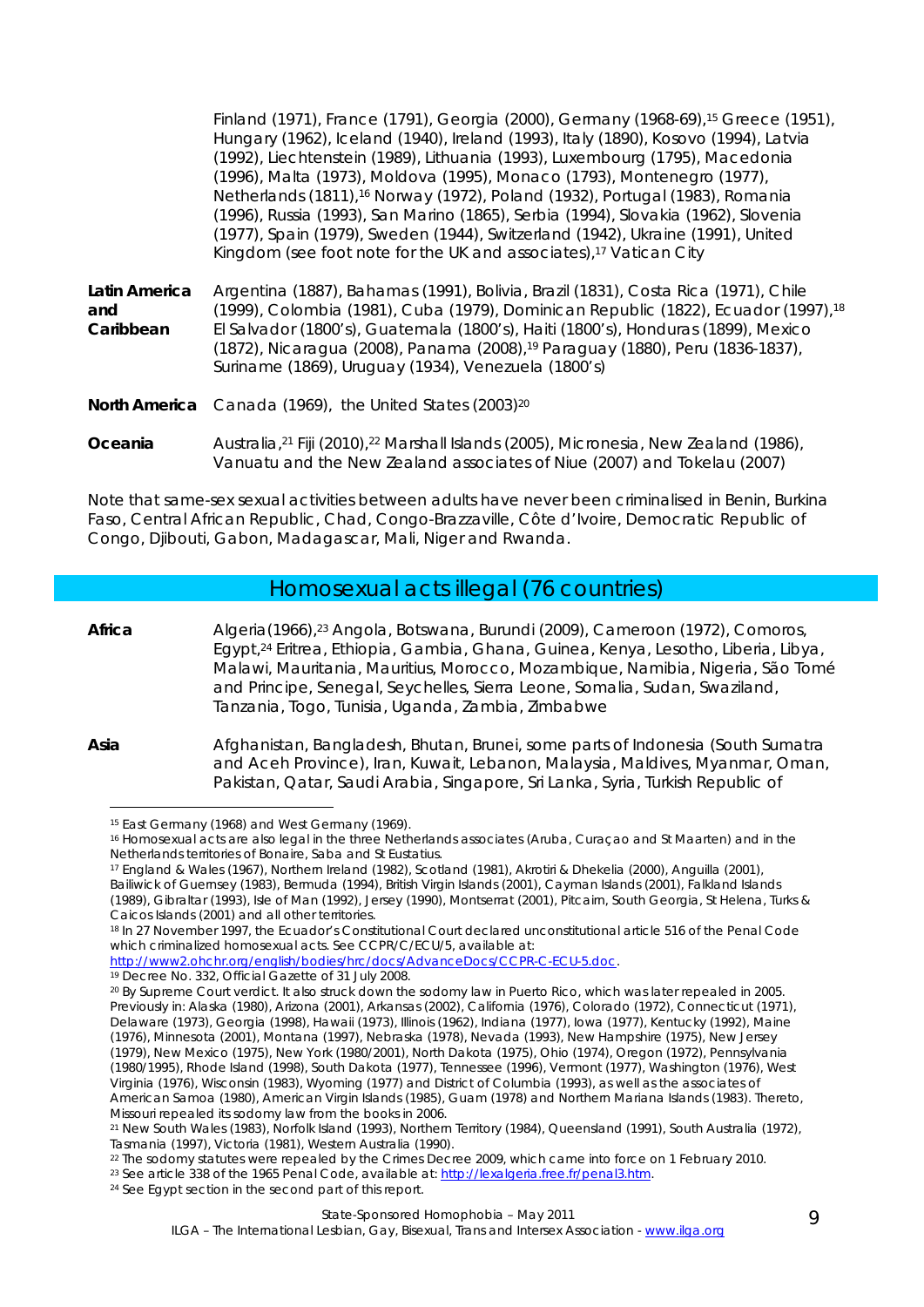|                              | Northern Cyprus (internationally unrecognised), Turkmenistan, United Arab Emirates,<br>Uzbekistan, Yemen, as well as the Occupied Palestinian Territory.                                                                                                                                                                                              |
|------------------------------|-------------------------------------------------------------------------------------------------------------------------------------------------------------------------------------------------------------------------------------------------------------------------------------------------------------------------------------------------------|
| Latin America<br>& Caribbean | Antigua and Barbuda, Barbados, Belize, Dominica, Grenada, Guyana, Jamaica, St<br>Kitts & Nevis, St Lucia, St Vincent & the Grenadines, Trinidad and Tobago                                                                                                                                                                                            |
| Oceania                      | Kiribati, Nauru, Palau, Papua New Guinea, Samoa, Solomon Islands, Tonga, Tuvalu,<br>as well as the New Zealand associate of Cook Islands                                                                                                                                                                                                              |
|                              | Legal status of homosexual acts unclear (2 countries)                                                                                                                                                                                                                                                                                                 |
| Asia                         | Bahrain, Iraq (see Iraq section above)                                                                                                                                                                                                                                                                                                                |
|                              | Homosexual acts punishable with death penalty<br>(5 countries and some parts of Nigeria and Somalia)                                                                                                                                                                                                                                                  |
| Africa                       | Mauritania, Sudan as well as 12 northern states in Nigeria and the southern parts of<br>Somalia                                                                                                                                                                                                                                                       |
| Asia                         | Iran, Saudi Arabia, Yemen                                                                                                                                                                                                                                                                                                                             |
|                              | Equal age of consent for homosexual and heterosexual acts (99 countries)                                                                                                                                                                                                                                                                              |
| Africa                       | Burkina Faso (1996), Cape Verde (2004), <sup>25</sup> Democratic Republic of Congo (2006), <sup>26</sup><br>Djibouti, <sup>27</sup> Equatorial Guinea (1931), <sup>28</sup> Mali (1961), Guinea-Bissau (1993), <sup>29</sup> South<br>Africa (2007) <sup>30</sup>                                                                                     |
| Asia                         | Cambodia, China, 31 East Timor (2009), Israel (2000), Japan (1882), Jordan (1951),<br>Kazakhstan (1998), Kyrgyzstan (1998), Laos, Mongolia, Nepal (2007), North Korea,<br>Philippines (1822), South Korea, Taiwan (1896), Tajikistan (1998), Thailand (1957),<br>Turkey (1858), Vietnam, as well as the West Bank (1951) in the Palestinian Authority |
| Europe                       | Albania (2001), Andorra, Armenia (2003), Austria (2002), Azerbaijan (2000), Belgium<br>(1985), Bosnia & Herzegovina (1998-2001), <sup>32</sup> Bulgaria (2002), Croatia (1998), Cyprus<br>(2002), Czech Republic (1990), Denmark (1976), 33 Estonia (2002), Finland (1999),                                                                           |
|                              |                                                                                                                                                                                                                                                                                                                                                       |

http://www.amategeko.net/display\_rubrique.php?ActDo=ShowArt&Information\_ID=947&Parent\_ID=3070640&type=p<br>ublic&Langue\_ID=Fr&rubID=30691315

<sup>&</sup>lt;sup>25</sup> See article 71(4) of the Código Penal, available at http://www.saflii.org/mz/legis/codigos/cp90/.<br><sup>26</sup> According to Waaldijk (2011), articles 167 and 172 of the Penal Code, as amended by law 06/018 of 20 July 2006,

do not distinguish between homosexual and heterosexual contacts, and both apply to indecent or immoral behaviour with respect to persons under 18 (text of the law is available at:<br>www.leganet.cd/Legislation/JO/2006/JO.01.08.2006.C.P.P..pdf).

www.djibouti Penal Code of 1995, available at: http://www.djibouti.mid.ru/doc/UK.htm.<br><sup>28</sup> See Dibouti Penal Code of 1995, available at: http://www.djibouti.mid.ru/doc/UK.htm.

<sup>29</sup> According to Waaldijk (2011), articles 133-138 on sexual offences in the new Penal Code of 1993 do not seem to criminalise homosexual acts more than heterosexual acts (Text of the law is available at: www.rjcplp.org/RJCPLP/sections/informacao/legislacao-nacional/anexos/gb-codigo-<br>penal/downloadFile/file/GuineBissau.CodigoPenal.pdf).

and and an annual mannum community. The penal Code prohibits any act against nature or any indecent act and According to Waaldijk (2011), article 362 of the Penal Code prohibits any act against nature or any indecent act with someone of the same sex under the age of 18, while article 358 contains a general prohibition of indecency with children of either sex under the age of 16 (text of the law available at:

 $\frac{31}{10}$  In mainland of China since decriminalisation in 1997; also in Hong Kong (2005/2006) and in Macau (1996).<br> $\frac{32}{10}$  The three parts of Bosnia and Herzegovina decriminalised homosexuality in three different ye

a new Criminal Code that introduced an equal age of consent: Federation of Bosnia and Herzegovina (1998), Republika Srpska (2000), Brcko District (2001); see http://www.ohr.int/ohr-dept/legal/crim-codes/<br><sup>33</sup> The Faeroe Islands (1988), Greenland (1979).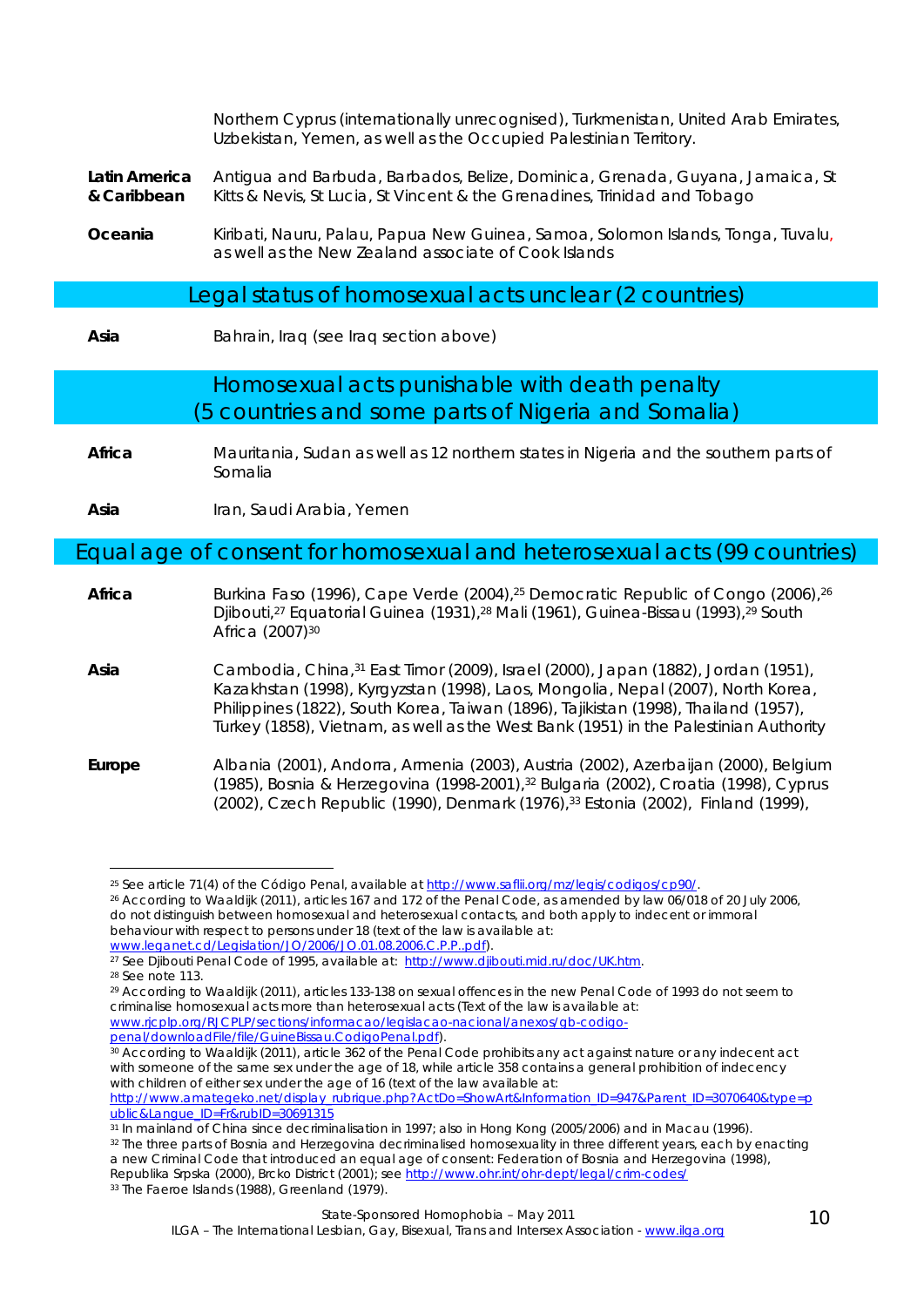France (1982),<sup>34</sup> Georgia (2000), Germany (1994/89),<sup>35</sup> Hungary (2002), Iceland (1992), Ireland (1993), Italy (1890), Kosovo (2004), Latvia (1999), Liechtenstein (2001), Lithuania (2003), Luxembourg (1992), Macedonia (1996), Malta (1973), Moldova (2003), Monaco (1793), Montenegro (1977), Netherlands (1971),36 Norway (1972), Poland (1932), Portugal (2007), Romania (2002), Russia (1997), San Marino (1865), Serbia (2006), Slovakia (1990), Slovenia (1977), Spain (1979), Sweden (1978), Switzerland (1992), Ukraine (1991), United Kingdom (2001), 37 Vatican City

**Latin America and the Caribbean**  Argentina (1887), Bolivia, Brazil (1831), Colombia (1981), Costa Rica (1999), Cuba, Dominican Republic, Ecuador (1997), El Salvador, Guatemala, Haiti, Honduras, Mexico (1872), Nicaragua (2008), Panama (2008), Peru (1836-37), Uruguay (1934) and Venezuela

**North America:** most parts of the United States

**Oceania** Australia,38 Fiji (2010), Marshall Islands, Micronesia, New Zealand (1986), Vanuatu (2007) and some parts of New Zealand<sup>39</sup>

### Un-equal age of consent for homosexual and heterosexual acts (14 countries)

Africa Benin (1947),<sup>40</sup> Chad, Congo-Brazzaville, Côte d'Ivoire,<sup>41</sup> Gabon, Madagascar (1999),42 Niger (1961),43 Rwanda44

**Asia** Indonesia

 $\overline{a}$ 

**Europe** Greece (only in seduction cases),<sup>45</sup> as well as some United Kingdom associates<sup>46</sup>

**Latin America & Caribbean**  Bahamas, Canada, Chile, Paraguay, Suriname as well as some United Kingdom associates,47

<sup>34</sup> The law applies to the following overseas departments and territories upon adoption: French Guiana, Martinique, Guadeloupe, Reunion, St Barthélemy, St Martin, St Pierre & Miquelon, as well as to French Polynesia, New Caledonia and Wallis & Futuna since 1984, and also to Mayotte.

<sup>35</sup> East Germany (GDR) in 1989 and the rest of Germany in 1994.

<sup>36</sup> The age of consent is also equal in the three Netherlands associates: Aruba (2003), Curaçao (2000) and St Maarten (2000), and also in the three Netherlands territories of Bonaire(2000), Saba (2000) and St Eustatius (200

<sup>&</sup>lt;sup>37</sup> Akrotiri & Dhekelia (2003), Falkland Islands (2005), Isle of Man (2006), Jersey (2007), Guernsey (2010; see http://news.bbc.co.uk/2/hi/europe/guernsey/8587205.stm), Pitcairn, South Georgia, St Helena as well as all more or less uninhabited islands.

<sup>38</sup> All states and territories but Queensland: New South Wales (2003), Norfolk Island (1993), Northern Territory (2004), South Australia (1975), Tasmania (1997), Victoria (1981), Western Australia (2002).

<sup>39</sup> New Zealand associates of Niue (2007) and Tokelau (2007).

<sup>40</sup> According to Waaldijk (2011), Benin probably has a higher age limit for homosexual acts. Since a 1947 amendment of article 331 of the Penal Code of 1877 the first paragraph of article 331 has fixed a general age limit of 13 for sex with a child of either gender, but the third paragraph has penalised any act that is indecent or against nature if committed with a person of the same sex under 21 (text of the amendment is available at: www.legifrance.gouv.fr/jopdf/common/jo\_pdf.jsp?numJO=0&dateJO=19471123&pageDebut=11567&pageFin=&pa

geCourante=11569).<br><sup>41</sup> However, other sources suggest that there is perhaps an equal age of consent of 15 for both homosexual and

heterosexual acts; see for example www.avert.org/aofconsent.htm.<br><sup>42</sup> Law 98-024 of 25 January 1999 inserted a second paragraph which prohibits any act that is indecent or against nature if committed with a person of the same sex under 21. Text of the law is available at:<br>http://portail.droit.francophonie.org/df-web/publication.do?publicationId=2486#H\_068.

 $\frac{43}{2}$  According to Waaldijk (2011), article 282 of the 1961 Penal Code says that any act against nature or any indecent act committed with someone of the same sex under 21 is considered a crime (text of the law is availabe at: www.unhcr.org/refworld/docid/47fb8e642.html).<br><sup>44</sup> See Waaldijk (2011).

<sup>45</sup> See Article 347 of the Greek Penal Code.

<sup>46</sup> Bailiwick of Guernsey, Gibraltar.

<sup>47</sup> Anguilla, Bermuda, British Virgin Islands, Cayman Islands, Montserrat, Turks & Caicos Islands.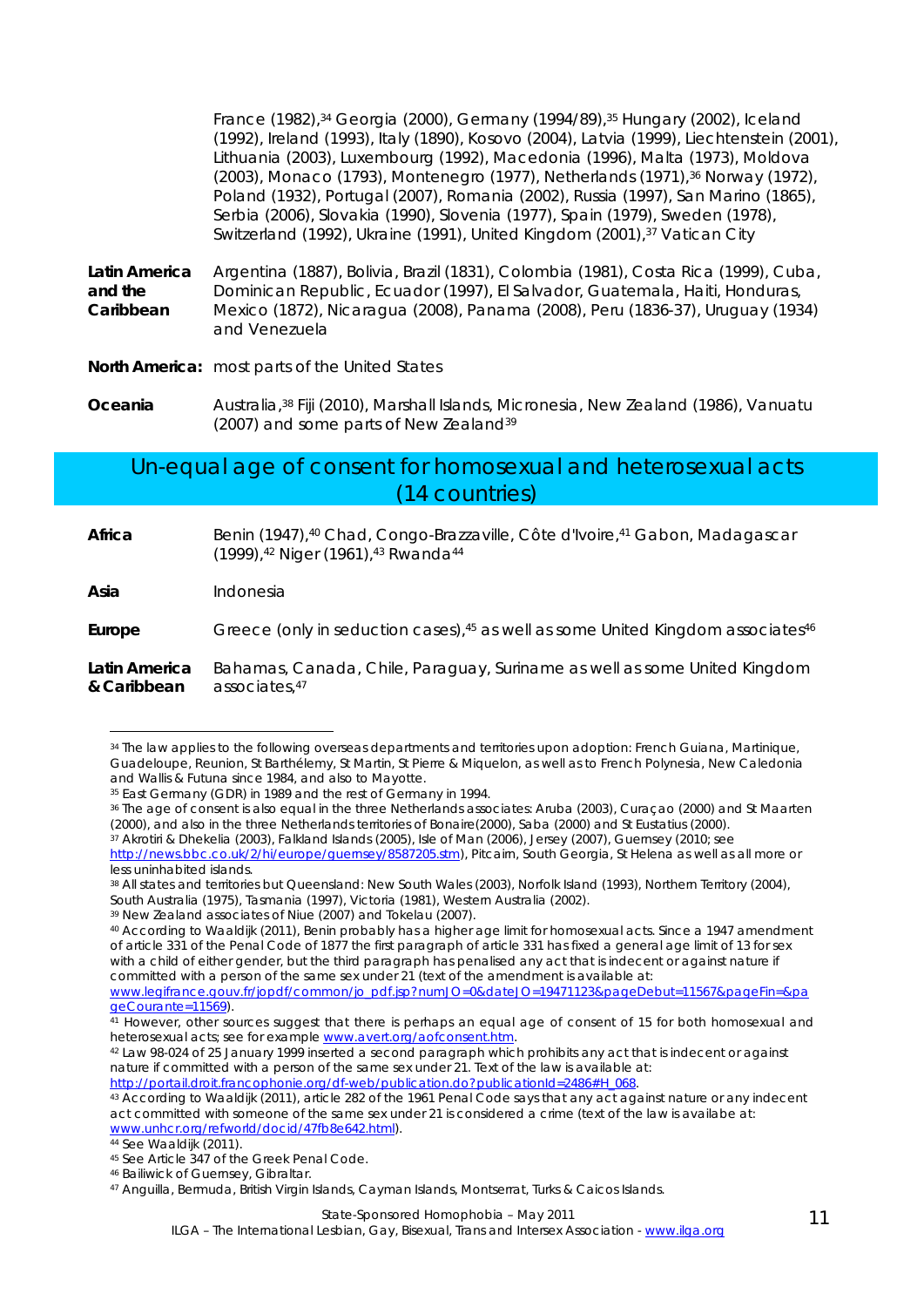#### **North America:** Some parts of the United States<sup>48</sup>

**Oceania** The Australian state of Queensland

### Prohibition of discrimination in employment based on sexual orientation (54 countries)

| Africa | Botswana (2010), <sup>49</sup> Cape Verde (2008), <sup>50</sup> Mauritius (2008), <sup>51</sup> Mozambique (2007), <sup>52</sup><br>Seychelles (2006), <sup>53</sup> South Africa (1996) <sup>54</sup> (Namibia repealed such a law in 2004) <sup>55</sup>                                                                                                                                                                                                                                                                                                                                                                                                                                                                                            |
|--------|-------------------------------------------------------------------------------------------------------------------------------------------------------------------------------------------------------------------------------------------------------------------------------------------------------------------------------------------------------------------------------------------------------------------------------------------------------------------------------------------------------------------------------------------------------------------------------------------------------------------------------------------------------------------------------------------------------------------------------------------------------|
| Asia   | Israel (1992), Taiwan (2007), as well as a few cities in Japan                                                                                                                                                                                                                                                                                                                                                                                                                                                                                                                                                                                                                                                                                        |
| Europe | Albania (2010), Andorra (2005), Austria (2004), Belgium (2003), Bosnia and<br>Herzegovina (2003), <sup>56</sup> Bulgaria (2004), Croatia (2003), Cyprus (2004), Czech Republic<br>(1999), Denmark (1996), <sup>57</sup> Estonia (2004), Finland (1995), France (2001), Georgia<br>(2006), Germany (2006), Greece (2005), <sup>58</sup> Hungary (2004), Ireland (1999), Italy (2003),<br>Kosovo (2004), Latvia (2006), Lithuania (2003), Luxembourg (1997), Malta (2004),<br>Montenegro (2010), <sup>59</sup> Netherlands (1992), Norway (1998), Poland (2004), Portugal<br>(2003), Romania (2000), Serbia (2005), Slovakia (2004), Slovenia (1998), Spain (1996),<br>Sweden (1999), United Kingdom (2003, for associates see foot note) <sup>60</sup> |

#### **Latin America & Caribbean**  Rosario (1996) in Argentina, some parts of Brazil,<sup>61</sup> Colombia (2007), Costa Rica (1998), Ecuador (2005),<sup>62</sup> Mexico (2001-2009),<sup>63</sup> Nicaragua (2008), Venezuela (1999),

Dismissal, 30 August 2010, available at: http://www.bonela.org/press/30\_august\_2010.html 50 See article 45(2) and article 406 (3) of the *Novo Código Laboral Cabo-Verdiano* available at:

http://www.ine.cv/Legisla%C3%A7ao/Outras/C%C3%B3digo%20laboral%20cabo-verdiano.pdf.

http://www.ilo.org/wcmsp5/groups/public/---ed\_protect/---protrav/---<br>ilo\_aids/documents/legaldocument/wcms\_126781.pdf.

 $\overline{a}$ 48 Nevada (only in seduction cases) and Virginia.

<sup>49</sup> See Bonela Applauds New Employment Act – Government Scraps Sexual Orientation and Health as Basis for

<sup>51</sup> See page 8 of the Equal Opportunities Act 2008, which prohibits discrimination in employment and other activities on many grounds, including 'sexual orientation'. Text of the law is available at:

<sup>52</sup> See articles 4, 5 and 108 of the Labour Law 23/2007, available at:

http://www.tipmoz.com/library/resources/tipmoz\_media/labour\_law\_23-2007\_1533E71.pdf.<br><sup>53</sup> See articles 2, 46A (1) and 46B of the Employment Act 1995, amended by Act 4 of 2006, available at:<br>https://staging.ilo.org/dyn/natl

<sup>&</sup>lt;sup>54</sup> According to Waaldijk (2011), such a prohibition can be found in the Constitution (since 1994) and also in the Labour Relations Act of 1995, in force 11 November 1996

<sup>(</sup>http://www.info.gov.za/view/DownloadFileAction?id=70985); in the Employment Equity Act of 1998 (www.info.gov.za/view/DownloadFileAction?id=70714; and in the Promotion of Equality and Prevention of Unfair<br>Discrimination Act of 2000 (www.info.gov.za/view/DownloadFileAction?id=68207).

<sup>&</sup>lt;sup>55</sup> Section 139 of the Labour Act of 2004 repealed the Labour Act of 1992 which in Section 107 prohibited sexual orientation discrimination. Text of the 2004 law is available at:

http://www.commonlii.org/na/legis/num\_act/la200484.pdf; see Waaldijk (2011).<br><sup>56</sup> Such laws are available also in Republika Srpska (2000, 2003).

<sup>57</sup> The law is not applicable to the Faeroe Islands or Greenland. However, incitement to hatred based on sexual orientation is prohibited in the Faeroe Islands since 2007, and in Greenland from 1 January 2010.

<sup>58</sup> See Law no. 3304/2005 (Act Against Discrimination), available at: http://www.non-discrimination.net/content/mainprinciples-and-definitions-6<br><sup>59</sup> See "Montenegro adopts an anti-discrimination law", available at: http://www.equal-jus.eu/node/38. The text of

the draft law can be found here: http://www.venice.coe.int/docs/2010/CDL(2010)024-e.pdf, see article 19. 60 Bailiwick of Guernsey (2005), Gibraltar (2004), Isle of Man (2007).

<sup>61</sup> Bahia (1997), Federal District (2000), Minas Gerais (2001), Paraíba (2003), Piauí (2004), Rio de Janeiro (2000), Rio Grande do Sul (2002), Santa Catarina (2003), São Paulo (2001) as well as a number of cities.

<sup>62</sup> See Article 79 of the *Código del Trabajo , Codificación 2005-17*, available at:<br>http://www.unemi.edu.ec/rrhh/images/archivos/codtrab.pdf.

 $\frac{1}{63}$  Between 2001 y 2009 10 Mexican states included in their Penal Code provisions prohibiting discrimination on the basis of sexual orientation: Aguascalientes (Article 205 bis), Chiapas (Article 324), Distrito Federal (Article 206), Durango (Article 324), Veracruz (Article 196), Colima (Article 225 bis), Coahuila (Article 383 bis), Tlaxcala (Article 255 bis), Chihuahua (Article 197) y Quintana Roo (Article 132). The texts of the laws are available at: http://www2.scjn.gob.mx/LegislacionEstatal/.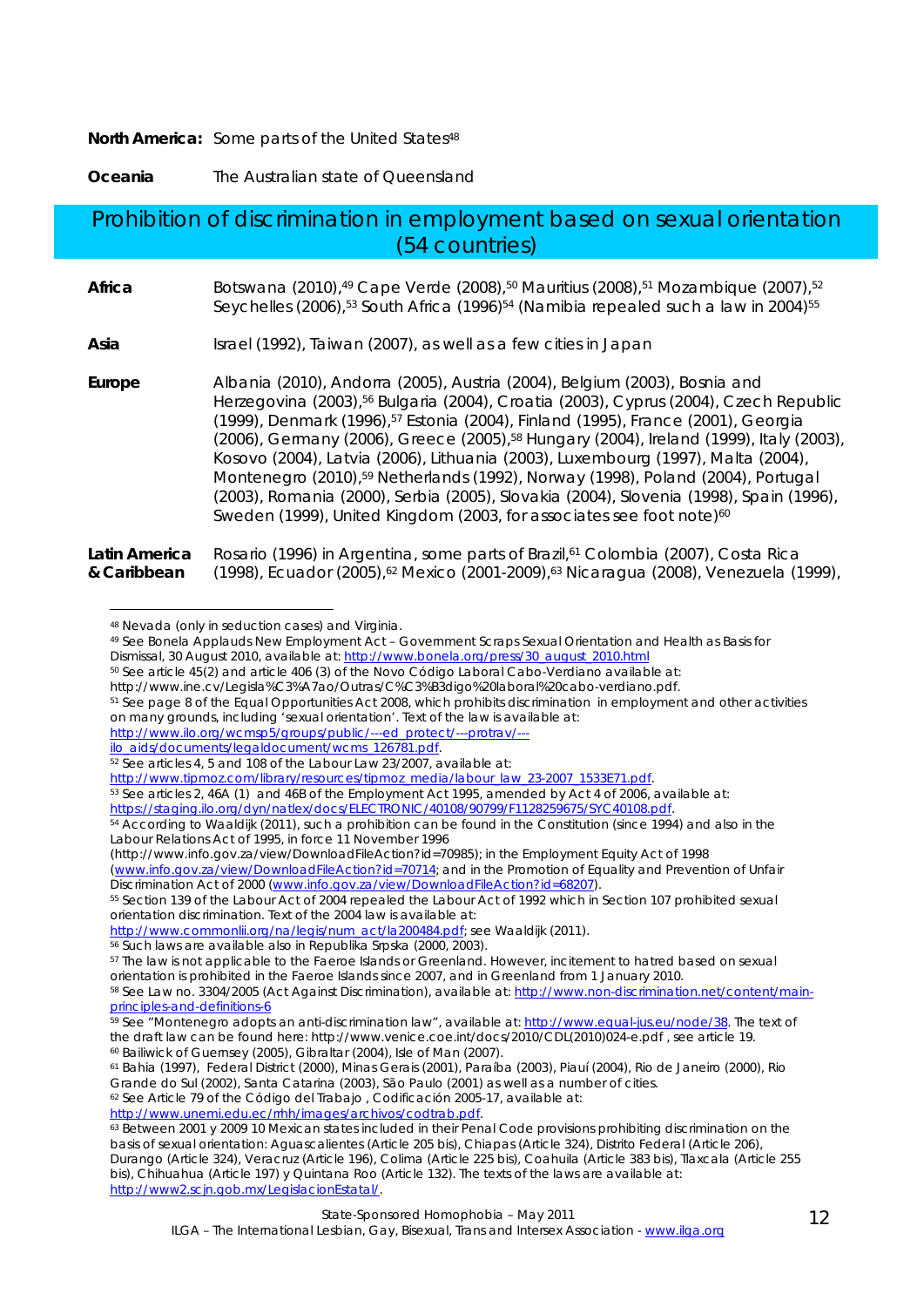**North America:** Canada (1996), some parts of the United States<sup>64</sup>

**Oceania** Australia,<sup>65</sup> Fiji (2007), New Zealand (1994)

### Prohibition of discrimination in employment based on gender identity (19 countries)

**Europe** Croatia (2009), Hungary (2004), Montenegro (2010), Serbia (2009), Sweden (2009). Moreover discrimination of transgender people is covered by the gender discrimination prohibitions in among others Austria, Belgium, Denmark, Finland, France, Germany, Ireland, Italy, Latvia, Netherlands, Poland, Slovakia and United Kingdom.

| Latin America | The Argentinean city of Rosario (2006) |
|---------------|----------------------------------------|
| & Caribbean   |                                        |

North America Northwest Territories (2004) in Canada, as well as some parts of the United States<sup>66</sup>

**Oceania Australia (1996)<sup>67</sup>** 

 $\overline{a}$ 

### Constitutional prohibition of discrimination based on sexual orientation (7 countries)

Africa **South Africa (1994 and 1997)<sup>68</sup>** 

**Europe** Kosovo (2008), Portugal (2004), Sweden (2003), Switzerland (2000), as well as some parts of Germany<sup>69</sup>

**Latin America & Caribbean**  Bolivia (2009),<sup>70</sup> Ecuador (1998),<sup>71</sup> as well as some parts of Argentina<sup>72</sup> and Brazil<sup>73</sup> as well as the United Kingdom associate of British Virgin Islands (2007)<sup>74</sup>

http://www.asambleanacional.gov.ec/documentos/Constitucion-2008.pdf. 72 Buenos Aires (1996).

<sup>64</sup> United States: California (1993), Colorado (2007), Connecticut (1991), Delaware (2009), Hawaii (1992), Illinois (2006), Iowa (2007), Maine (2005), Maryland (2001), Massachusetts (1990), Minnesota (1993), Nevada (1999), New Hampshire (1998), New Jersey (1992), New Mexico (2003), New York (2003), Oregon (2008), Rhode Island (1995), Vermont (1992), Washington (2006), Wisconsin (1982) and D.C. (1973) as well as a number of cities and towns.

<sup>65</sup> Capital Territory (1992), New South Wales (1983), Northern Territory (1993), Queensland (1992), South Australia (1986), Tasmania (1999), Victoria (1996), Western Australia (2002).

<sup>66</sup> United States: California (2004), Colorado (2007), Illinois (2006), Iowa (2007), Maine (2005), Minnesota (1993), New Jersey (2007), New Mexico (2003), (Oregon (2008), Rhode Island (2001), Vermont (2007), Washington (2006) and District of Columbia (2006), as well as a number of cities and towns.

<sup>67</sup> See Waaldijk (2009), footnote 557, for a discussion of 1996 national legislation. Capital Territory (1992), New South Wales (1996), Northern Territory (1993), Queensland (2003), South Australia (1986), Tasmania (1999), Victoria (2000), Western Australia (2001). The only states using the term "Gender identity" are Queensland and Victoria, whereas Capital Territory uses the terms "Transgender" and "Intersex", New South Wales the term "Transgender" and Western Australia the term "Gender history". The rest of the states use the term "Transsexuality".

<sup>68</sup> According to Waaldijk (2011), prohibition of sexual orientation discrimination was included on the interim Constitution that came into force on 27 April 1994 (article 8), and later added to article 9 of the 1997 Constitution (both texts are available at: www.info.gov.za/documents/constitution/index.htm).<br><sup>69</sup> Berlin (1995), Brandenburg (1992), Thuringia (1993).

<sup>70</sup> See Article 14 of the *Constituición Política del Estado*, of 7 February 2009, available at:

 $\frac{1}{11}$  A new constitution was adopted by referendum in 2008. This protects people from discrimination based both on sexual orientation and gender identity. Text of the constitution is available at:

<sup>73</sup> Alagoas (2001), Federal District (1993), Mato Grosso (1989), Pará (2003), Santa Catarina (2002), Sergipe (1989). 74 Article 26 of the Virgin Islands Constitution Order 2007 is available at: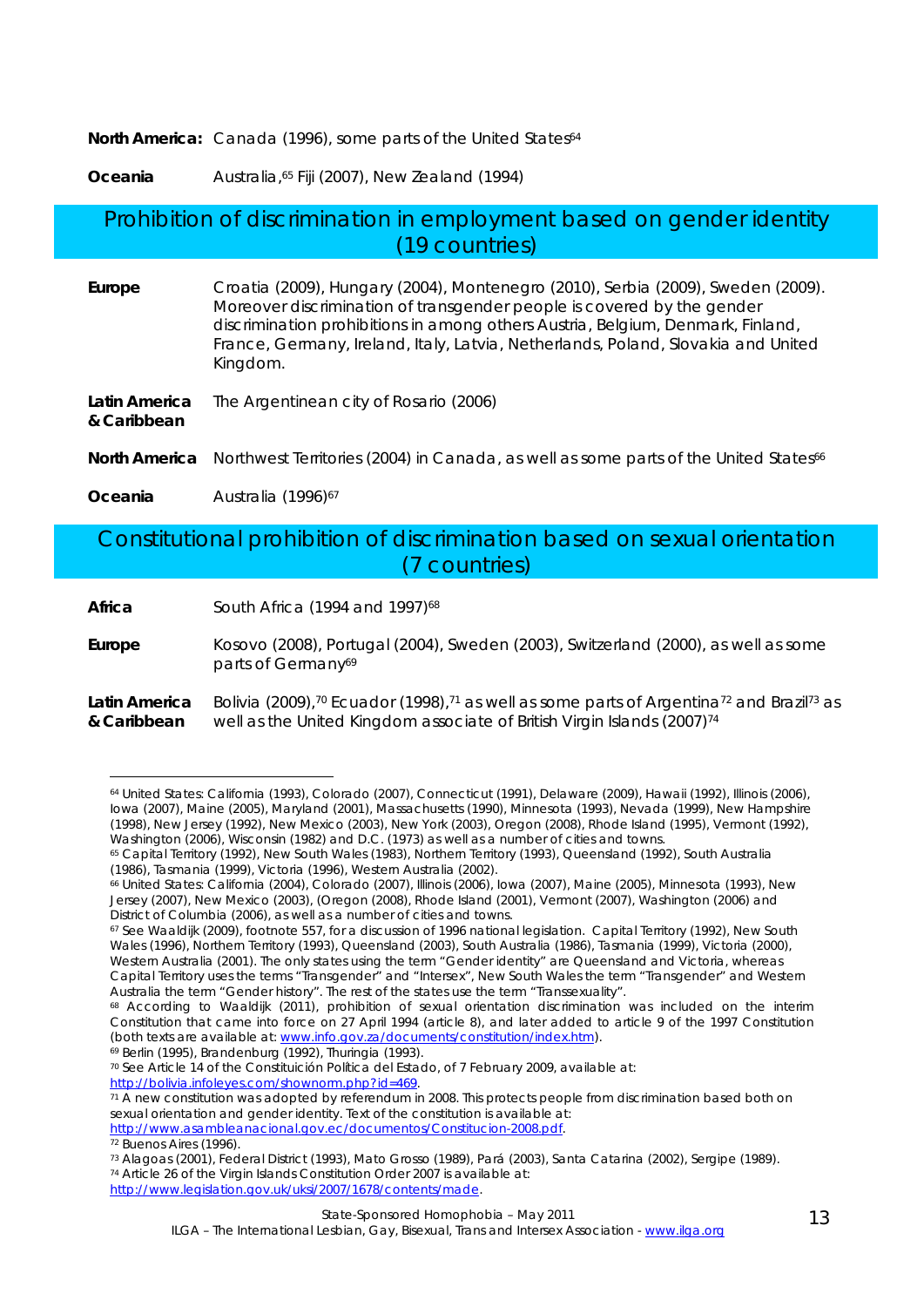**Oceania** None (Fiji previous constitution, adopted in 1997, included such a provision, but this constitution was repealed in 2009)

### Hate crimes based on sexual orientation considered an aggravating circumstance (20 countries)

- **Europe** Andorra (2005), Belgium (2003), Croatia (2006), Denmark (2004), France (2003),75 Netherlands (1992), Portugal (2007), Romania (2006), San Marino (2008),76 Spain (1996), Sweden (2003), United Kingdom (2004-10)77
- **Latin America & Caribbean**  Bolivia (2011),78 Colombia (2001), Ecuador (2009),79 Nicaragua (2008), and United States (2009)<sup>80</sup> Uruguay (2003), some parts of Mexico 81
- **North America** Canada (1996) and United States (2009)
- **Oceania** New Zealand (2002)

### Hate crimes based on gender identity considered an aggravating circumstance (6 countries)

**Europe** Most parts of the United Kingdom (2004-10)<sup>82</sup> **Latin America & Caribbean**  Bolivia (2011), Ecuador (2009), Uruguay(2003), $83$  some parts of Mexico $84$ 

**North America** the United States (2009)<sup>85</sup>

### Incitement to hatred based on sexual orientation prohibited (24 countries)

**Africa** South Africa (2000)

 $\overline{a}$ 

<sup>75</sup> The law applies to the following overseas departments and territories upon adoption: French Guiana, French Polynesia, Guadeloupe, Martinique, New Caledonia, Réunion, St Barthélemy, St Martin, St Pierre & Miquelon and Wallis & Futuna, but not to Mayotte.

<sup>76</sup>See Law no. 66 on *Disposizioni in materia di discriminazione razziale, etnica, religiosa e sessuale* of 28 April 2008, available at: http://www.ilo.org/wcmsp5/groups/public/---ed\_protect/---protrav/---<br>ilo aids/documents/legaldocument/wcms 128030.pdf.

 $\frac{1}{18}$  Such laws have been adopted in England and Wales (2005), Northern Ireland (2004) and Scotland (effective 2010).<br><sup>78</sup> See Articles 5(a, g, h) and 281ter of the *Ley contra el racismo y toda forma de discriminaci* 

<sup>&</sup>lt;sup>19</sup> See articles 3 and 5 of the section *Reformas al Código Penal* of the *Ley Reformatoria Al Codigo de Procedimiento Penal y al Codigo Penal*, available at:

<sup>&</sup>lt;sup>80</sup> Also available on state level in Arizona (1995), California (1988), Colorado (2005), Connecticut (1990), Delaware (1997), Florida (1991), Hawaii (2001), Illinois (1991), Iowa (1990), Kansas (2002), Kentucky (1998), Louisiana (1997), Maine (1995), Maryland (2005), Massachusetts (1996), Minnesota (1989), Missouri (1999), Nebraska (1997), Nevada (1989), New Hampshire (1991), New Jersey (1990), New Mexico (2003), New York (2000), Oregon (1990), Rhode Island (1998), Tennessee (2000), Texas (2001), Vermont (1990), Washington (1993), Wisconsin (1988) and District of Columbia (1990), as well as Puerto Rico (2005).

<sup>81</sup> Coahila (2005) and the Federal District (2009). See Article 350 of Coahila's Penal Code, available at: www2.scjn.gob.mx/LegislacionEstatal/Textos/Coahuila/15146019.doc and article 138 of the Federal District*,* available a*t:* www2.scjn.gob.mx/Leyes/ArchivosLeyes/25361036.doc.

<sup>82</sup> Such laws have been adopted in Northern Ireland (2004), England and Wales (2005) and Scotland (2010).

<sup>83</sup> The legal terms used are "*orientación sexual o identidad sexual*" ("sexual orientation or sexual identity"). See Article 149, Penal Code of Uruguay.

<sup>84</sup> Coahila (2005) and the Federal District (2009).

<sup>85</sup> Federal law in 2009 as well as in the states of California (1999), Colorado (2005), Connecticut (2004), Hawaii (2003), Maryland (2005), Missouri (1999), New Mexico (2003), Vermont (1999) and District of Columbia (1990) and Puerto Rico (2005).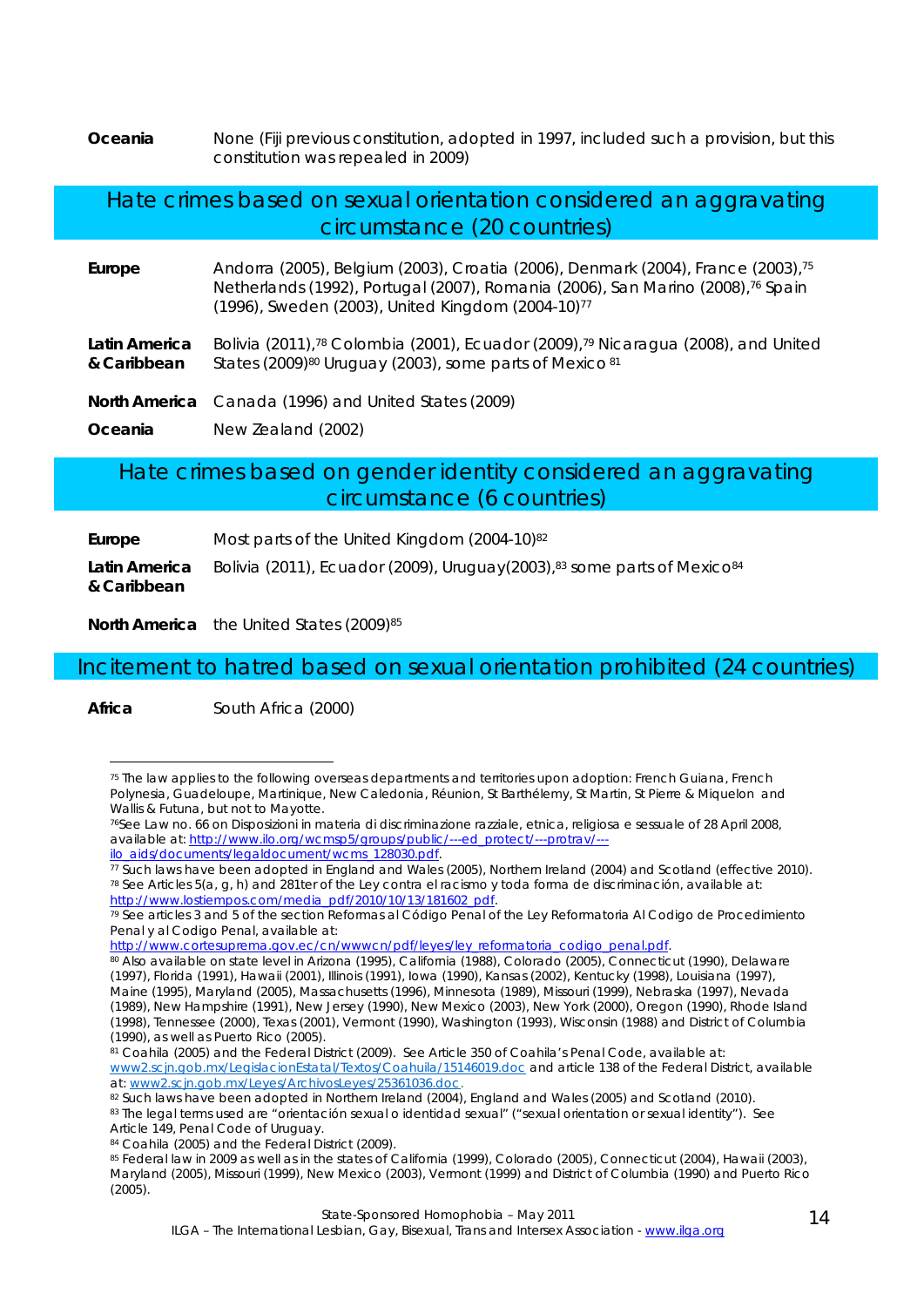| Europe                                            | Belgium (2003), Croatia (2003), Denmark (1987), <sup>86</sup> Estonia (2006), France (2005), <sup>87</sup><br>Iceland (1996), Ireland (1989), Lithuania (2003), Luxembourg (1997), Monaco<br>(2005) <sup>88</sup> , Netherlands (1992), Norway (1981), Portugal (2007), Romania (2000), San<br>Marino (2008), Serbia (2009), Spain (1996), Sweden (2003), United Kingdom (2004-<br>10)89 |
|---------------------------------------------------|------------------------------------------------------------------------------------------------------------------------------------------------------------------------------------------------------------------------------------------------------------------------------------------------------------------------------------------------------------------------------------------|
| Latin America<br>& Caribbean                      | Bolivia (2011), Ecuador (2009), some parts of Mexico, <sup>90</sup> Uruguay (2003) <sup>91</sup>                                                                                                                                                                                                                                                                                         |
|                                                   | North America Canada (2004)                                                                                                                                                                                                                                                                                                                                                              |
| Oceania                                           | Some parts of Australia <sup>92</sup>                                                                                                                                                                                                                                                                                                                                                    |
| Marriage open for same-sex couples (10 countries) |                                                                                                                                                                                                                                                                                                                                                                                          |
| Africa                                            | South Africa (2006)                                                                                                                                                                                                                                                                                                                                                                      |
| Europe                                            | Iceland (2010), <sup>93</sup> Belgium (2003), Netherlands (2001), Norway (2009), Portugal<br>(2010), <sup>94</sup> Spain (2005), Sweden (2009)                                                                                                                                                                                                                                           |
| Latin America<br>& Caribbean                      | Argentina (2010), <sup>95</sup> The Federal District (2010) in Mexico                                                                                                                                                                                                                                                                                                                    |
|                                                   | North America Canada (2005), as well some parts of the United States <sup>96</sup>                                                                                                                                                                                                                                                                                                       |

Same-sex couples offered most or all rights of marriage (Civil Partnerships, Registered Partnerships, Civil Unions etc.) (12 countries)

**Asia** Israel (1994)

 $\overline{a}$ 

**Europe** Austria (2010), Denmark (1989),97 Finland (2002), Germany (2001), Hungary (2009), Ireland (2011),98 Liechtenstein (2011),99 Switzerland (2007), United Kingdom (2005), and The United Kingdom associate Isle of Man (2011)<sup>100</sup>

allow couples to marry regardless of gende<sup>r.</sup> Text of the law is available at:

http://www.althingi.is/altext/138/s/0836.html.<br><sup>94</sup> Text of the law is available at http://dre.pt/pdf1sdip/2010/05/10500/0185301853.pdf.

% Text of the law is available at: http://www.nexo.org/archivos/Ley-matrimonio-civil-boletin-oficial.pdf<br>% Connecticut (2008), District of Columbia (2010), Jowa (2009), Massachusetts (2004), New Hampshire (2010) and

98 See Civil Partnership and Certain Rights and Obligations of Cohabitants act of 2010 passed, available at http://www.irishstatutebook.ie/pdf/2010/en.act.2010.0024.PDF.<br><sup>99</sup> See http://en.wikipedia.org/wiki/Recognition\_of\_same-sex\_unions\_in\_Liechtenstein.<br><sup>100</sup> See http://en.wikipedia.org/wiki/Recognition\_of\_same-sex\_unions\_in\_

<sup>86</sup> The law is applicable to Faeroe Islands (2007) and to Greenland (2010).

<sup>87</sup> The law applies to the following overseas departments and territories upon adoption: French Guiana, French Polynesia, Guadeloupe, Martinique, Mayotte, New Caledonia, Réunion, St Barthélemy, St Martin, St Pierre & Miquelon and Wallis & Futuna.

<sup>88</sup> See Articles 16, 24, 25, 44 of the *Loi n° 1.299 du 15 juillet 2005 sur la liberté d'expression publique*, available at: http://www.conseil-national.mc/admin/rapport\_loi/Txt\_091106112217.pdf.<br><sup>89</sup> Such laws have only been adopted in Northern Ireland (2004) and England and Wales (2010).

<sup>90</sup> Coahila (2005) and the Federal District (2009).

<sup>91</sup> The law included also "Sexual identity".

<sup>92</sup> Australian Capital Territory (2004)<sup>92</sup>, New South Wales (1993), Queensland (2003), Tasmania (1999).<br>93 On 11 June 2010 the Icelandic Parliament approved the law which repeals the registered partnership law and

Vermont (2009).

<sup>97</sup> The law was extended to Greenland in 1996, however still not applicable to the Faeroe Islands.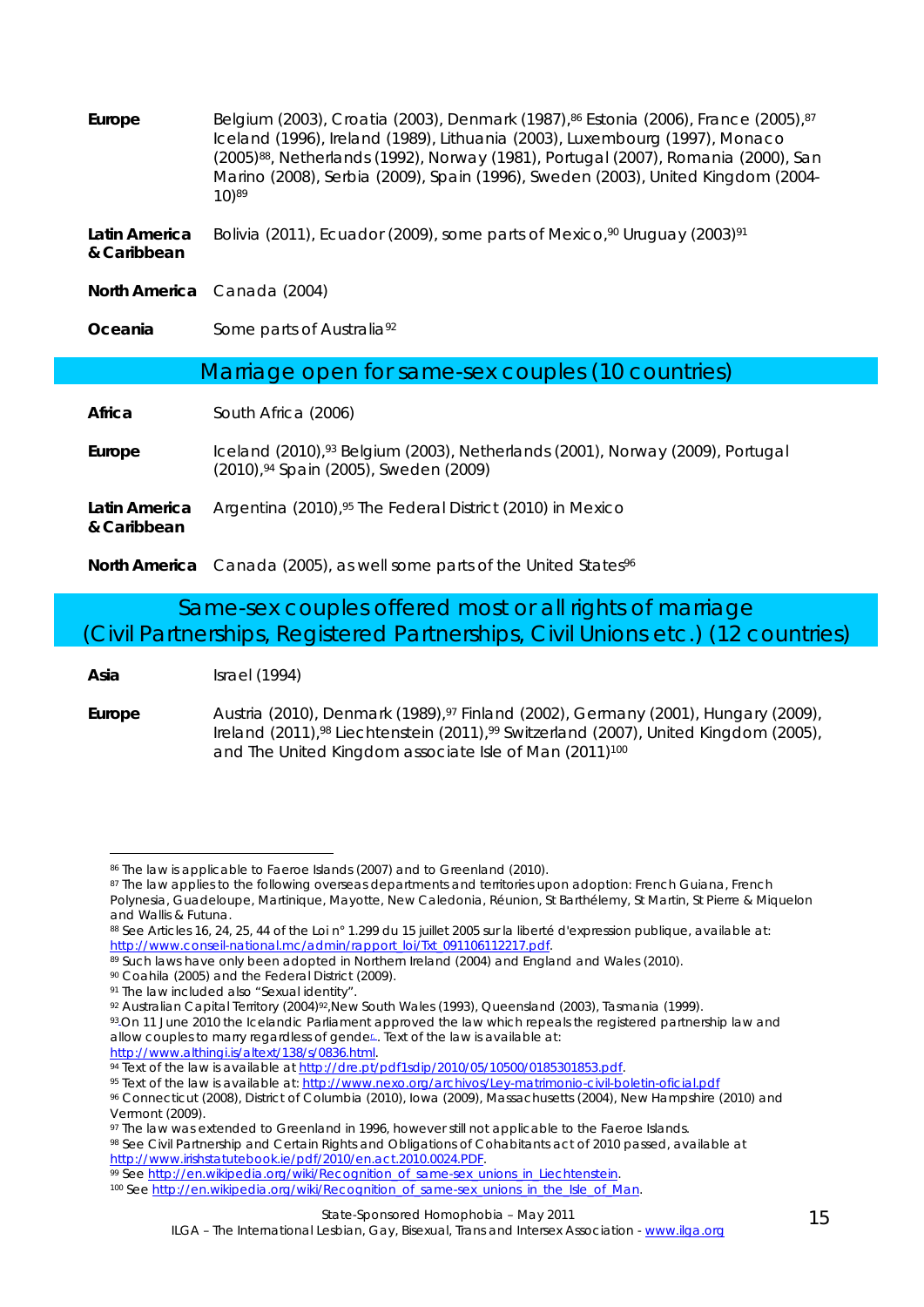| & Caribbean | Latin America Brazil $(2011)^{101}$ , Colombia $(2007-2009)$          |
|-------------|-----------------------------------------------------------------------|
|             | North America some parts of the United States <sup>102</sup>          |
| Oceania     | New Zealand (2005), as well as some parts of Australia <sup>103</sup> |
|             |                                                                       |

### Same-sex couples offered some rights of marriage (9 countries)

**Europe** Andorra (2005), Croatia (2003), Czech Republic (2006), France (1999),104 Luxembourg (2004), Slovenia (2006)

**Latin America & Caribbean**  Ecuador (2009), Uruguay (2008) and some parts of Argentina, Brazil, Mexico

**North America** the United States 105

**Oceania** Australia (2008-2009)106

### Joint adoption by same-sex couples legal (13 countries)

**Africa** South Africa (2002)

**Asia** Israel (2008)

 $\overline{a}$ 

**Europe** Andorra (2005), Belgium (2006), Denmark (2010), Iceland (2006), Netherlands (2001), Norway (2009), Spain (2005), Sweden (2003), United Kingdom (2005-)107

#### **Latin America & Caribbean**  Argentina (2010), Brazil (2010), <sup>108</sup> the Federal District (2010) in Mexico

**North America** Most of the Canadian provinces,109110 and some parts of the United States111

 $\frac{109}{109}$  Alberta, British Columbia (1996), Manitoba (2002), New Brunswick (2008), Newfoundland & Labrador (2003),

<sup>101</sup> See http://www.direitoshumanos.gov.br/2011/05/06-mai-2011-nota-publica-sobre-a-decisao-favoravel-dosupremo-tribunal-federal-no-reconhecimento-da-uniao-estavel-entre-pessoas-do-mesmo-sexo and http://www.stf.jus.br/portal/cms/verNoticiaDetalhe.asp?idConteudo=178931

<sup>102</sup> California (several acts from 2000 and onwards), Nevada (2009), New Jersey (2007), Oregon (2008), Washington (2007–2009) and Wisconsin (2009).

<sup>103</sup> Australian Capital Territory (2008), New South Wales (2010), Tasmania (2004) and Victoria (2008). See also the<br>Family Law Amendment Act 2008, available at http://www.comlaw.gov.au/Details/C2008A00115.

<sup>&</sup>lt;sup>104</sup> The law applies to the following overseas departments and territories upon adoption: French Guiana, Guadeloupe, Martinique, Réunion, St Barthélemy, St Martin, St Pierre & Miquelon, and to New Caledonia and Wallis and Futuna in 2009.

<sup>105</sup> Colorado (2009), Hawaii (1997), Maryland (2008), New York (several acts from 2003 and onwards), Rhode Island (several acts from 1998 and onwards).

<sup>106</sup> Capital Territory (1994, Civil Partnerships since 2008), New South Wales (several acts from 1999 and onwards), Norfolk Island (2006), Northern Territory (2004), Queensland (several acts from 1999 and onwards), South Australia (2003, 2007), Tasmania (2004), Victoria (2001, 2008), Western Australia (2002).

<sup>107</sup> Such a law entered into force in England and Wales in 2005, while in Scotland on 28 September 2010. In other parts of the United Kingdom, joint adoption by same-sex couples is not permitted.

<sup>108</sup> The Superior Court of Justice of Brazil ruled in April 2010 that same-sex couples may adopt children. This judgment was upheld in the Supreme Federal Court of Brazil in August 2010. See<br>http://www.athosgls.com.br/noticias visualiza.php?contcod=29208.

Northwest Territories (2002), Nova Scotia (2001), Nunavut, Ontario (2000), Prince Edward Island (2009),Quebec (2002), Saskatchewan (2001).

<sup>110</sup> *See* Community Legal Information Association of Prince Edward Island, Inc., Legal Information for Same-Sex Couples, available at: http://www.cliapei.ca/sitefiles/File/publications/Legal-Info-for-Same-Sex-Rel-ships-2010.pdf.; see also infra note 216.

<sup>111</sup> California, Colorado, Connecticut, Illinois, Indiana, Massachusetts, Nevada, New Hampshire, New Jersey, New York, Oregon, Vermont and District of Columbia.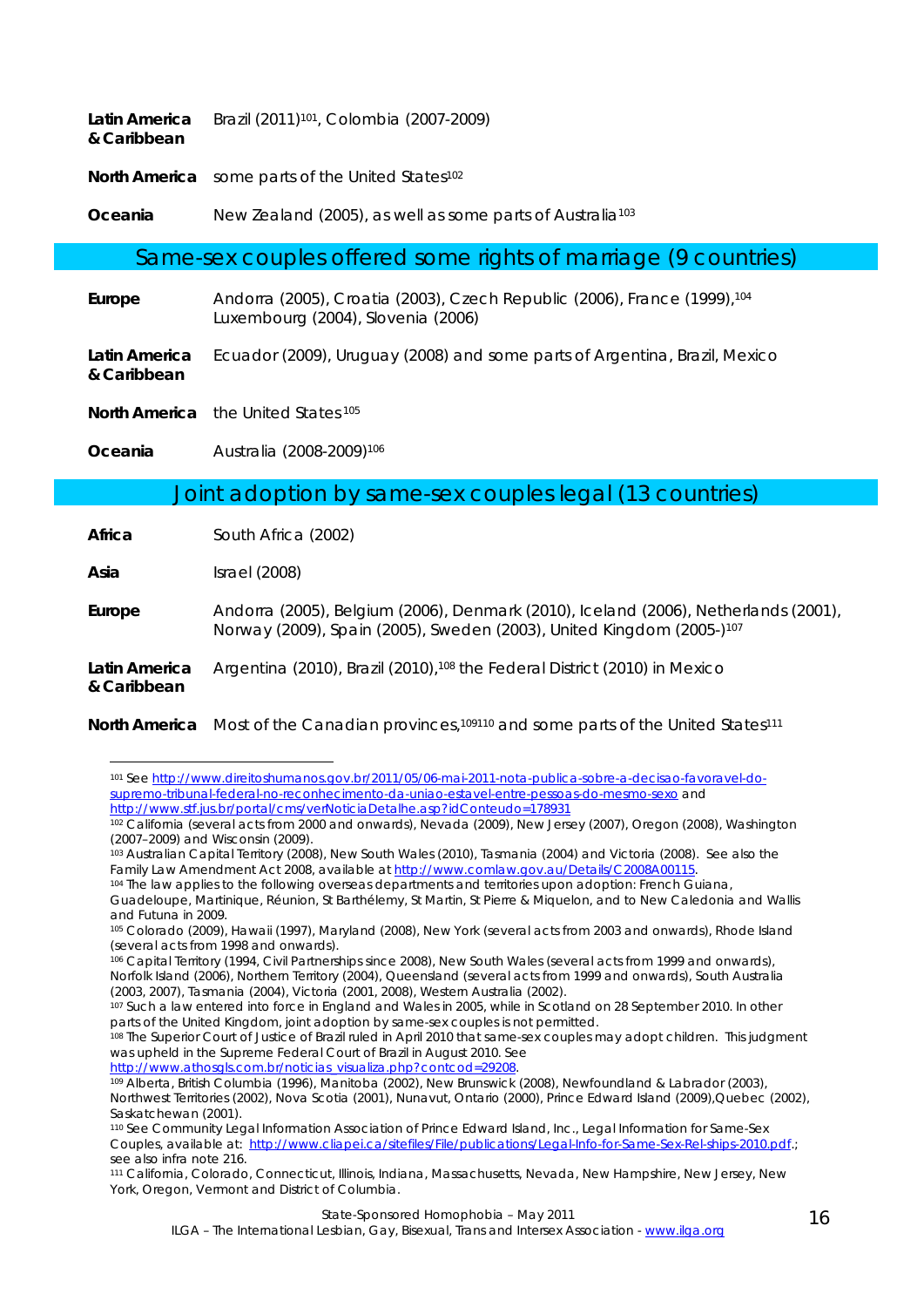#### **Oceania** Capital Territory (2004), New South Wales (2010),112 Western Australia (2002) in Australia113

Moreover, second parent adoption, but not full adoption, by same-sex couples is also legal in Finland (2009) and Germany (2005), as well as Tasmania (2004) in Australia, and Alberta (1999) in Canada.

### Law on gender recognition after gender reassignment treatment (18 countries)

**Africa** South Africa (2004)

**Asia** Japan (2004), Turkey (1988)

**Europe** Belgium (2007), Finland (2003), Germany (1981), Italy (1982), Netherlands (1985), Portugal (2010),114 Romania (1996), Spain (2007), Sweden (1972), United Kingdom (2005)

**Latin America & Caribbean**  The Federal District of Mexico (2009),115 Panama (1975), Uruguay (2009)

**North America** Most parts of Canada and the United States.

**Oceania** Australia,116 New Zealand (1995)

Moreover, a number of other countries recognise the "new" gender as well as the right to marry after Gender Reassignment treatment through general statutes or case-law.

116 Capital Territory (1998), New South Wales (1996), Northern Territory (1997), Queensland (2004), South Australia (1988), Tasmania (2000), Victoria (1997), Western Australia (2001).

 $\overline{a}$ 112 See the *Relationships Register Bill 2010*, which took effect on 1 July 2010, available at:

http://www.parliament.nsw.gov.au/prod/parlment/nswbills.nsf/7bd7da67ee5a02c5ca256e67000c8755/57f8af30e6a0<br>d630ca25770d001af7dc?OpenDocument.

<sup>113</sup> See Parliament of Australia, Research Note on Same-Sex Adoption, available at:<br>http://www.aph.gov.au/library/pubs/rn/1999-2000/2000rn29.htm.

<sup>114</sup> See Communique from the Presidency of the decree concerning the sex chang procedure in the civil registry, available at http://www.presidencia.pt/?idc=10&idi=51312 .<br><sup>115</sup> See Articles 134-135 of the *Código Civil*, available at: www2.scjn.gob.mx/Leyes/ArchivosLeyes/25996081.doc.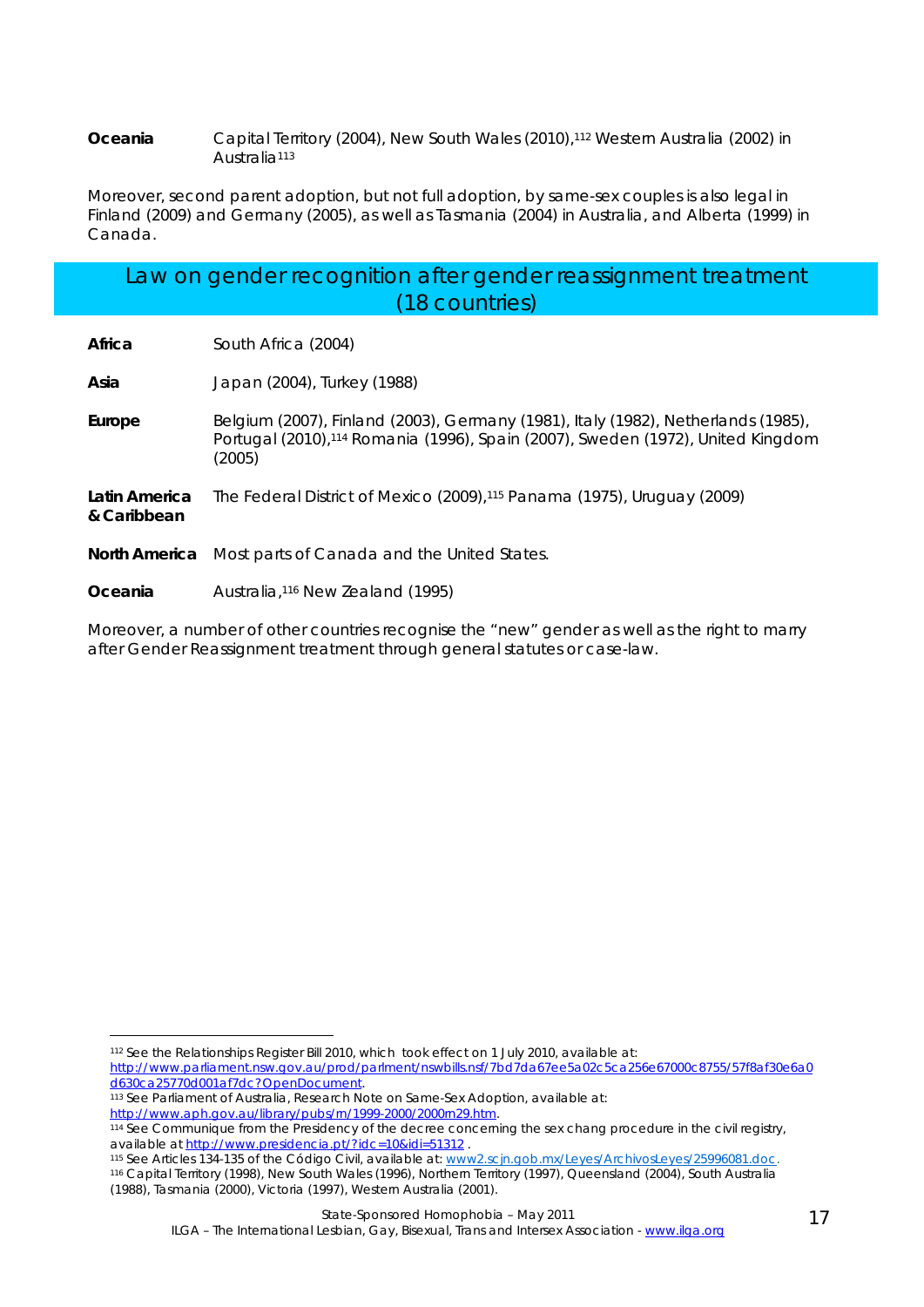### **AFRICA**

### **Political and State-Sponsored Homophobia on the increase in the last decade**

The last ten years the focus on equal rights, law reforms, community cohesion, diversity, families and migrations for Lesbian, Gay, Bisexual, Trans and Intersex (LGBTI) Africans has gone from bad to worse. The possibility for legal liberation on the grounds of sexual orientation and gender identity has been further thrown into chaos. This assessment is a universal representation of the lives of LGBTI people in Africa, including South Africa with its enviable constitution on same sex rights.

Human Rights defenders across Africa have faced serious threats to their lives, and many have fled the continent to safety in Europe and America. Many of those who represent "the face of the faceless and the voice of the voiceless" are scattered abroad. This bears painful consequences for activism in Africa and for activists in the Diaspora.

Thirty-six countries in Africa have laws criminalizing homosexuality, some with the death penalty, and many more with harsh jail sentences. By far, it's the continent with the worst laws on the books when it comes to homosexuality and other sexual minorities, a phenomenon which is in part rooted in bad colonial-era laws and political situations, religious autonomy, strong negative belief in cultural and family values, and the evil of patriarchy.

#### **Politics and State-Sponsored Homophobia**

More than 50% of African governments have taken action and steps to formally criminalise same sex union, anti-gay laws in Uganda are now weakened due to human rights opposition and the presidential pardon of a gay couple in Malawi. There is an increased awareness of homophobia in the continent with many African media adding to the furore.

In March 2011, at the second recall at the United Nations Assembly in Geneva on the Joint declaration to decriminalize homosexuality, the number of African countries who signed rose from six to eleven including Gabon, Sao Tome and Principe, Mauritius, Central Africa Republic, Cape Verde, Guinea Bissau, Angola, South Africa, Seychelles, Rwanda and Sierra Leone. Thirteen countries abstained and twenty-eight opposed Joint Statement on SOGI.

The popularity of gay rights and advocacy for the social status of same sex relationships have provoked politicians and government in Africa to react, recent cases of criminalisation of same sex relationships have worsened a situation already characterized by harassment, humiliation, extortion, arbitrary arrests, judicial violence imprisonment, torture, hate crimes and honour killing on the grounds of sexual orientation and gender identity all over Africa. These abuses are happening whether we like it or not, whether we admit it or not. Every year, there are numerous cases of hate crimes towards LGBTI people and LGBTI advocates working to deliver more justice. The abuse is escalating.

#### **Tradition/Culture**

Homosexuality in Africa has been blamed on Western European influence and colonialism. It has also been blamed on the radical intervention of technology, but homosexuality has been present in the African culture throughout history. In many African societies, it is not uncommon to acknowledge same sex relationships. Unfortunately, modern sceptics are ignoring factual history. African leaders believe that behaviours deviating from the normal gender roles are phases that the children encounter and can be addressed only through ensuring regulatory laws to prevent the unknown and unacceptable sexual behaviours.

Historically, Africa has always been the most friendly and tolerant continent: homosexuality and same gender behaviour dates back to time before colonialism and the intervention of religion. The arrival of colonialism contributed to the mass hatred and also the influence of Religious fundamentalism have contributed to the debased argument for homophobia. Christianity teaches a faith that encourages, "Love thy neighbour as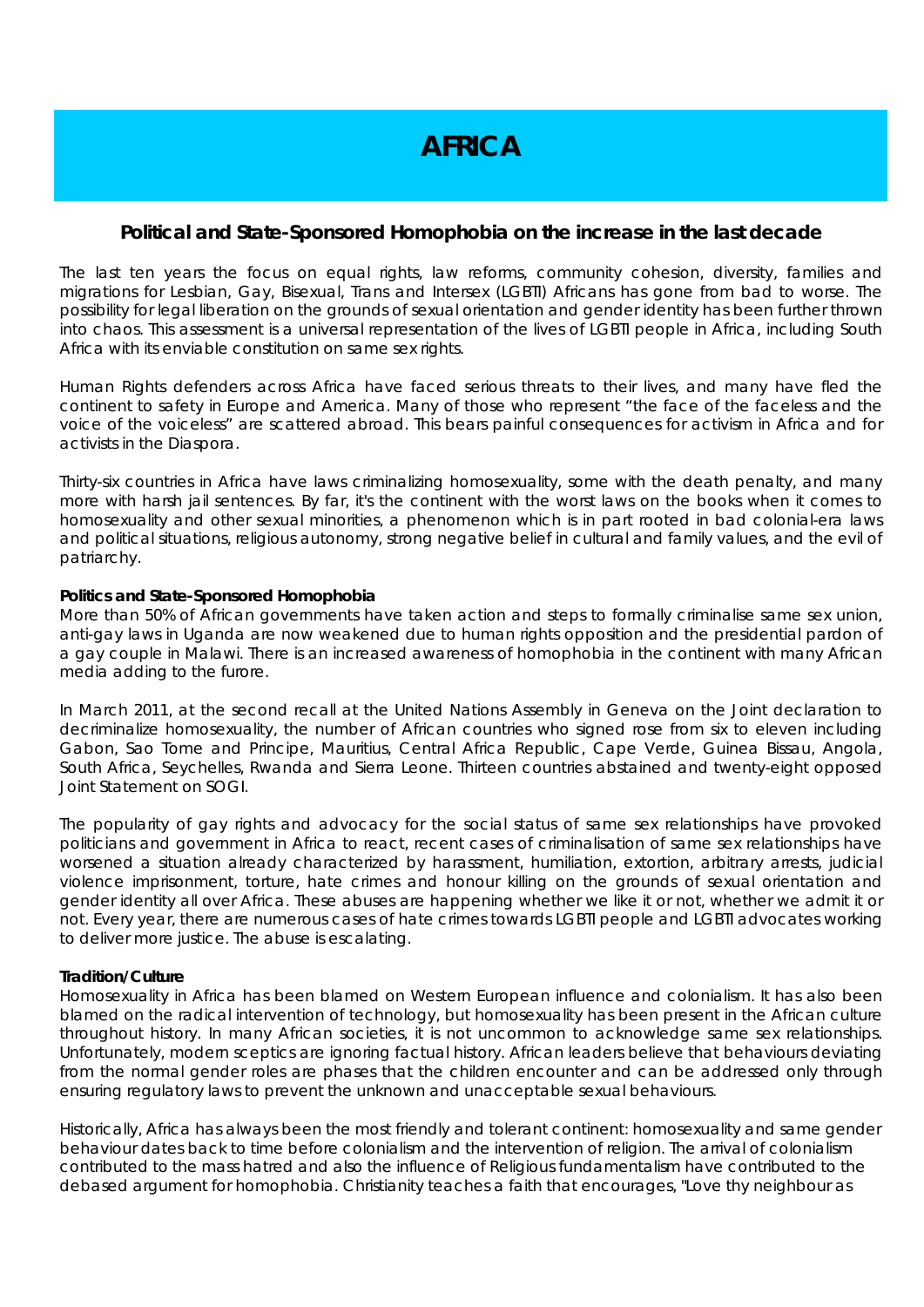thyself" Sadly this concept has been abandoned for the sake of "hate mission propelled by the Religious leaders". Such examples can be found in many places in Africa, Botswana, Uganda, Nigeria, Malawi where the Churches, Mosques and other popular religious communities are aiding and abetting their governments to pass laws that would criminalise homosexuality and some as far as the death penalty.

#### **Implications for Sexuality, HIV/AIDS & Health**

The struggle against HIV/AIDS is also undermined by criminalization of same sex relationships. The Human Rights Committee has noted that laws criminalizing homosexuality "run counter to the implementation of effective education programmes in respect of HIV/AIDS prevention" by driving marginalized communities underground. This finding is publicly supported by UNAIDS. Former president of Botswana Festus Mogae and UN Special Envoy for HIV/AIDS in Africa Elizabeth Mataka have spoken out firmly and forcefully against criminalization of homosexuality in Africa.

African LGBTI people have been struggling to have access to public health services the level of double discrimination faced is fuelled by state-sponsored homophobia.

Over the past twenty years, there has been a growing recognition of the relativity of sexual norms and of the difficulties of accepting Western conceptions of sexuality in Africa, including gay rights and public recognition of same sex families.

- An implication in our view is that homophobia is "deep-rooted" in culture, religion, music and law. Expressions of homosexuality are repressed by condemning homosexuals, their families and friends.
- Mocking, shame, ostracism, scorn, violence and prayers for salvation are reported means of keeping homosexuals in the closet or making them "normal." Some homosexuals respond to this stigmatization by moving away from their countries, communities, families; others build supportive networks outside their communities; while others struggle to keep it a secret by "pretending to be heterosexual".
- Same sex loving people often lead multiple secretive lives, men or women on the Down Low, also known as DL. Men who have sex with men (MSM) often do not admit they are gay or bisexual; these are largely married men.
- Homosexuality is often aligned with occultism.
- Many African governments have no mandate or projected plans to include homosexuals (Lesbians, Gays, Bisexuals and Trans) in sexual health provisions and services.
- Inaccurate media publications, unethical reporting, dubious and negative publicity on matters of HIV and homosexuality in Africa need to be addressed to change attitudes.

#### **The Way Forward/Recommendations**

- Legal and policy reform is urgently needed on all these fronts to legally reinforce same sex relationships, the legal status of same sex love and the full protection of human rights in the context of HIV/AIDS.
- Address underlying prejudices and discrimination through education programs in schools and community dialogue to help create a more supportive environment for same sex union
- Promote media training, explicitly designed to discourage attitudes of discrimination and stigmatisation towards sexual reproductive health and rights and same sex relationships, especially in respect of HIV/AIDS. Encourage the media to adopt ethical rules of conduct that prohibit disclosure of confidential patient information.

We hope that in sharing this brief overview, we give a clear understanding of the issues of same sex relationship, LGBTI human rights in Africa and their implications for sexuality and HIV/AIDS.

#### **Rev Rowland Jide Macaulay & Linda RM Baumann**

#### **Pan Africa ILGA Board members Africa's representatives to the ILGA World Board**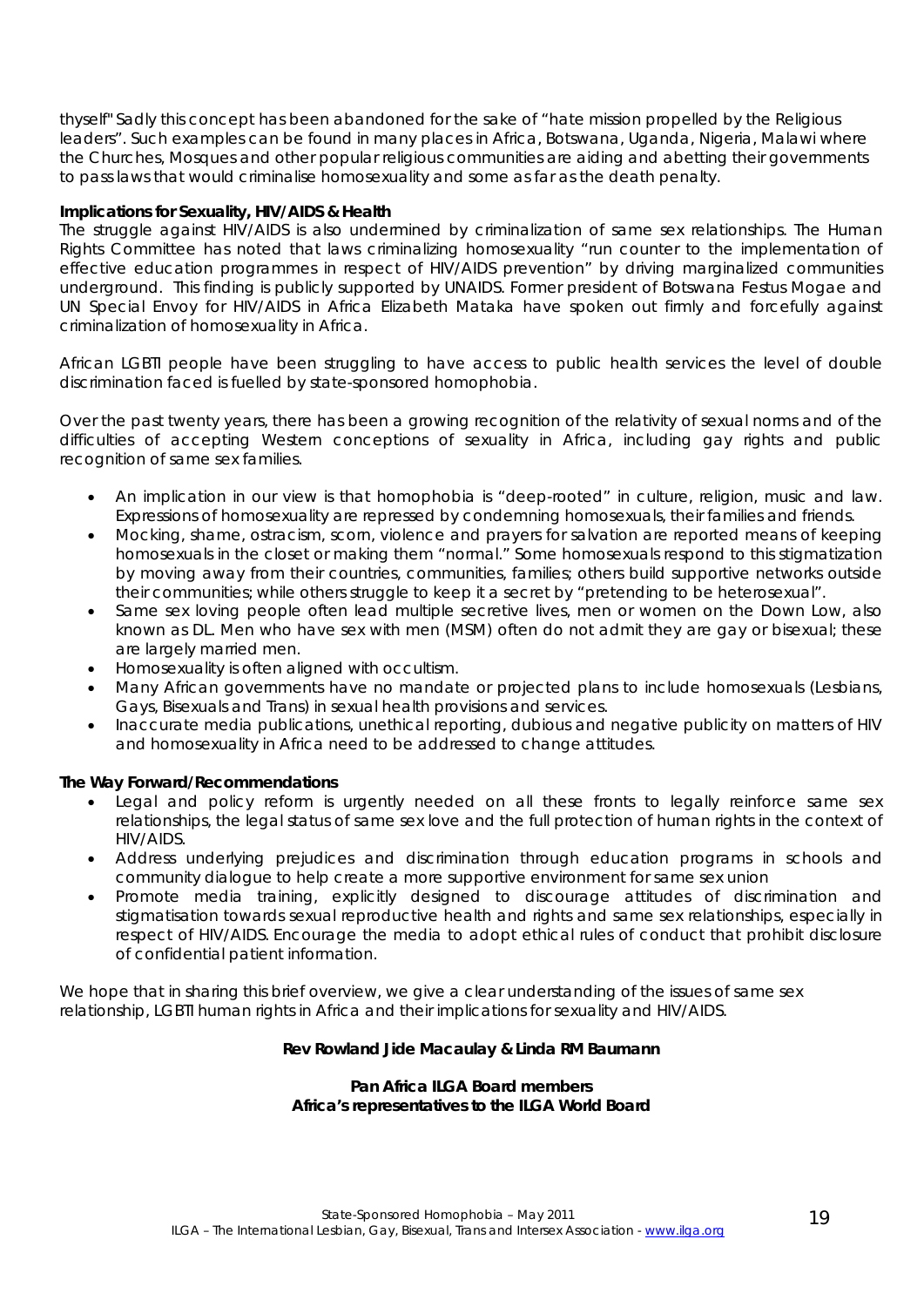## *Algeria*

### **Male/Male Illegal <b>Female/Female** Illegal

Penal Code (Ordinance 66-156 of June 8, 1966) 117 <sup>118</sup>

Art. 338 - "Any person guilty of a homosexual act shall be punished with a term of imprisonment of between two months and two years and a fine of between 500 and 2,000 Algerian dinars."

*Angola* 

**Male/Male** Illegal **Female/Female** Illegal

Penal Code of September 16, 1886, as amended in 1954 (Inherited from the Portuguese colonial era) 119

Articles 70 and 71 add security measures on people who habitually practice acts against the order of nature, stating that such people shall be sent to labor camps.

For text of the law in Portuguese – see Mozambique section!

*Botswana* 

#### **Male/Male Illegal <b>Female/Female** Illegal

PENAL CODE [Chapter 08:01] <sup>120</sup>, amended by the Penal Code Amendment Act 5, 1998<sup>121</sup>.

Section 164. Unnatural offences

"Any person who;

1

(a) has carnal knowledge of any person against the order of nature;

(b) has carnal knowledge of any animal; or

(c) permits any other person to have carnal knowledge of him or her against the order of nature,

is guilty of an offences and is liable to imprisonment for a term not exceeding seven years."

Section 165. Attempts to commit unnatural offences

"Any person who attempts to commit any of the offences specified in section 164 is guilty of an offence and is liable to imprisonment for a term not exceeding five years."

Section 167. Indecent practices between persons

"Any person who, whether in public or private, commits any act of gross indecency with another person, or procures another person to commit any act of gross indecency with him or her, or attempts to procure the commission of any such act by any person with himself or herself or with another person, whether in public or private, is guilty of an offence."

State-Sponsored Homophobia – May 2011

<sup>117</sup> Text of the law is available at: http://lexalgeria.free.fr/penal.htm.<br>118 German Bundestag; Printed Paper 16/3597, p. 6, available at:

http://www.volkerbeck.de/cms/files/16\_3597\_minor\_interpellation.pdf

<sup>119</sup> Relatório sobre os Direitos Humanos – 2005 – Angola, available at :

http://luanda.usembassy.gov/wwwhdireitoshumanos05.html<br><sup>120</sup> Text of the law is available at : http://www.laws.gov.bw/VOLUME%202/CHAPTER%2008-01%20PENAL%20CODE.pdf.<br><sup>121</sup> See Scott Long, 'Before the law: Criminalizing sexu

societies' in: *More than a name: State-Sponsored Homophobia and Its Consequences in Southern Africa*, New York: Human Rights Watch & International Gay and Lesbian Human Rights Commission, available at www.hrw.org/en/reports/2003/05/13/more-name-0, p. 272-274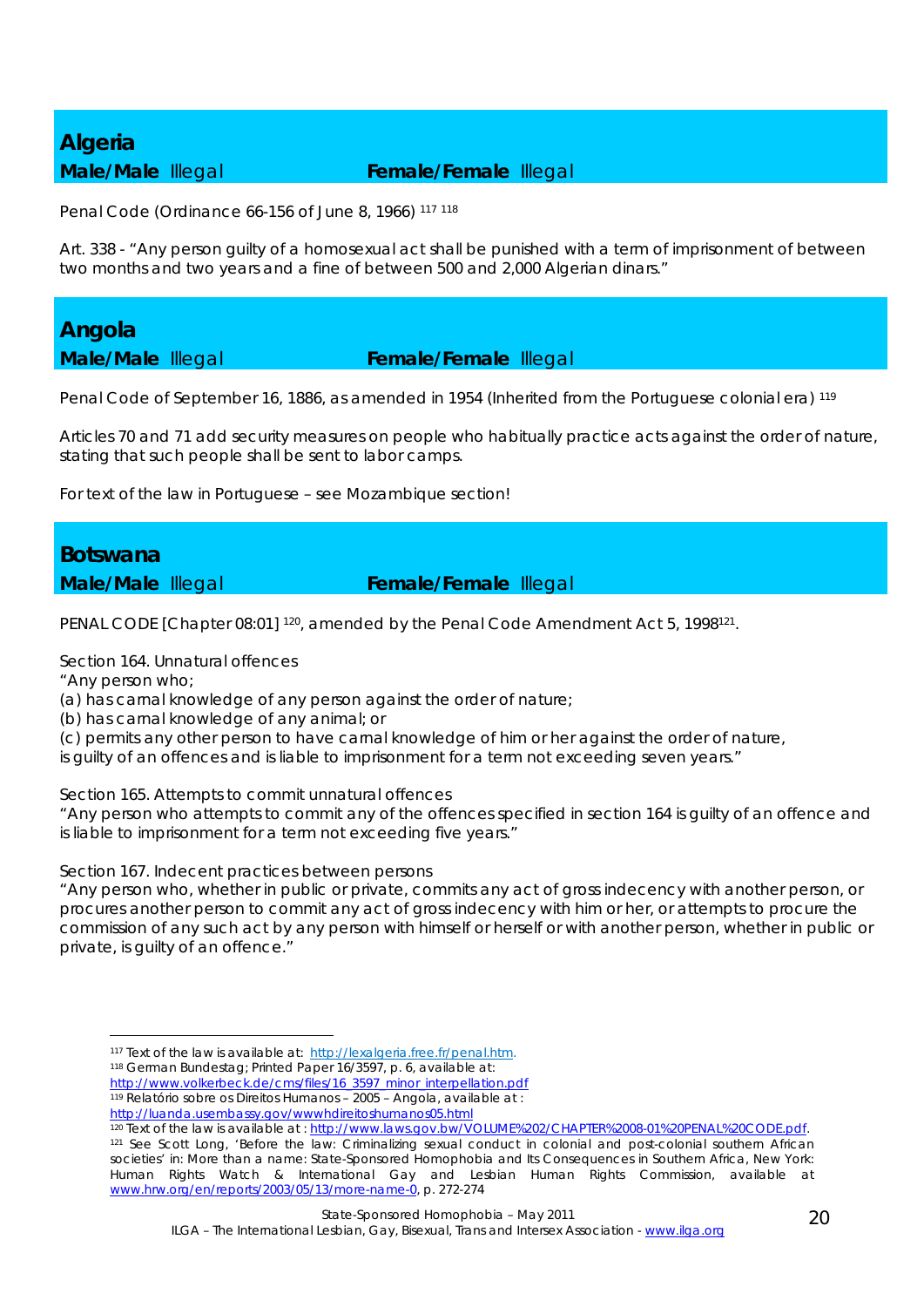## *Burundi*

### **Male/Male** Illegal **Female/Female** Illegal

Law No. 1/05 of 22 April 2009 concerning the revision of the Penal Code 122

Article 567:

"Whoever has sexual relations with someone of the same sex shall be punished with imprisonment for three months to two years and a fine of fifty thousand to one hundred thousand francs or one of those penalties." (Unofficial translation)

*Cameroon* 

**Male/Male** Illegal **Female/Female** Illegal

Penal Code of 1965 and 1967, as amended in 1972 123

The French text of article 347bis is:

*'Est puni d'un emprisonnement de six mois à cinq ans et d'une amende de 20.000 à 200.000 francs toute personne qui a des rapports sexuels avec une personne de son sexe.'124*

An English version of this article given by Human Rights Watch is: 'Whoever has sexual relations with a person of the same sex shall be punished with imprisonment from six months to five years and fine of from 20,000 to 200,000 francs.'125 According to Waaldijk (2011), it is unclear whether this is the official English version, or only a translation of the French version.

*Comoros* 

**Male/Male Illegal <b>Female/Female** Illegal

Penal Code of the Federal Islamic Republic of Comoros 126

Article 318. –

"(3) Without prejudice to the more serious penalties provided for in the preceding paragraphs or by articles 320 and 321 of this Code, whoever will have committed an improper or unnatural act with a person of the same sex will be punished by imprisonment of between one and five years and by a fine of 50 000 to 1 000 000 francs. If the act was committed with a minor, the maximum penalty will always be applied."

*Egypt* 

1

### **Male/Male Illegal <b>Female/Female** Unclear

Sexual relations between consenting adult persons of the same sex in private are not prohibited as such. However, Law 10/1961, aimed at combating prostitution, as well as for example Penal Code article 98w on "Contempt for Religion" and article 278 on "Shameless public acts" have been used to imprison gay men in the recent years.127

<sup>&</sup>lt;sup>122</sup> Text of the law available at: http://www.oag.bi/IMG/rtf/code\_penal\_burundais-2.rtf.<br><sup>123</sup> German Bundestag; Printed Paper 16/3597, p. 9. See footnote 5 for the link.<br><sup>124</sup> Available at: www.glapn.org/sodomylaws/world

<sup>125</sup> See Criminalizing Identities – Rights Abuses in Cameroon based on Sexual Orientation and Gender Identity, 2010,

p. 10, note 9, available at: www.hrw.org/en/reports/2010/11/04/criminalizing-identities-0.<br><sup>126</sup> Text of the law is available at : http://www.comores-droit.com/code/penal.<br><sup>127</sup> German Bundestag; Printed Paper 16/3597, p.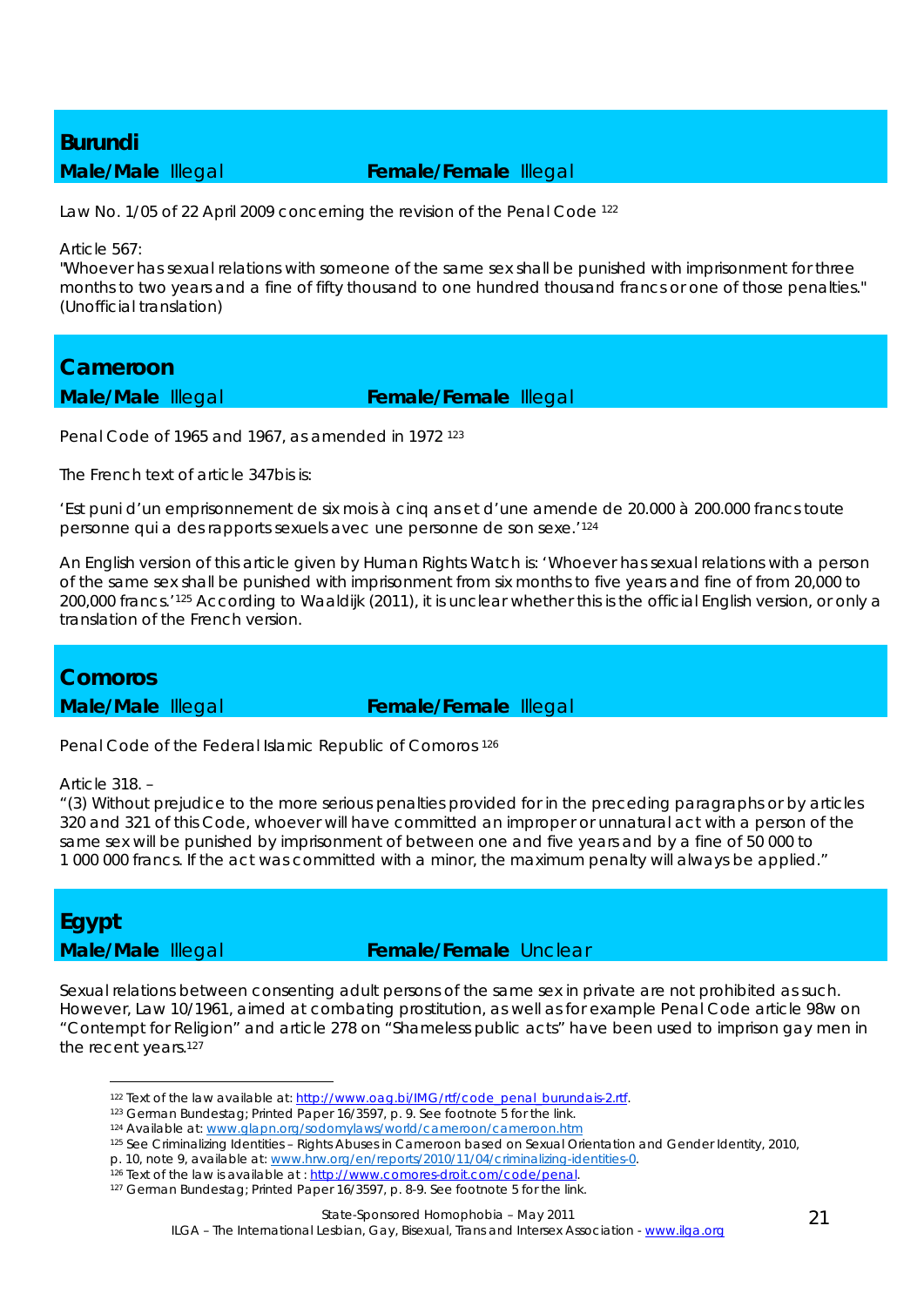Law n° 10, 1961 on 'Combating of prostitution, incitement and its encouragement': 128

Article 9 (c) "Anyone who habitually engages in debauchery or prostitution is liable to a penalty of three months to three years imprisonment and/or a fine of LE 25-300".

### *Eritrea*

### **Male/Male Illegal <b>Female/Female** Illegal

Penal Code of 1957 (Inherited from Ethiopian rule) 129

Art. 600. — Unnatural Carnal Offences.

"(1) Whosoever performs with another person of the same sex an act corresponding to the sexual act, or any other indecent act, is punishable with simple imprisonment.

(2) The provisions of Art. 597 are applicable where an infant or young person is involved."

Art.105.- Simple Imprisonment.

"(1) simple imprisonment is a sentence applicable to offences of a not very serious nature committed by persons who are not a serious danger to society.

It is intended as a measure of safety to the general public and as a punishment to the offender. Subject to any special provision of law and without prejudice to conditional release, simple imprisonment may extend for a period of from ten days to three years; such period shall be fixed by the court. (2) The sentence of simple imprisonment shall be served in such prison or in such section thereof as is appointed for the purpose."

### *Ethiopia*

**Male/Male Illegal <b>Female/Female** Illegal

The Criminal Code of the Federal Democratic Republic of Ethiopia, Proclamation No. 414/2004 130

Article 629.- Homosexual and other Indecent Acts.

"Whoever performs with another person of the same sex a homosexual act, or any other indecent act, is punishable with simple imprisonment."

Article 630.- General Aggravation to the Crime.

"(1) The punishment shall be simple imprisonment for not less than one year, or, in grave cases, rigorous imprisonment not exceeding ten years, where the criminal:

a) takes unfair advantage of the material or mental distress of another or of the authority he exercises over another by virtue of his position, office or capacity as guardian, tutor, protector, teacher, master or employer, or by virtue of any other like relationship, to cause such other person to perform or to submit to such an act; or

b) makes a profession of such activities within the meaning of the law (Art. 92).

(2) The punishment shall be rigorous imprisonment from three years to fifteen years, where:

a) the criminal uses violence, intimidation or coercion, trickery or fraud, or takes unfair advantage of the victim's inability to offer resistance or to defend himself or of his feeble-mindedness or unconsciousness; or b) the criminal subjects his victim to acts of cruelty or sadism, or transmits to him a venereal disease with which he knows himself to be infected; or

c) the victim is driven to suicide by distress, shame or despair."

<sup>1</sup> 128 See UNHCHR Report on Egypt, available at:

http://www.unhchr.ch/Huridocda/Huridoca.nsf/0/fda8c19f8d15755bc1256cf40033b7d9?Opendocument<br><sup>129</sup> Text of the law is available at: http://mail.mu.edu.et/~ethiopialaws/criminalcode/criminalcodepage.htm<br><sup>130</sup> Text of the law http://www.ilo.org/dyn/natlex/docs/ELECTRONIC/70993/75092/F1429731028/ETH70993.pdf .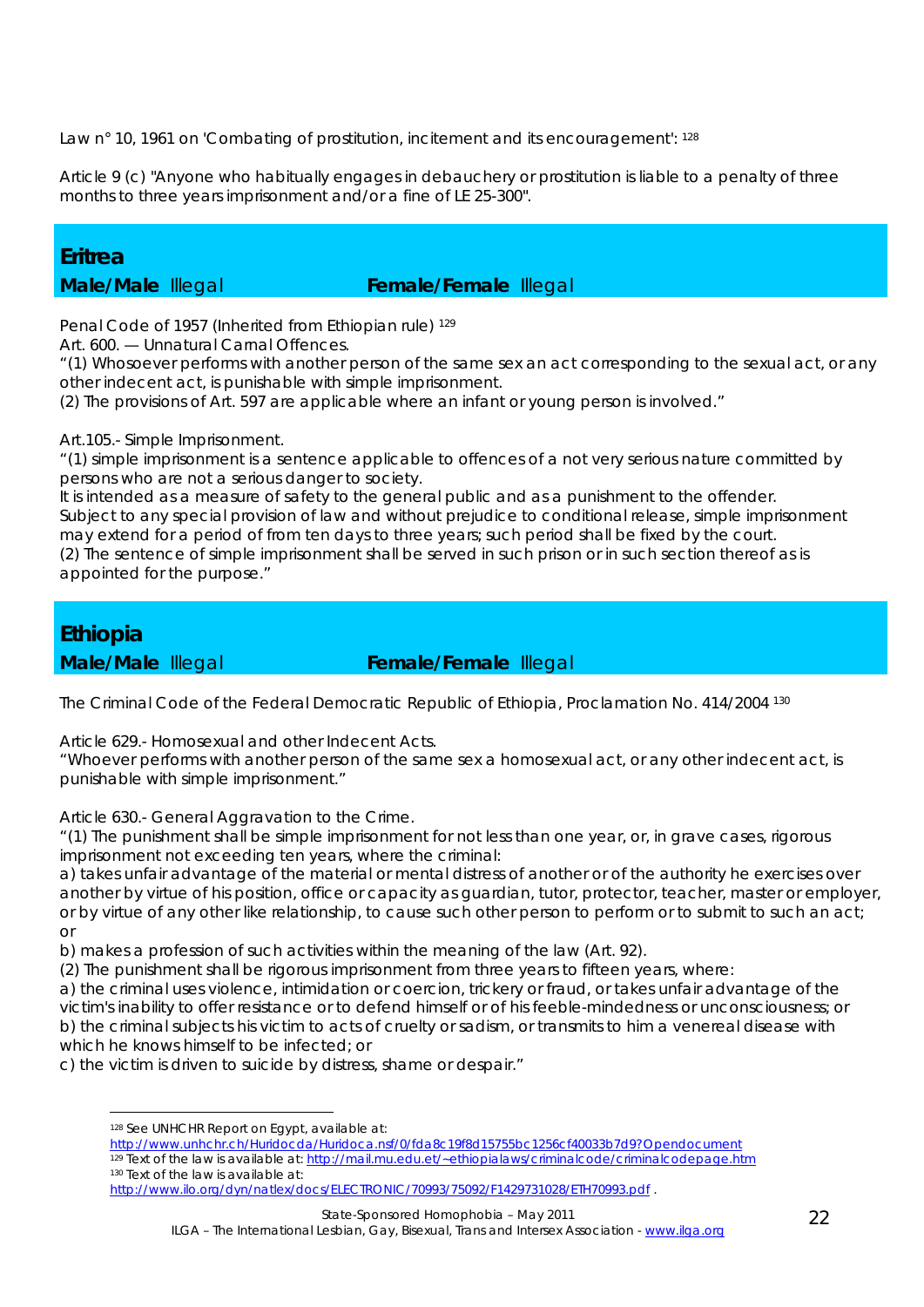Article 106.- Simple Imprisonment.

"(1) Simple imprisonment is a sentence applicable to crimes of a not very serious nature committed by persons who are not a serious danger to society.

Without prejudice to conditional release, simple imprisonment may extend for a period of from ten days to three years.

However, simple imprisonment may extend up to five years where, owing to the gravity of the crime, it is prescribed in the Special Part of this Code, or where there are concurrent crimes punishable with simple imprisonment, or where the criminal has been punished repeatedly.

The Court shall fix the period of simple imprisonment in its judgment.

(2) The sentence of simple imprisonment shall be served in such prison or in such section thereof as is appointed for the purpose."

### *Gambia*

**Male/Male Illegal <b>Female/Female** Illegal

Criminal Code 1965, as amended in 2005 131 <sup>132</sup>

Article 144: Unnatural offences

"(1) Any person who—

- (a) has carnal knowledge of any person against the order of nature; or
- (b) has carnal knowledge of an animal; or
- (c) permits any person to have carnal knowledge of him or her against the order of nature;

is guilty of a felony, and is liable to imprisonment for a term of 14 years.

(2) In this section- "carnal knowledge of any person against the order of nature" includes-

(a) carnal knowledge of the person through the anus or the mouth of the person;

- (b) inserting any object or thing into the vulva or the anus of the person for the purpose of simulating sex; and
- (c) committing any other homosexual act with the person"

### *Ghana*

1

**Male/Male Illegal <b>Female/Female** Legal

Criminal Code, 1960 (Act 29), as amended to 2003 133

Section 104—Unnatural Carnal Knowledge.

"(1) Whoever has unnatural carnal knowledge—

(a) of any person of the age of sixteen years or over without his consent shall be guilty of a first degree felony and shall be liable on conviction to imprisonment for a term of not less than five years and not more than twenty-five years; or

- (b) of any person of sixteen years or over with his consent is guilty of a misdemeanour; or
- (c) of any animal is guilty of a misdemeanour.
- (2) Unnatural carnal knowledge is sexual intercourse with a person in an unnatural manner or with an animal."

<sup>131</sup> German Bundestag; Printed Paper 16/3597, p. 10-11. See footnote 5 for the link.<br><sup>132</sup> Text of the code is available at :

http://www.ilo.ch/dyn/natlex/docs/SERIAL/75299/78264/F1686462058/GMB75299.pdf<br><sup>133</sup> Text of the law is available at : http://www.unhcr.org/cgibin/texis/vtx/home/opendoc.pdf?tbl=RSDLEGAL&id=44bf823a4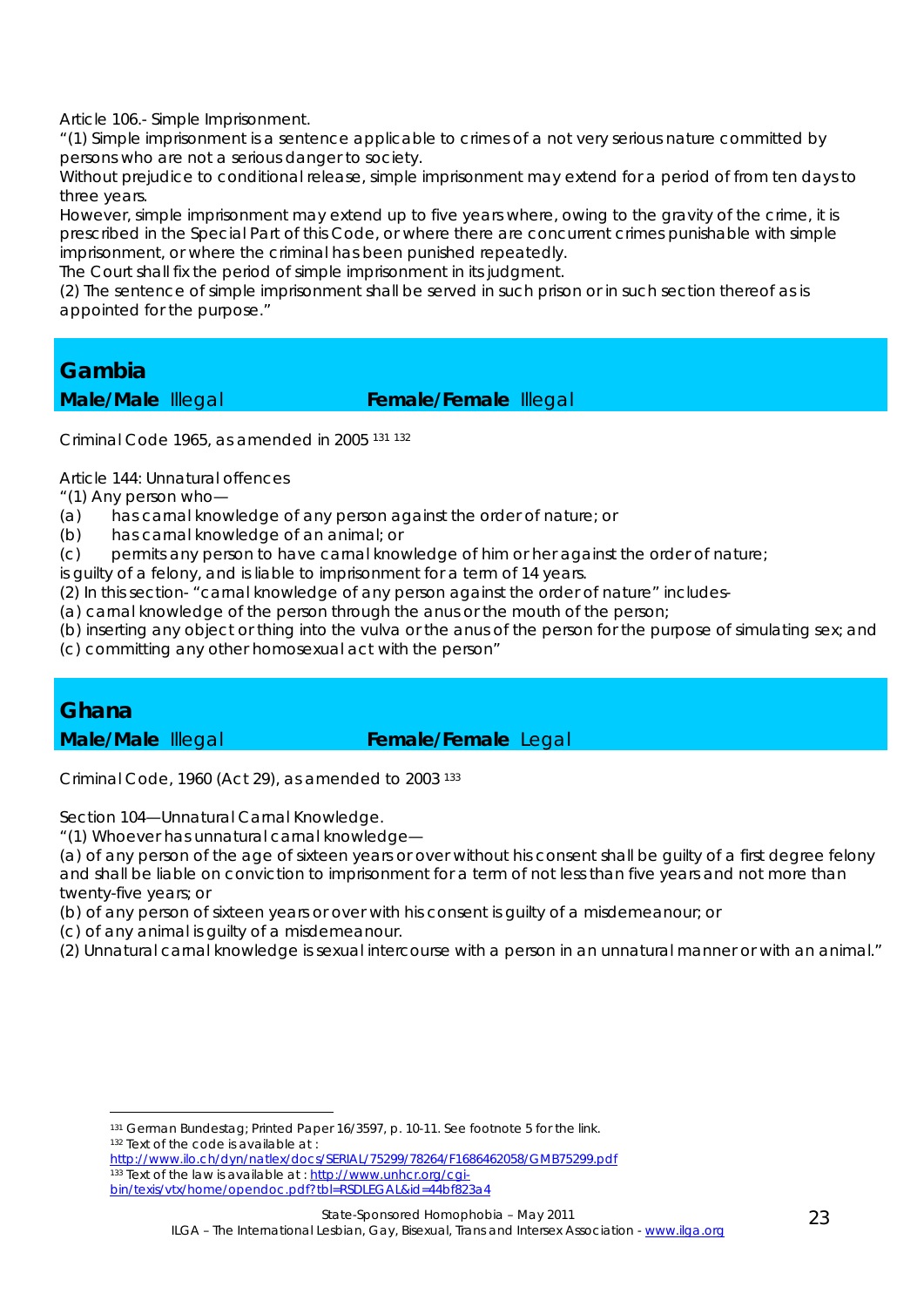## *Guinea*

### **Male/Male** Illegal **Female/Female** Illegal

Penal Code of 1998 134

Article 325: "Any indecent act or act against nature committed with an individual of the same sex will be punished by six months to three years of imprisonment and a fine of 100,000 to 1,000,000 Guinean francs. If the act was committed with a minor under 21 years of age, the maximum penalty must be pronounced."

*Kenya* 

**Male/Male Illegal <b>Female/Female** Legal

Cap.63 Penal Code 135

"Section 162. Any person who—

(a) has carnal knowledge of any person against the order of nature; or

(b) has carnal knowledge of an animal; or

is guilty of a felony and is liable to imprisonment for fourteen years:

Provided that, in the case of an offence under paragraph (a), the offender shall be liable to imprisonment for twenty-one years if—

(i) the offence was committed without the consent of the person who was carnally known; or

(ii) the offence was committed with that person's consent but the consent was obtained by force or by means of threats or intimidation of some kind, or by fear of bodily harm, or by means of false representations as to the nature of the act."

"Section 163. Any person who attempts to commit any of the offences specified in section 162 is guilty of a felony and is liable to imprisonment for seven years."

"Section 165. Any male person who, whether in public or private, commits any act of gross indecency with another male person, or procures another male person to commit any act of gross indecency with him, or attempts to procure the commission of any such act by any male person with himself or with another male person, whether in public or private, is guilty of a felony and is liable to imprisonment for five years."

(Sections amended by Act No. 5 of 2003)

### *Lesotho*

<u>.</u>

**Male/Male** Illegal **Female/Female** Legal

Sodomy is prohibited as a common-law offence. It is defined as "unlawful and intentional sexual relationship per anum between two human males". 136

<sup>&</sup>lt;sup>134</sup> Text of the law available at : http://www.unhcr.org/refworld/docid/44a3eb9a4.html.<br><sup>135</sup> See article "THE SEXUAL OFFENSES BILL/LAW GAZETTED", available at http://www.gaykenya.com.<br><sup>136</sup> Initial report of Lesotho, CCP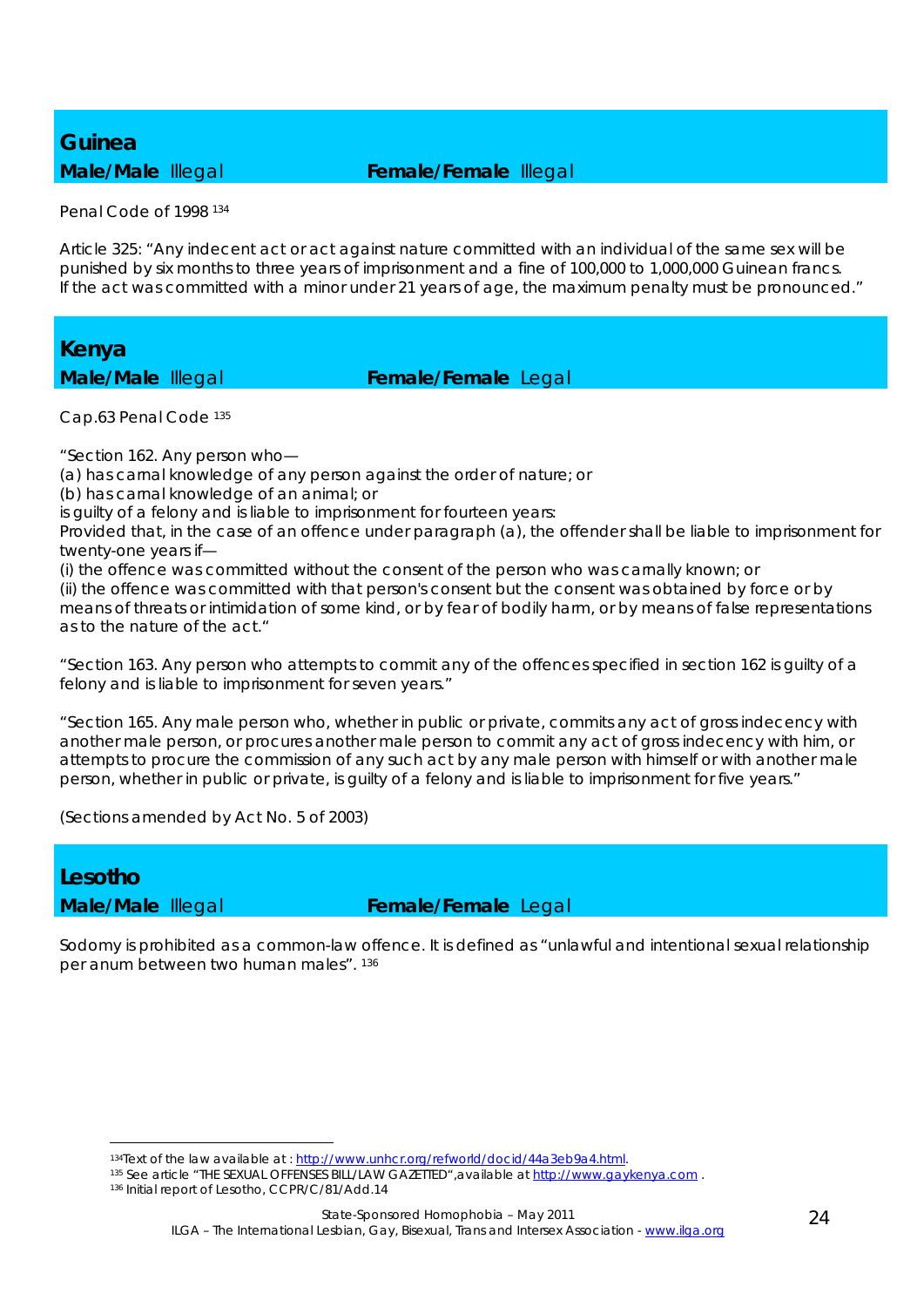# *Liberia*

### **Male/Male** Illegal **Female/Female** Illegal

Penal Law, Revised Liberian Statutes 137

Section 14.74 on 'VOLUNTARY SODOMY' makes it an offence to engage in "deviate sexual intercourse" under circumstances that is not covered in Section 14.72 or 14.73. The offence is classified as a first degree misdemeanor.

*Libya* 

**Male/Male** Illegal **Female/Female** Illegal

Penal Code of 1953 138

Article 407: Sexual assault/rape

"(1) Any individual who has sexual intercourse with another person using violence, by means of threats or through deception shall be punished with a term of imprisonment of a maximum of ten years.

(2) This punishment shall also be imposed on any individual who has had sexual intercourse with the consent of a person who was not yet 14 years of age or with a person who did not resist on account of mental or physical disability. If the victim was not yet 14 years of age or was over 14 years of age but had not yet reached the age of 18, the maximum term of imprisonment shall be 15 years.

(3) If the offender is a relative of the victim, a guardian, a tutor or a custodian, or if the victim is his servant, or if the victim has a special dependant relationship to the offender, a term of imprisonment of between five and 15 years shall be imposed.

(4) If an individual has sexual intercourse with another person with their consent (outside marriage), the two persons involved shall be punished with a term of imprisonment of five years at most."

#### Article 408: Lewd acts

"(1) Any individual who commits lewd acts with a person in accordance with one of the methods specified in the preceding article shall be punished with a period of imprisonment of five years at most.

(2) This punishment shall also be imposed if the act has been committed in agreement with a person who was not yet 14 years of age or with a person who did not resist on account of a mental or physical disability. If the victim was between the ages of 14 and 18, the term of imprisonment shall be at least one year.

(3) If the offender belongs to one of the groups of offenders specified in paragraphs (2) and (3) of Article 407, a term of imprisonment of at least seven years shall be imposed.

(4) If an individual commits a lewd act with another person with their agreement (outside marriage), both parties shall be punished with a term of imprisonment."

*Malawi* 

**Male/Male Illegal <b>Female/Female** Legal

Penal Code Cap. 7:01 Laws of Malawi 139

Section 153 "Unnatural offences"

"Anyone who –

(a)has carnal knowledge of any person against the order of nature; or

<sup>1</sup> 137 See UNHCR - Liberia: Information on the Treatment of Homosexuals, Persons with Mental Illness, Liberians of American Descent, and Criminal Deportees in Liberia, available at: http://www.unhcr.org

<sup>138</sup> See German Bundestag, Printed Paper 16/3597, p. 16. See footnote 5 for the link.<br>139 Malawi, 2003, Penal Code: Chapter 7:01 of the laws of Malawi. Zomba: Government Printer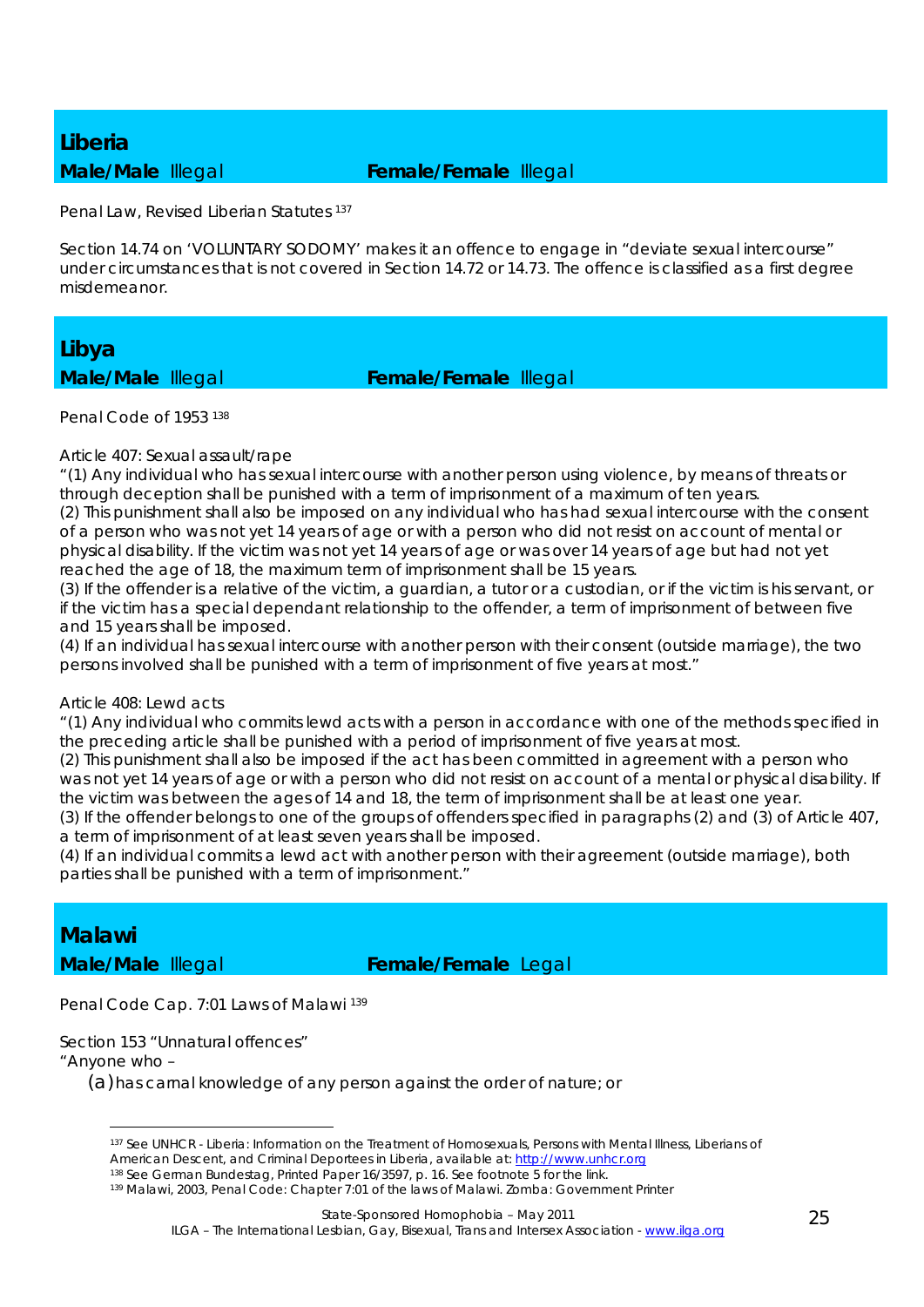(b)has carnal knowledge of any animal; or

(c)permits a male person to have carnal knowledge of him or her against the order of nature. Shall be guilty of a felony and shall be liable to imprisonment for fourteen years, with or without corporal punishment."

#### Section 156 "Indecent practices between males"

"Any male who, whether in public or private, commits any act of gross indecency with another male person, or procures another male person to commit any act of gross indecency with him, or attempts to procure the commission of any such act by any male person with himself or with another male person, whether in public or private, shall be guilty of a felony and shall be liable to imprisonment for five years, with or without corporal punishment."

In December 2010, the Parliament passed a bill amending the Penal Code of Malawi. In late January 2011, President Bingu Wa Mutharika assented to the bill, thus completing its enactment into law. The new Section 137A, captioned "Indecent practices between females," provides that any female person who, whether in public or private, commits "any act of gross indecency with another female" shall be guilty of an offence and liable to a prison term of five years.140

### *Mauritania*

**Male/Male Illegal <b>Female/Female** Illegal

Penal Code of 1984 141

"ART. 308. - Any adult Muslim man who commits an impudent act against nature with an individual of his sex will face the penalty of death by public stoning. If it is a question of two women, they will be punished as prescribed in article 306, first paragraph".

"ART. 306(1). - Any person who commits an outrage on public decency and Islamic morals or violates the sacred places or assists in the breach, will be punished by a sentence of between three months to two years imprisonment and a fine of 5,000 to 60,000 UM, if such action is not covered by the crimes of Ghissass or Diya."

(Unofficial translations)

*Mauritius*  **Male/Male Illegal <b>Female/Female** Legal

Criminal Code of 1838 <sup>142</sup>

1

Section 250 Sodomy and bestiality

"(1) Any person who is guilty of the crime of sodomy or bestiality shall be liable to penal servitude for a term not exceeding 5 years."

According to Waaldijk (2011), in 2007 the Sexual Offences Bill143 was proposed, which would delete the crime of sodomy (see section 24) and set an equal age limit of 16 years for sexual acts (Sections 11 to 14). Nevertheles, it is unclear if this Bill has become law yet.

<sup>140</sup> See ICJ, Sex Between Women Now a Crime in Malawi: New Law Violates Human Rights Obligations of Malawi, available at: http://icj.org/dwn/database/Malawi%20Section%20137A%20Press%20Release.pdf<br><sup>141</sup> Text of the law is available at : http://www.droit-afrique.com/images/textes/Mauritanie/Mauritanie%20-

<sup>%20</sup>Code%20penal.pdf.<br><sup>142</sup> Text of the law is available at : http://www.gov.mu/portal/sites/legaldb/files/criminal.pdf.<br><sup>143</sup> Text of the bill is available at : www.gov.mu/portal/goc/assemblysite/file/bill0607.pdf.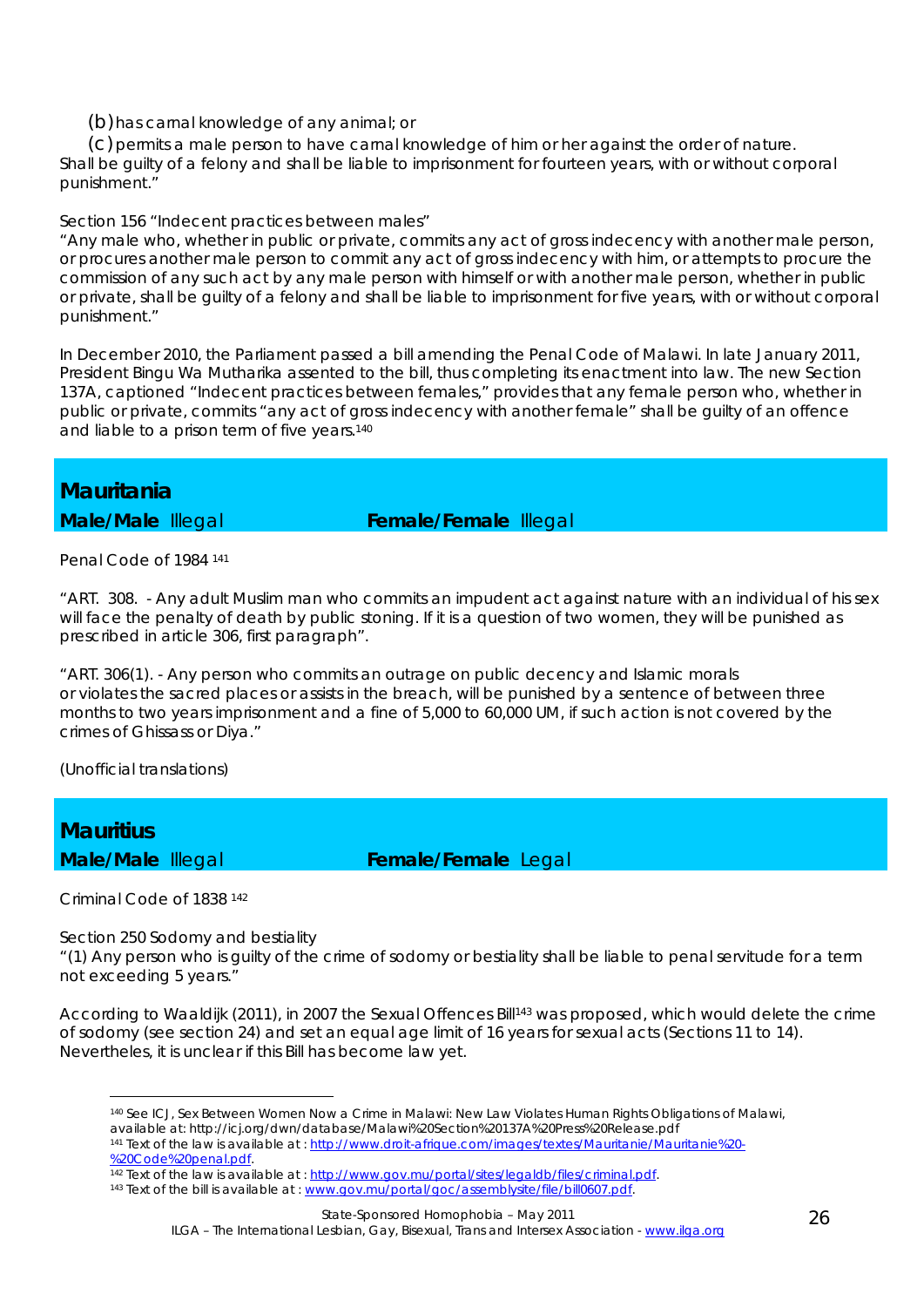## *Morocco*

### **Male/Male** Illegal **Female/Female** Illegal

Penal Code of November 26, 1962 144

Article 489. "Any person who commits lewd or unnatural acts with an individual of the same sex shall be punished with a term of imprisonment of between six months and three years and a fine of 120 to 1,000 dirhams, unless the facts of the case constitute aggravating circumstances."

*Mozambique* 

### **Male/Male Illegal <b>Female/Female** Illegal

Penal Code of September 16, 1886, as amended in 1954 (Inherited from the Portuguese colonial era) 145

Articles 70 and 71 add security measures on people who habitually practice acts against the order of nature, stating that such people shall be sent to mental hospitals or labor camps, as well as have their freedom or the exercise of their profession restricted..

Original Portuguese text:

ARTIGO 70º

<u>.</u>

(Medidas de segurança)

São medidas de segurança:

"1°. – O internamento em manicómio criminal;

2º. – O internamento em casa de trabalho ou colónia agrícola;

3°. – A liberdade vigiada;

4°. – A caução de boa conduta;

5°. – A interdição do exercício de profissão;

§ 1°. – O internamento em manicómio criminal de delinquentes perigosos será ordenado na decisão que declarar irresponsável e perigoso o delinquente nos termos do § único do artigo 68°.

§ 2°. – O internamento em casa de trabalho ou colónia agrícola entende-se por período indeterminado de seis meses a três anos. Este regime considera-se extensivo a quaisquer medidas de internamento, previstas em legislação especial.

§ 3°. – A liberdade vigiada será estabelecida pelo prazo de dois a cinco anos e implica o cumprimento das obrigações que sejam impostas por decisão judicial nos termos do artigo 121°.

Na falta de cumprimento das condições de liberdade vigiada poderá ser alterado o seu condicionamento ou substituída a liberdade vigiada por internamento em casa de trabalho ou colónia agrícola por período indeterminado mas não superior, no seu máximo, ao prazo de liberdade vigiada ainda não cumprido. § 4°. – A caução de boa conduta será prestada por depósito da quantia que o juiz fixar, pelo prazo de dois a cinco anos. Se não puder ser prestada caução, será esta substituída por liberdade vigiada pelo mesmo prazo. A caução será perdida a favor do Cofre Geral dos Tribunais se aquele que a houver prestado tiver comportamento incompatível com as obrigações caucionadas, dentro do prazo que for estabelecido ou se, no mesmo prazo, der causa à aplicação de outra medida de segurança.

§ 5°. – A interdição duma profissão, mester, indústria ou comércio priva o condenado de capacidade para o exercício de profissão, mester, indústria, ou comércio, para os quais seja necessária habilitação especial ou autorização oficial. A interdição será aplicada pelo tribunal sempre que haja lugar a condenação em pena de prisão maior ou prisão por mais de seis meses por crimes dolosos cometidos no exercício ou com abuso de profissão, mester, indústria ou comércio, ou com violação grave dos deveres correspondentes. A duração da interdição será fixada na sentença, entre o mínimo de um mês e o máximo de dez anos.

144 German Bundestag; Printed Paper 16/3597, p. 19. See footnote 5 for the link.<br>145 Text of the law is available at :

http://www.portaldogoverno.gov.mz/Legisla/legisSectores/judiciaria/codigo\_penal.pdf.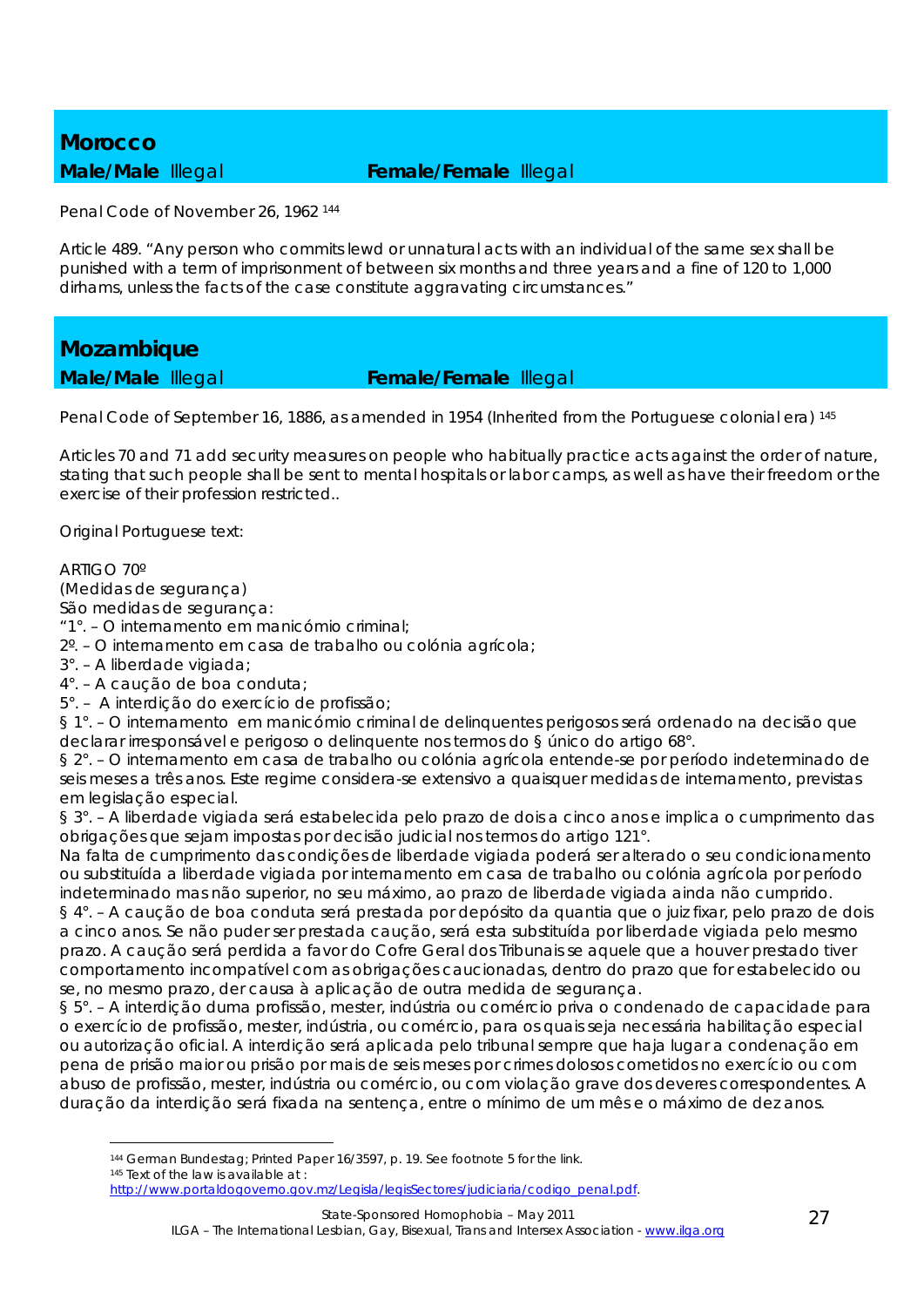Quando o crime perpetrado for punível com prisão, a duração máxima da interdição é de dois anos. O prazo da interdição conta-se a partir do termo da pena de prisão. O tribunal poderá, decorrido metade do tempo da interdição, e mediante prova convincente da conveniência da cessação da interdição, substituíla por caução de boa conduta. O exercício de profissão, mester, comércio ou indústria interditos por decisão judicial é punível com prisão até um ano."

ARTIGO 71º

(Aplicação de medidas de seguranças) São aplicáveis medidas de segurança: 4°. – Aos que se entreguem habitualmente à pratica de vícios contra a natureza […].

## *Namibia*

### **Male/Male** Illegal **Female/Female** Legal

Sodomy remains a crime in Nambia according to the Roman-Dutch common-law, which was imposed by the South Africans. Common-law is a legal tradition based mainly on precedent court verdicts, while there is no codified sodomy provision in Namibia.146

### *Nigeria*

### **Male/Male** Illegal **Female/Female** Ilegal

Criminal Code Act, Chapter 77, Laws of the Federation of Nigeria 1990 147

Section 214. "Any person who-

(1) has carnal knowledge of any person against the order of nature; or

(2) has carnal knowledge of an animal; or

(3) permits a male person to have carnal knowledge of him or her against the order of nature;

is guilty of a felony, and is liable to imprisonment for fourteen years."

Section 215. "Any person who attempts to commit any of the offences defined in the last preceding section is guilty of a felony, and is liable to imprisonment for seven years. The offender cannot be arrested without warrant."

Section 217. "Any male person who, whether in public or private, commits any act of gross indecency with another male person, or procures another male person to commit any act of gross indecency with him, or attempts to procure the commission of any such act by any male person with himself or with another male person, whether in public or private, is guilty of a felony, and is liable to imprisonment for three years. The offender cannot be arrested without warrant."

Note that several Northern Nigerian states have adopted Islamic Sharia laws, criminalising sexual activities between persons of the same sex. The maximum penalty for such acts between men is death penalty, while the maximum penalty for such acts between women is a whipping and/or imprisonment. These laws differ from the federal law, as most of these prohibit also sexual relations between women.148

The states which have adopted such laws are:149

<u>.</u>

implementation-in-northern-nigeria.php).<br><sup>149</sup> See The Unfizzled Sharia Vector in the Nigerian State, available at:

http://www.nigerdeltacongress.com/uarticles/unfizzled\_sharia\_vector\_in\_the\_n.htm .

<sup>&</sup>lt;sup>146</sup> Human Rights Watch (2003), p. 265-266.<br><sup>147</sup> Text of the law is available at: <u>http://www.nigeria-law.org/Criminal%20Code%20Act-Tables.htm</u>.<br><sup>148</sup> See Alok Gupta, *This Alien Legacy – The Origins of "Sodomy" Laws in* Watch 2008 (available at www.hrw.org/en/reports/2008/12/17/alien-legacy-0, p. 60-61) and 'Sharia Implementation in Northern Nigeria 1999-2006: A Sourcebook' (available at: www.sharia-in-africa.net/pages/publications/sharia-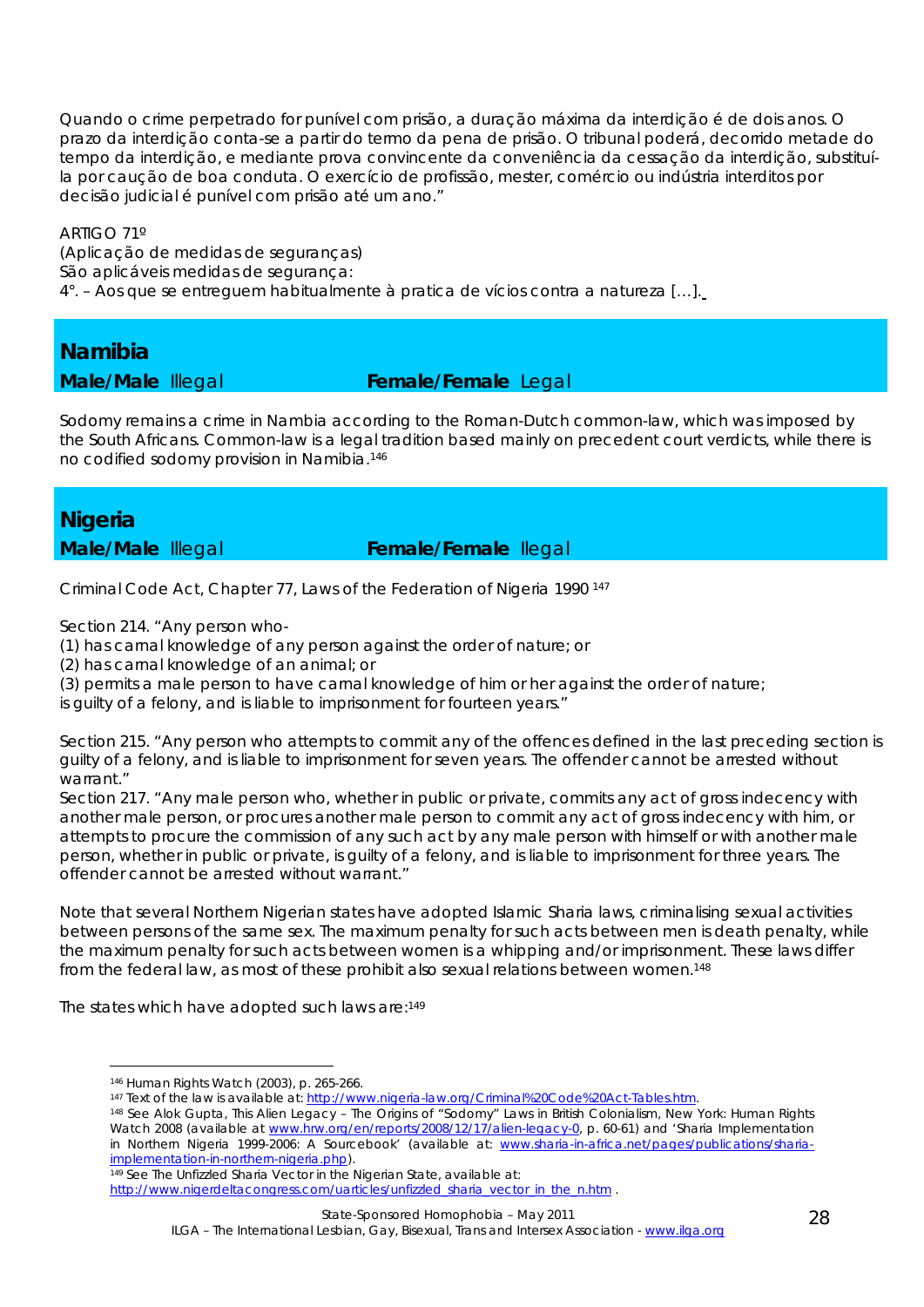Bauchi (the year 2001), Borno (2000), Gombe (2001), Jigawa (2000), Kaduna (2001), Kano (2000), Katsina (2000), Kebbi (2000), Niger (2000), Sokoto (2000), Yobe (2001) and Zamfara (2000).

According to Waaldijk (2011), both in 2006 and 2009, a legislative proposal has been introduced to further criminalise homosexuality. The 'Same Gender Marriage (Prohibition) Bill' received approval in the House of Representatives of Nigeria in January 2009, and among other things would make it a crime for people of the same sex to live together<sup>150</sup>. Apparently, that bill did not succeed in becoming law.

### *São Tomé and Principe*

**Male/Male** Illegal **Female/Female** Illegal

Penal Code of September 16, 1886, as amended in 1954 (Inherited from the Portuguese colonial era) 151

Articles 70 and 71 ad security measures on people who habitually practice acts against the order of nature, stating such people shall be sent to labor camps.

For text of the law in Portuguese – see Mozambique section.

It should be noted that the country nevertheless signed the 2008 UN Statement against criminalization and persecution on the basis of sexual orientation.152

### *Senegal*

**Male/Male** Illegal **Female/Female** Illegal

#### Penal Code of 1965 153

Article 319:3. "Without prejudice to the more serious penalties provided for in the preceding paragraphs or by articles 320 and 321 of this Code, whoever will have committed an improper or unnatural act with a person of the same sex will be punished by imprisonment of between one and five years and by a fine of 100,000 to 1,500,000 francs. If the act was committed with a person below the age of 21, the maximum penalty will always be applied."

### *Seychelles*

**Male/Male Illegal <b>Female/Female** Legal

Criminal Code of 1955 <sup>154</sup>

<u>.</u>

Section 151. "Any person who –

a. has carnal knowledge of any person against the order of nature; or

b. has carnal knowledge of an animal; or

c. permits a male person to have carnal knowledge of him or her against the order of nature, is guilty of a felony, and is liable to imprisonment for fourteen years."

<sup>150</sup>Human Rights Watch (2009), *Nigeria: Reject 'Same Gender' Marriage Ban*. Available at:

<sup>151</sup> See São Tomé and Principe: Oil and tourism threaten to treble rate of HIV infect in five years, available at: http://www.irinnews.org.<br><sup>152</sup> See <u>http://www.amnesty.org/es/library/asset/IOR40/024/2008/en/269de167-d107-11dd-984e-</u>

fdc7ffcd27a6/ior400242008en.pdf.

<sup>153</sup> Text of the law is available at: http://www.justice.gouv.sn/droitp/CODE%20PENAL.PDF.<br>
154 See Seychelles section on Sexual Offences Laws, Interpol, available at: http://www.interpol.int/Public/Children/SexualAbuse/NationalLaws/Default.asp.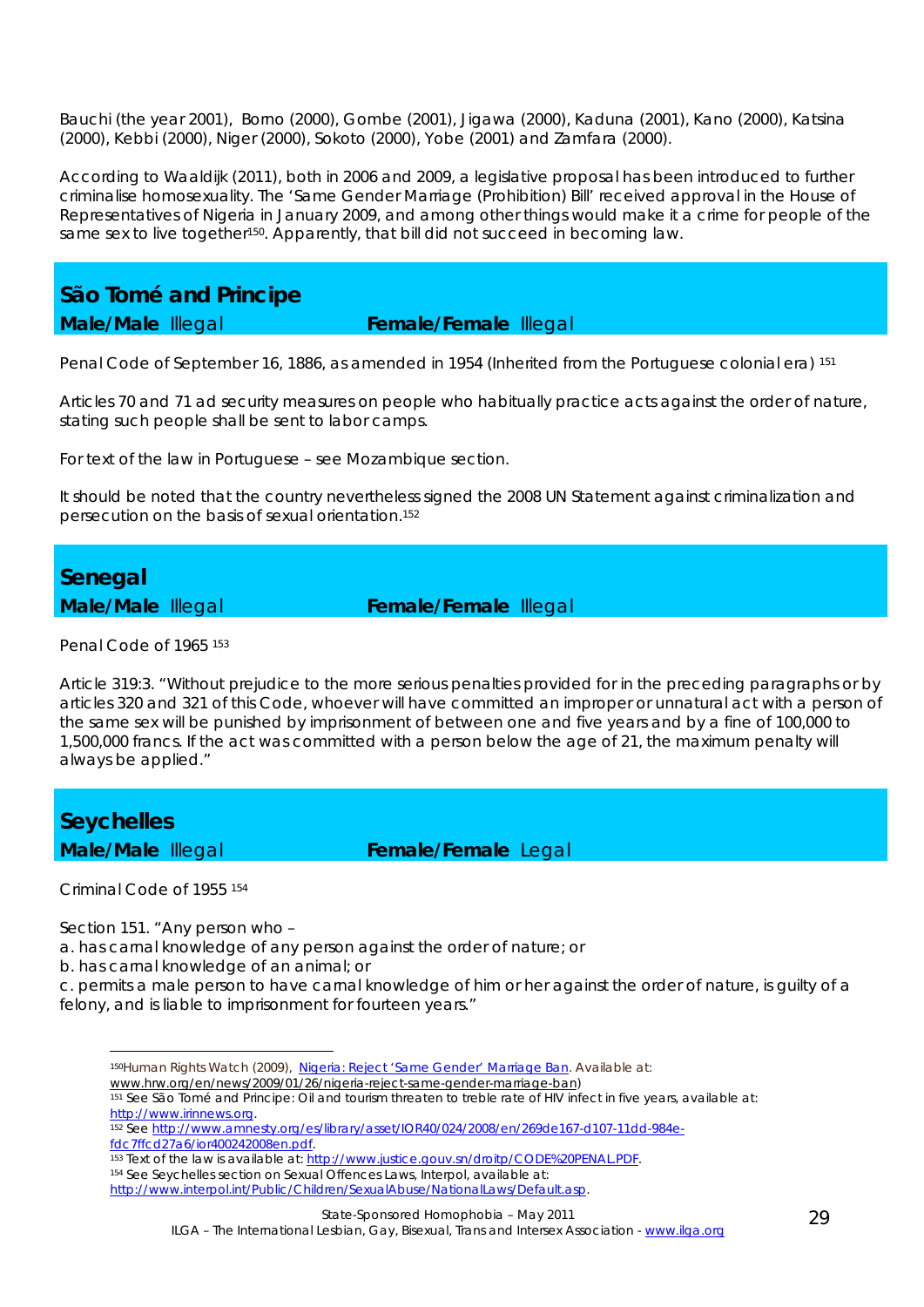## *Sierra Leone*

### **Male/Male** Illegal **Female/Female** Legal

Offences against the Person Act 1861 155

Section 61 of the above named act, criminalises buggery and bestiality, with a penalty of life imprisonment.

### *Somalia*

### **Male/Male** Illegal **Female/Female** Illegal

Penal Code, Decree No. 5/1962 (Effective April 3, 1964) 156

Article 409 Homosexuality "Whoever (a) has carnal intercourse (b) with a person of the same sex shall be punished, where the act does not constitute a more serious crime, with imprisonment from three months to three years. Where a) the act committed b) is an act of lust different from carnal intercourse, the punishment imposed shall be reduced by one-third."

Article 410 Security Measures

"A security measure may be added to a sentence for crimes referred to in Articles 407, 408, and 409."

Somalia has not had a functioning central government since the fall of the dictator Mohamed Siad Barre in 1991, and the enforcement of the national Penal Code can be questioned. In the southern parts Islamic courts rule, having imposed Islamic Sharia law punishing homosexual acts with death penalty or flogging. However, Somaliland in the north has declared itself independent, and it still applies the Penal Code.<sup>157</sup>

### *Sudan*

**Male/Male Illegal <b>Female/Female** Illegal

The Penal Code 1991 (Act No. 8 1991) 158

Section 148 Sodomy.

"(1) Any man who inserts his penis or its equivalent into a woman's or a man's anus or permitted another man to insert his penis or its equivalent in his anus is said to have committed Sodomy.

(2) (a) Whoever commits Sodomy shall be punished with flogging one hundred lashes and he shall also be liable to five years imprisonment.

(b) If the offender is convicted for the second time he shall be punished with flogging one hundred lashes and imprisonment for a term which may not exceed five years.

(c) If the offender is convicted for the third time he shall be punished with death or life imprisonment."

Section 151. Indecent Acts

1

"Whoever commits an act of gross indecency upon the person of another person or any sexual act which

<sup>155</sup> Thompson, Bankole, 1999, The criminal law of Sierra Leone. Lanham: University Press of America.<br><sup>156</sup> Ganzglass, Martin R, 1971, The Penal Code of the Somali Democratic Republic. New Brunswick/New Jersey:

Rutgers University Press, p. 456-457.

<sup>157</sup> See Somaliland Penal Code, available at: http://www.somalilandlaw.com/Criminal\_Law/body\_criminal\_law.html.<br>158 Text of the law is available at: http://www.ecoi.net/ (Choose "Sudan" and then "National laws")

State-Sponsored Homophobia – May 2011 ILGA - The International Lesbian, Gay, Bisexual, Trans and Intersex Association - www.ilga.org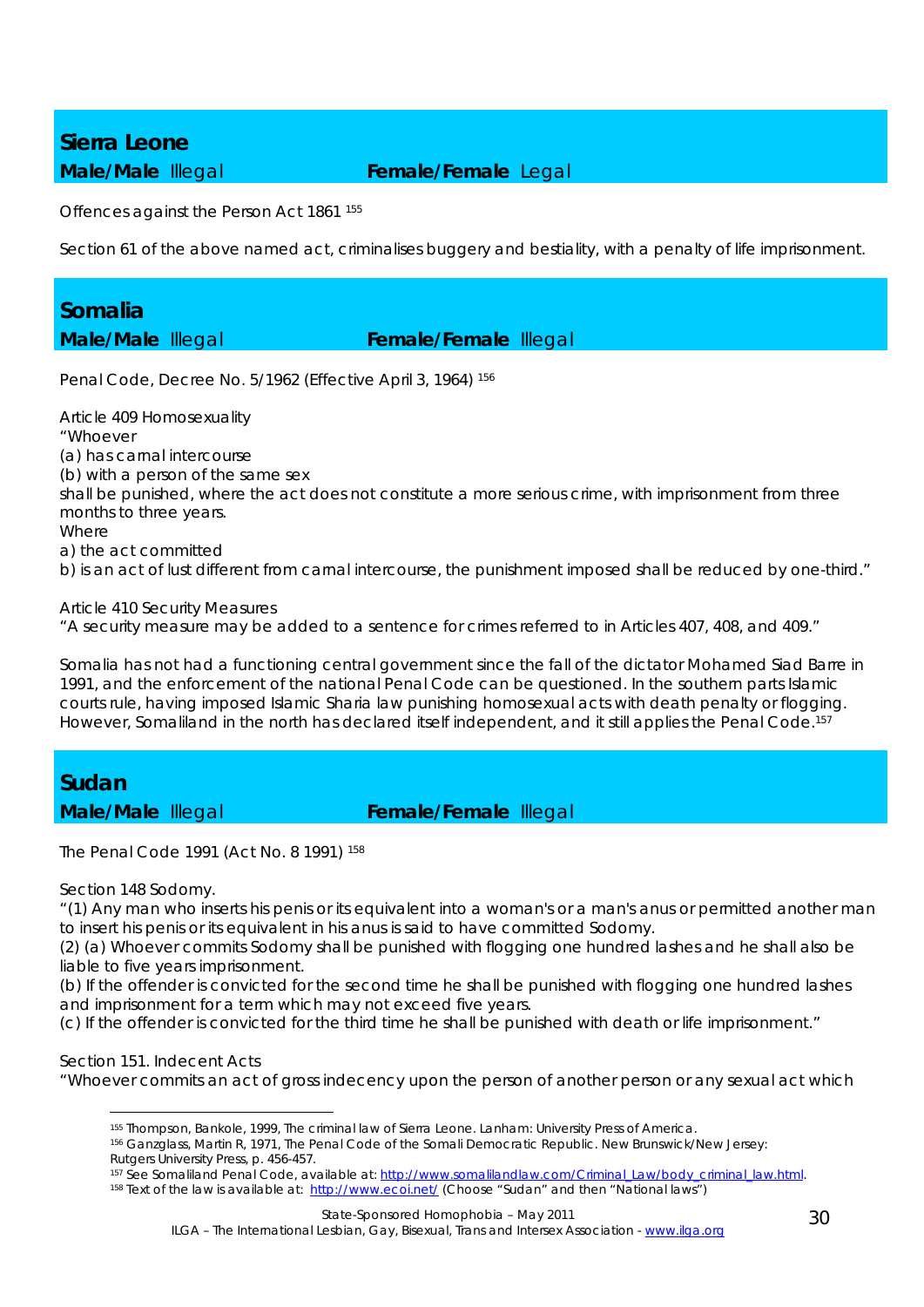does not amount to Zina or Sodomy shall be punished with not more than forty lashes and shall also be liable for imprisonment for a term which may not exceed one year or fine."

In 2003 the south parts of Sudan (also known as New Sudan) gained some autonomy, and adopted its own Penal Code the same year. As the federal Penal Code, this Penal Code criminalises sodomy, however with a milder punishment, according to the following section:

Section 318. Unnatural Offences: "Whoever has carnal intercourse against the order of nature with any person and whoever allows any person to have such intercourse with him commits an offence and shall on conviction, be punished with imprisonment for a term not exceeding ten years and may also be liable to fine; and if such intercourse is done without consent he shall be punished with imprisonment for a term not exceeding fourteen years and may also be liable to fine; provided that a consent given by a person below the age of eighteen years to such intercourse shall not be deemed to be a consent within the meaning of this section.

Explanation: Penetration is sufficient to constitute the carnal knowledge necessary to the offence described in this section." 159

### *Swaziland*

**Male/Male Illegal <b>Female/Female** Legal

"Sodomy - it is sexual intercourse per anus between two human males" - is prohibited as a common law offence.160

The Government has plans to include prohibitions of all male homosexual acts and lesbian acts in it's' revision of the Sexual Offences laws. The proposed penalties are imprisonment for a minimum period of two years, or a minimum fine of E5 000. It has, however, not been adopted as of publication of this report.161

### *Tanzania*

**Male/Male Illegal <b>Female/Female** Illegal

Penal Code of 1945 (As amended by the Sexual Offences Special Provisions Act, 1998) <sup>162 163</sup>

Section 154. Unnatural of offences

"(1) Any person who-

(a) has carnal knowledge of any person against the order of nature; or

(b) has carnal knowledge of an animal; or

(c) permits a male person to have carnal knowledge of him or her against the order of nature commits an offence, and is liable to imprisonment for life and in any case to imprisonment for a term of not less than thirty years.

(2) where the offence under subsection (1) of this section is committed to a child under the age of ten years the offender shall be sentenced to life imprisonment."

Section 155. Attempt to commit unnatural offences

"Any person who attempts to commit any of the offences specified under section 154 commits an offences and shall on conviction be sentenced to imprisonment for a term not less than twenty years."

Section 138A. Gross indecency

1

"Any person who, in public or private commits, or is a party to the commission of, or procures or attempts to

<sup>&</sup>lt;sup>159</sup> See the Penal Code of New Sudan, available at: http://www.unhcr.org/refworld/docid/469e1f0a2.html.<br><sup>160</sup> See Swaziland section on Sexual Offences Laws, Interpol. See footnote 39 for link.<br><sup>161</sup> See Swaziland Governme

http://www.africanveil.org/Swaziland.htm.<br><sup>162</sup> Text of the law is available at: http://www.imolin.org/doc/amlid/Tanzania\_Penal%20Code\_part1.pdf.<br><sup>163</sup> Text of the law is available at: http://www.parliament.go.tz/Polis/PAM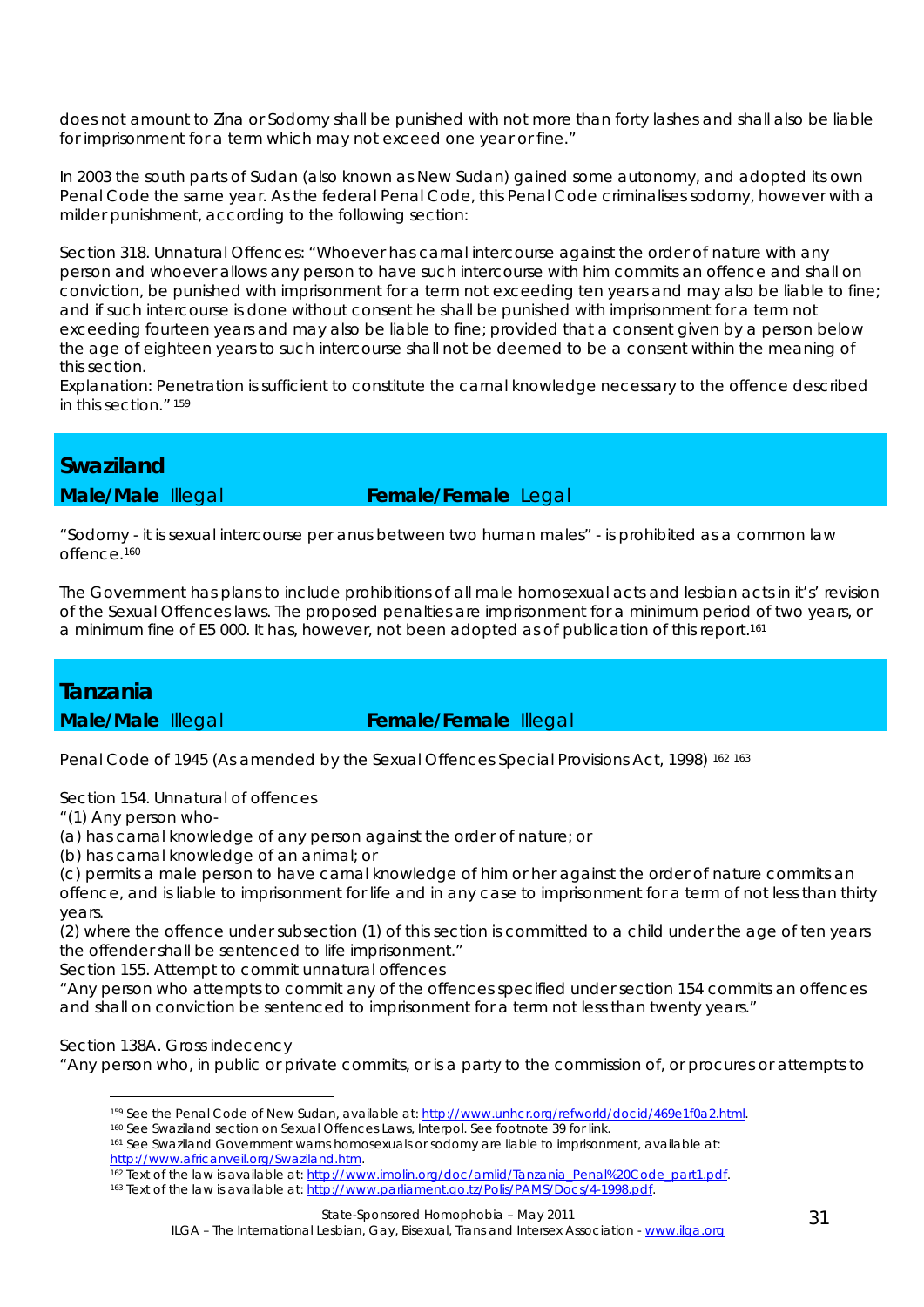procure the commission by any person of, any act of gross indecency with another person, is guilty of an offence and liable on conviction to imprisonment for a term not less than one year and not exceeding five years or to a fine not less than one hundred thousand and not exceeding three hundred thousand shillings; save that where the offence is committed by a person of eighteen years of age or more in respect of any person under eighteen years of age, a pupil of a primary school or a student of secondary school the offender shall be liable On Conviction to imprisonment for a term not less than ten years, with corporal punishment, and shall also be ordered to pay compensation Of all amount determined by the court to the person in respect of whom the offence was committed or any injuries caused to that person".

### *Togo*

### **Male/Male** Illegal **Female/Female** Illegal

Penal Code of 13 August 1980 164

Article 88 – "Impudent acts or crimes against the nature with an individual of the same sex are punished with three (03) years imprisonment and 100,000-500,000 franc in fine." (Unofficial translation)

### *Tunisia*

**Male/Male** Illegal **Female/Female** Illegal

Penal Code of 1913 (as modified) 165

Article 230. "The sodomy, that is not covered by any of the other previous articles, is punished with imprisonment for three years". (Unofficial translation)

## *Uganda*

**Male/Male Illegal <b>Female/Female** Illegal

The Penal Code Act of 1950 (Chapter 120) (as amended) 166

Section 145. Unnatural offences.

"Any person who—

<u>.</u>

(a) has carnal knowledge of any person against the order of nature;

(b) has carnal knowledge of an animal; or

(c) permits a male person to have carnal knowledge of him or her against the order of nature, commits an offence and is liable to imprisonment for life."

Section 146. Attempt to commit unnatural offences.

"Any person who attempts to commit any of the offences specified in section145 commits a felony and is liable to imprisonment for seven years."

Section 148. Indecent practices.

"Any person who, whether in public or in private, commits any act of gross indecency with another person or procures another person to commit any act of gross indecency with him or her or attempts to procure the commission of any such act by any person with himself or herself or with another person, whether in public or in private, commits an offence and is liable to imprisonment for seven years."

<sup>&</sup>lt;sup>164</sup> Text of the law is available at: http://www.togoforum.com/Societe/DS/DROIT/codepen.htm).<br><sup>165</sup> Text of the law is available at: http://www.jurisitetunisie.com/tunisie/codes/cp/menu.html.<br><sup>166</sup> Text of the law is avai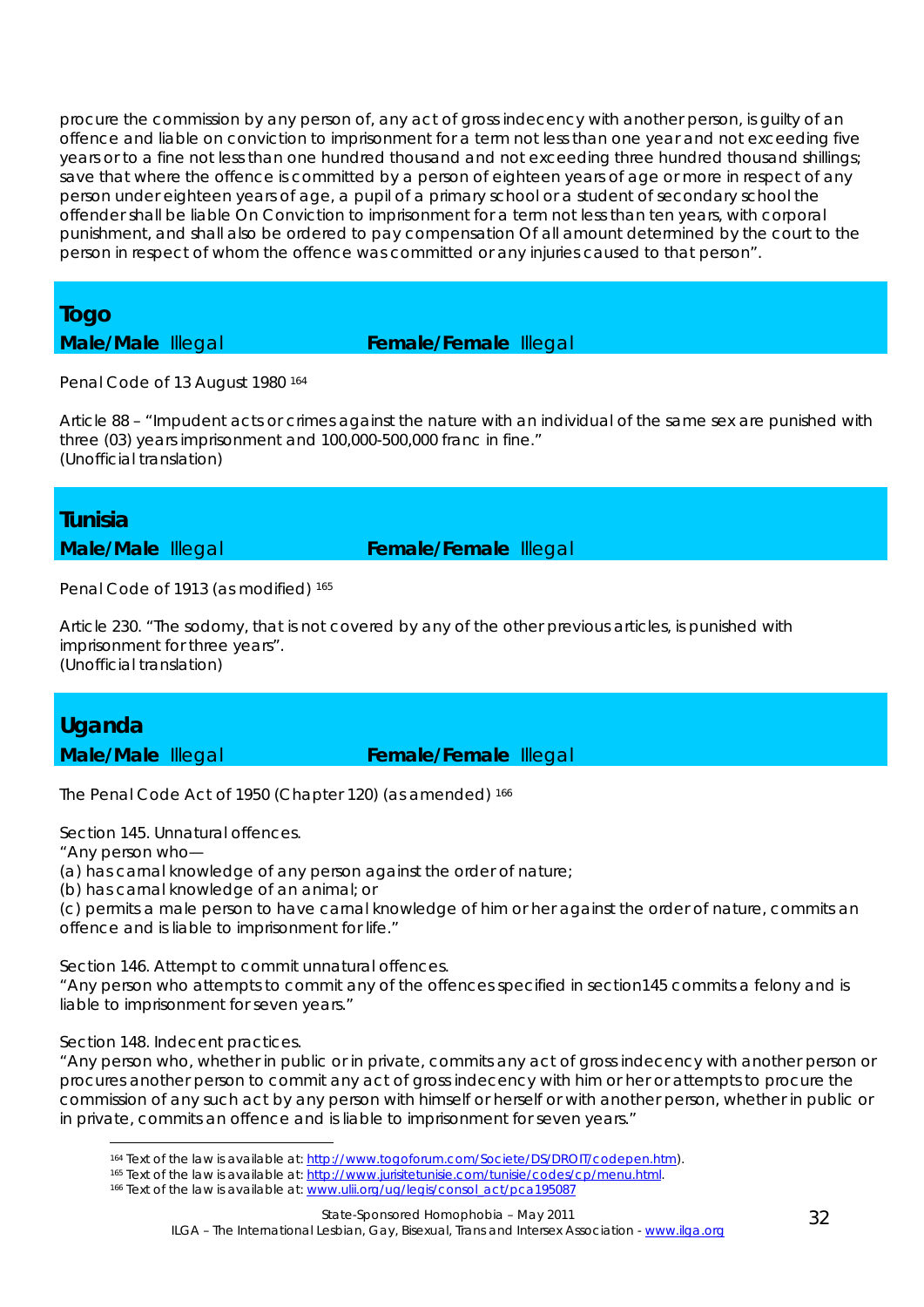The Constitution (Amendment) Act, 2005167

Article 31. Rights of the family.

"(2a) Marriage between persons of the same sex is prohibited."

According to Waaldijk (2011), in 2009 the 'Anti Homosexuality Bill' was proposed to greatly intensify the criminalisation of homosexuality.168Nevertheless, strong national and international opposition have (so far) stopped the bill from becoming law.

*Zambia* 

### **Male/Male Illegal <b>Female/Female** Legal

The Penal Code Act, 1995 Edition <sup>169</sup>

Section 155. "Any person who-

(a) has carnal knowledge of any person against the order of nature; or

(b) has carnal knowledge of an animal; or

(c) permits a male person to have carnal knowledge of him or her against the order of nature; is guilty of a felony and is liable to imprisonment for fourteen years.

(As amended by No. 26 of 1933) Unnatural offences"

Section 156. "Any person who attempts to commit any of the offences specified in the last preceding section is guilty of a felony and is liable to imprisonment for seven years. (As amended by No. 26 of 1933) Attempt to commit unnatural offences"

Section 158. "Any male person who, whether in public or private, commits any act of gross indecency with another male person, or procures another male person to commit any act of gross indecency with him, or attempts to procure the commission of any such act by any male person with himself or with another male person, whether in public or private, is guilty of a felony and is liable to imprisonment for five years. (As amended by No. 26 of 1933) Indecent practices between males"

*Zimbabwe* 

### **Male/Male Illegal <b>Female/Female** Legal

Criminal Law (Codification and Reform) Act (Effective July 8, 2006) 170

### Section 73. Sodomy

1

"(1) Any male person who, with the consent of another male person, knowingly performs with that other person anal sexual intercourse, or any act involving physical contact other than anal sexual intercourse that would be regarded by a reasonable person to be an indecent act, shall be guilty of sodomy and liable to a fine up to or exceeding level fourteen or imprisonment for a period not exceeding one year or both. (2) Subject to subsection (3), both parties to the performance of an act referred to in subsection (1) may be charged with and convicted of sodomy.

(3) For the avoidance of doubt it is declared that the competent charge against a male person who performs anal sexual intercourse with or commits an indecent act upon a young male person— (a) who is below the age of twelve years, shall be aggravated indecent assault or indecent assault, as the case may be; or

<sup>167</sup> Text of the law is available at:

www.ugandaonlinelawlibrary.com/files/constitution/Constitutional\_Amendment\_Act,\_2005.pdf

<sup>&</sup>lt;sup>168</sup> The text of the bill is available at: www.iglhrc.org/binary-data/ATTACHMENT/file/000/000/445-1.pdf.<br><sup>169</sup> Text of the law is available at: http://www.hurid.org.zm/downloads/Zambian\_Laws/volume7.pdf.<br><sup>170</sup> Text of the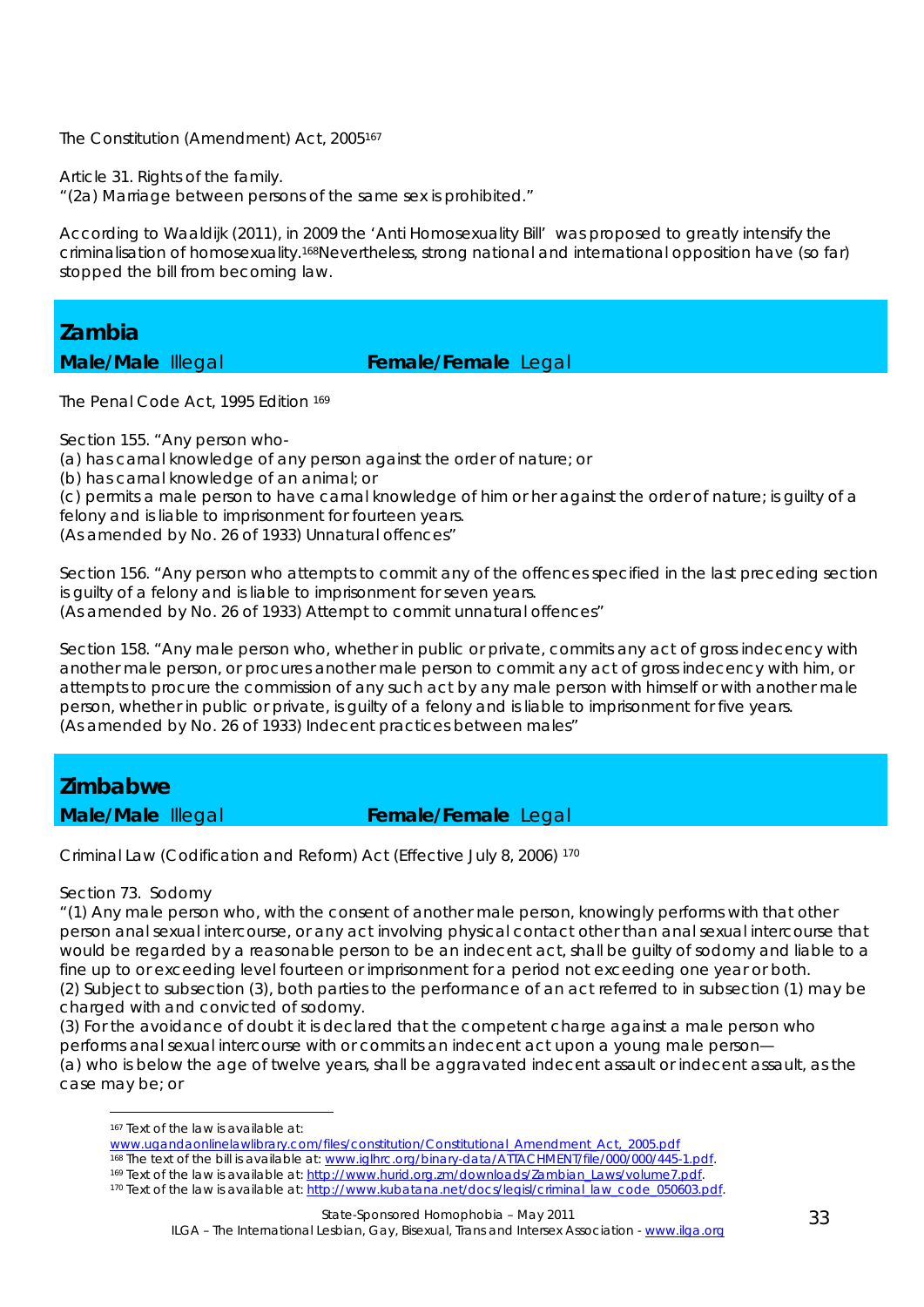(b) who is of or above the age of twelve years but below the age of sixteen years and without the consent of such young male person, shall be aggravated indecent assault or indecent assault, as the case may be; or (c) who is of or above the age of twelve years but below the age of sixteen years and with the consent of such young male person, shall be performing an indecent act with a young person."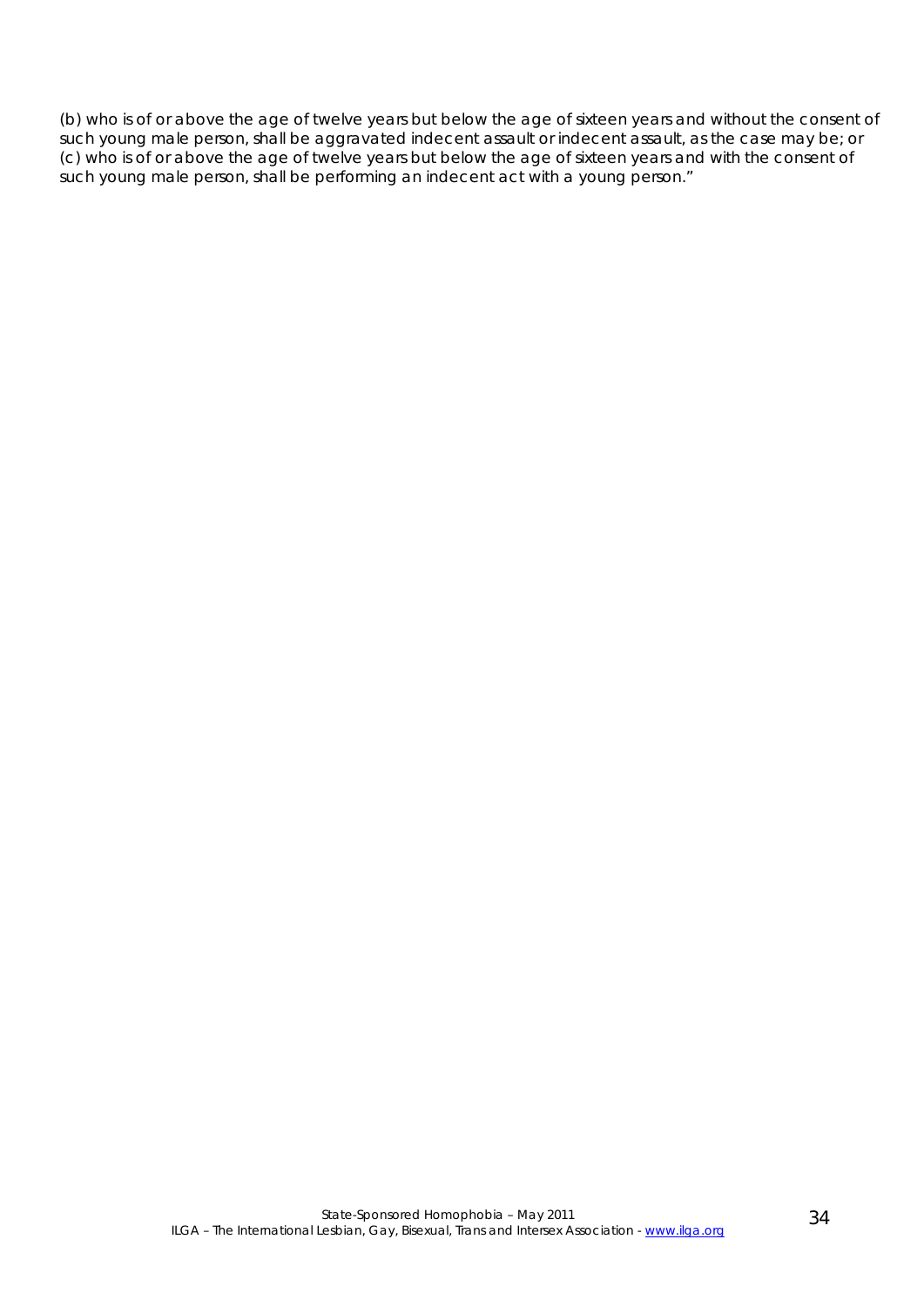### **Half of Asian countries still criminalize homosexuality**

In March 2011, 85 member states of The United Nations delivered a joint statement to the United Nations Human Rights Council recognizing human rights violations based on gender identity and sexual orientation. With so many signatories, the joint statement was a major victory in the LGBT human rights movement, however, out of the 85 member states that signed the statement, only 3 were from Asia.

Asia is the largest and most populous continent in the world spanning 19 time zones, with 60% of the worlds population living on just 30% of worlds land mass, over a 1000 different languages and dialects used, every major world religion represented… With 52% of Asian countries still criminalizing homosexuality, all of the above makes coordinating the LGBT movement in Asia extremely difficult.

Even in countries where homosexuality is legal, social and cultural attitudes towards Lesbian, Gay and Transgender people still force many to hide who they truly are and are being stigmatized and discriminated against, creating great concerns to the security and well being of the estimated 320 million LGBT people in Asia. We see this clearly reflected in the UN Joint statement where countries such as the Philippines, South Korea, China, Indonesia, India, Cambodia, Vietnam, and Laos were not signatories to the statement.

However, in recent years there have been some great achievements made in Asia: the reading down of the Penal Code in India, Nepal and Pakistan recognizing the 3<sup>rd</sup> gender and the Maldives recognizing the value of the Pink dollar and actively promoting gay tourism… these changes give hope to activists across Asia.

ILGA-Asia is trying to redefine its role in the Asian LGBT movement, for we feel that it is important for us as an organization not merely to coordinate a platform for dialogue between activists from across Asia but to actively seek political and social change. ILGA-Asia has launched a campaign to identify the needs of its members and gather information as to how best ILGA-Asia can serve its members. We are currently gathering information and working towards the next ILGA-Asia conference.

We see and recognize the immense work that is ahead of us and are committed to creating great changes for the better in the lives of LGBT people across Asia. But these changes will not happen without individuals or organizations working together. We see the diversity that is Asia and it is this very diversity that we strive to protect and celebrate. We believe strongly that ALL human beings, irrespective of their sexual orientation or gender identity, are entitled to equal dignity and respect and no Human Being should be subject to Violence, Harassment, Discrimination or Abuse solely because of their sexual orientation or gender identity.

We hope that every year ILGA's map on Gay and Lesbian Rights is published, we will see changes in the colours as more and more countries across Asia decriminalize homosexuality, adopt laws that grant equality to the transgender community, create an environment where Transgendered Asian citizens can truly be free to express their gender both pre and post surgery, where gay men and women can live freely, openly and fully, being true to themselves and those they love and where we can live without fear because of who we are.

We hope that Asia as the most diverse continent in the World truly celebrates and embraces its diversity and instill laws that protect our rights as human beings and citizens of Asia.

#### **Poedjiati Tan & Sahran Abeysundara**

#### **ILGA-Asia Board members Asia's Representatives to the ILGA World Board**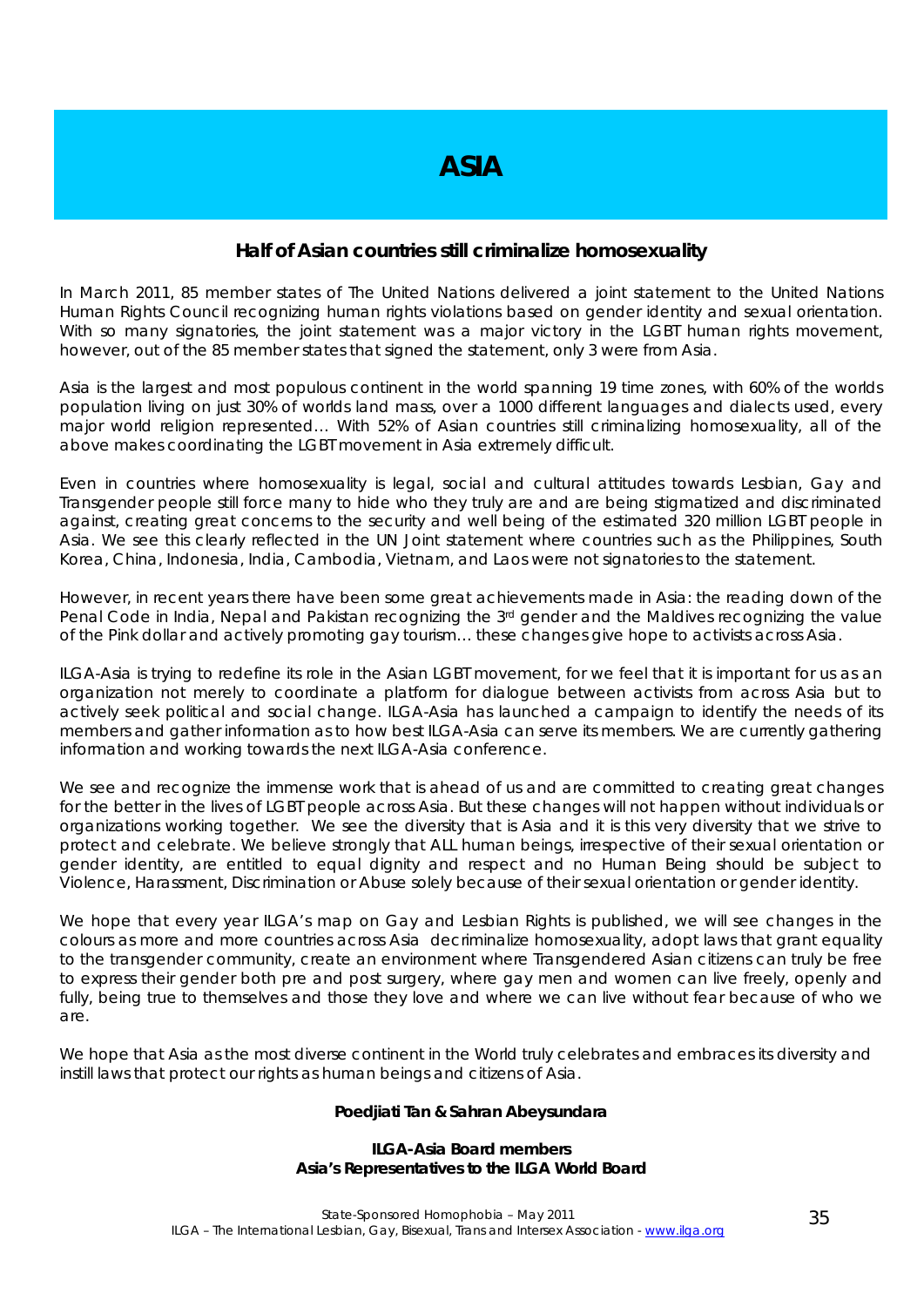# *Afghanistan*

### **Male/Male** Illegal **Female/Female** Illegal

Penal Code, 1976 171

CHAPTER EIGHT: Adultery, Pederasty, and Violations of Honour

Article 427:

"(1) A person who commits adultery or pederasty shall be sentenced to long imprisonment.

(2) In one of the following cases commitment of the acts, specified above, is considered to be aggravating conditions:

a. In the case where the person against whom the crime has been committed is not yet eighteen years old. b. …"

In Afghan legal terminology "pederasty" appears to refer to intercourse between males regardless of age. The fact that paedophilia or sexual relations with persons under the age of consent falls under subsection 2(a) of article 427 indicates that this is the case. Terming sexual acts between adult men "pederasty" has previously not been uncommon; this occurred for example in the translations of the Criminal Codes of Albania (1977) and Latvia (1933), and in the old Russian legal tradition a "pederast" usually referred to a male who had anal intercourse with another male, regardless of age.<sup>172</sup>

Islamic Sharia law, criminalising homosexual acts with a maximum of death penalty, is applied together with the codified Penal law. However, no known cases of death sentences have been handed out for homosexual acts after the end of Taliban rule.

## *Bangladesh*

**Male/Male** Illegal **Female/Female** Legal

Penal Code, 1860 (Act XLV of 1860) 173

Section 377 "Unnatural Offences"

"Whoever voluntary has carnal intercourse against the order of nature with man, woman, or animal, shall be punished with imprisonment of either description which may extend to life, or up to 10 years, and shall also be liable to fine.

Explanation: Penetration is sufficient to constitute the offence as described in this section."

*Bhutan* 

**Male/Male Illegal <b>Female/Female** Illegal

Penal Code 2004 174

1

Chapter 14: Sexual Offences Unnatural sex

Section 213. "A defendant shall be guilty of the offence of unnatural sex, if the defendant engages in sodomy or any other sexual conduct that is against the order of nature."Grading of unnatural sex Section 214. "The offence of unnatural sex shall be a petty misdemeanor."

<sup>&</sup>lt;sup>171</sup> Text of the law is available at: http://aceproject.org/ero-en/regions/asia/AF/Penal%20Code%20Eng.pdf/view.<br><sup>172</sup> Healey, Dan, 2001, Homosexual Desire in Revolutionary Russia. Chicago: Chicago University Press, p. 272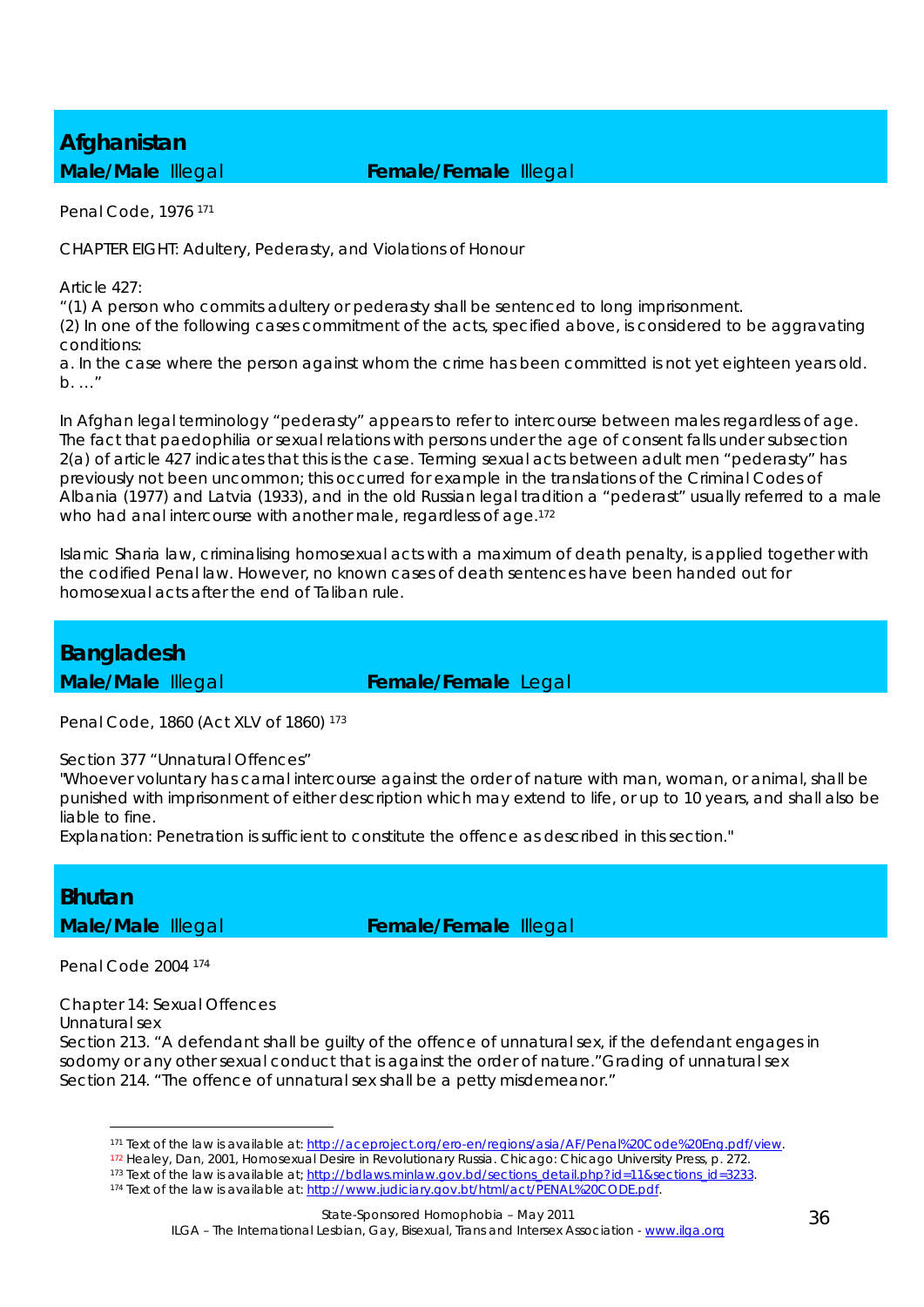#### Chapter 2: Classes of crime

Section 3. "For the purpose of this Penal Code, the classes of crimes shall be as follows:

(c) A crime shall be petty misdemeanor, if it is so designated in this Penal Code or other laws and provides for a maximum term of imprisonment of less than one year and a minimum term of one month for the convicted defendant."

### *Brunei*

**Male/Male** Illegal **Female/Female** Legal

PENAL CODE, CHAPTER 22, revised edition 2001175

Unnatural offences.

Section 377. "Whoever voluntarily has carnal intercourse against the order of nature with any man, woman, or animal, shall be punished with imprisonment for a term which may extend to 10 years, and shall also be liable to fine. [S 12/97]

Explanation: Penetration is sufficient to constitute the carnal intercourse necessary to the offence described in this section."

### *Gaza - Occupied Palestinian Territory*  **Male/Male** Illegal **Female/Female** Legal

The British Mandate Criminal Code Ordinance, No. 74 of 1936 is in force in Gaza.176

Section 152(2) of the Code criminalizes sexual acts between men with a penalty of up to 10 years.177

This Code was in force also in Jordan till 1951 and in Israel till 1977, before they adopted their own Penal Codes. Note that in the West Bank, however, the Jordanian Penal Code of 1951, largely modified in 1960 is in force, having no prohibition on sexual acts between persons of the same sex.

### *India*

1

### **Male/Male** Illegal\* **Female/Female** Legal\*

In most of India, the Indian Penal Code is applicable. In 2009, Section 377 of the Indian Penal Code was given a more limited interpretation, lifting the ban on same-sex sexual activity among consenting adult men. However, in the Indian state of Jammu and Kashmir, the Indian Penal Code is not applicable, but rather the Ranbir Penal Code (adapted from the Indian Penal Code) is applicable. Since the judgment of the Delhi High Court applies only where the Indian Penal Code is applicable, it does not change comparable provisions in Jammu and Kashmir. Therefore, Section 377 of the Ranbir Penal Code remains in effect, prohibiting same-sex sexual activity.

Supreme Court of Israel. Schmitt/Sofer, 1992, p. 137-138.

<sup>175</sup> Text of the law is available at: http://www.agc.gov.bn/images/LOB/PDF/Cap22.pdf.

**Bahrain** – A new Penal Code was enacted in 1976 and this repealed the old Penal Code of the Persian Gulf imposed by the British. Contrary to the second-hand source used in previous editions of the report, the Penal Code allows sodomy from the age of 21, and therefore sodomy was decriminalised as of adoption of the new code. 176 Text of the law is available at: http://www.unhcr.org/refworld/pdfid/4d384ae32.pdf. 177 Human Rights and Legal Position of Palestinian "Collaborators".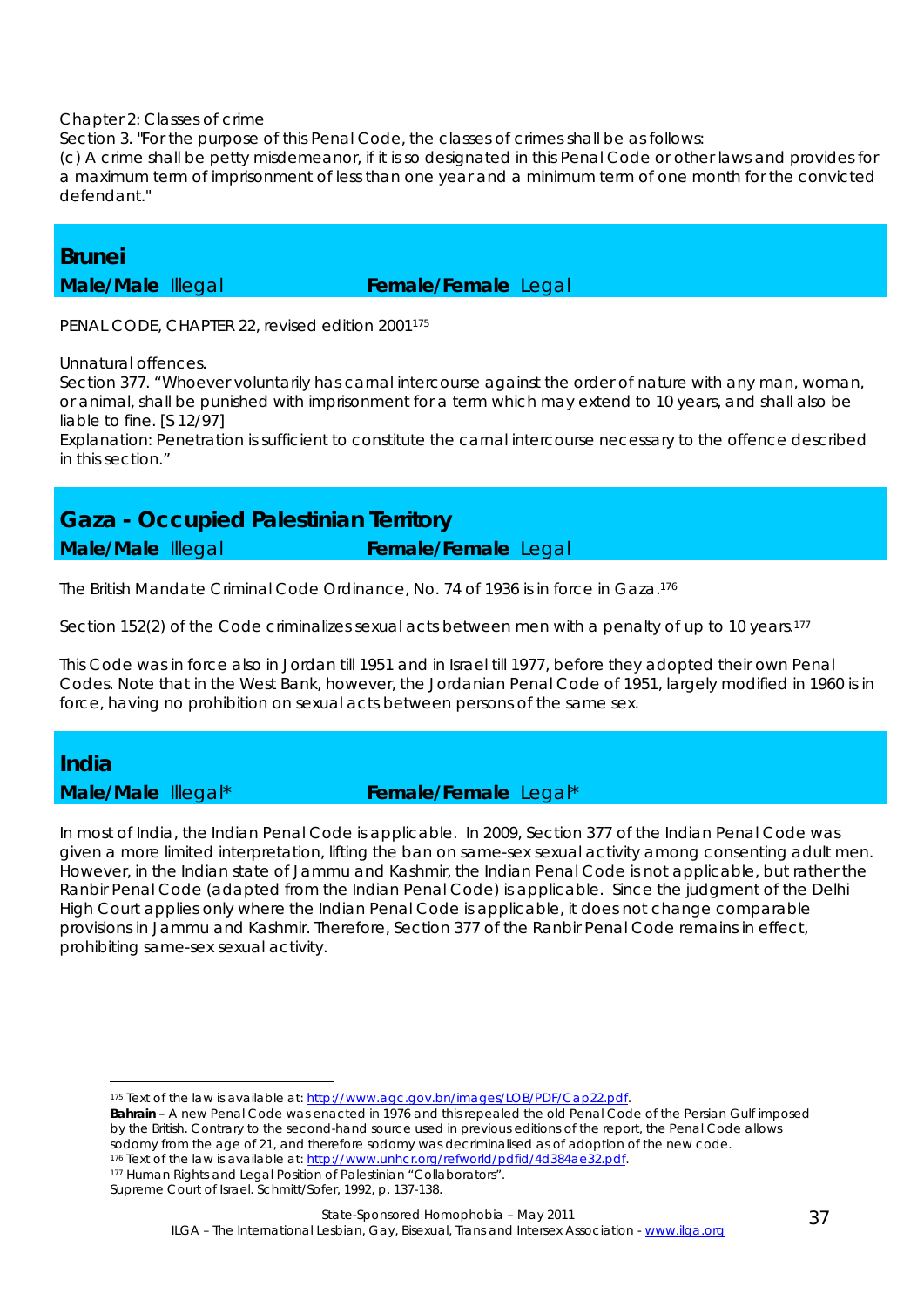## *Indonesia*

### **Male/Male** Legal\* **Female/Female** Legal

Same-sex relations are not prohibited according to the national Penal Code. The only provision to deal with such relations is article 292 which prohibits sexual acts between persons of the same sex, if committed with a person under the legal age.178 However, in 2002 the national parliament gave the Aceh province the right to adopt Islamic Sharia laws. Such laws do apply to Muslims only. Moreover, for example the city of Palembang in South Sumatra has introduced jail time and hefty fines for same-sex relations.179

*Iran* 

**Male/Male Illegal <b>Female/Female** Illegal

Islamic Penal Code of Iran of 1991

"Part 2: Punishment for Sodomy

Chapter 1: Definition of Sodomy

Article 108: Sodomy is sexual intercourse with a male.

Article 109: In case of sodomy both the active and the passive persons will be condemned to its punishment. Article 110: Punishment for sodomy is killing; the Sharia judge decides on how to carry out the killing.

Article 111: Sodomy involves killing if both the active and passive persons are mature, of sound mind and have free will.

Article 112: If a mature man of sound mind commits sexual intercourse with an immature person, the doer will be killed and the passive one will be subject to Ta'azir of 74 lashes if not under duress.

Article 113: If an immature person commits sexual intercourse with another immature person, both of them will be subject to Ta'azir of 74 lashes unless one of them was under duress."

Chapter 2: Ways of proving sodomy in court

"Article 114: By confessing after four lashes to having committed sodomy, punishment is established against the one making the confession.

Article 115: A confession made before receiving four lashes (to having committed sodomy) does not involve punishment of "Had" but the confessor will be subject to Ta'azir (lesser punishments).

Article 116: A confession is valid only if the confessor is mature, of sound mind, has will and intention.

Article 117: Sodomy is proved by the testimony of four righteous men who might have observed it.

Article 118: If less than four righteous men testify, sodomy is not proved and the witnesses shall be condemned to punishment for Qazf (malicious accusation).

Article 119: Testimony of women alone or together with a man does not prove sodomy.

Article 120: The Shariajudge may act according to his own knowledge which is derived through customary methods.

Article 121: Punishment for Tafhiz (the rubbing of the thighs or buttocks) and the like committed by two men without entry, shall be hundred lashes for each of them.

Article 122: If Tafhizand the like are repeated three lashes without entry and punishment is enforced after each time, the punishment for the fourth time would be death.

Article 123: If two men not related by blood stand naked under one cover without any necessity, both of them will be subject to Ta'azir of up to 99 lashes.

Article 124: If someone kisses another with lust, he will be subject to Ta'azir of 60 lashes.

Article 125: If the one committing Tafhiz and the like or a homosexual man, repents before the giving of

1

ILGA – The International Lesbian, Gay, Bisexual, Trans and Intersex Association - www.ilga.org

<sup>178</sup> Text of the law is available at:

http://www.unhcr.org/refworld/country,,,LEGISLATION,TMP,4562d8cf2,3ffbcee24,0.html.<br><sup>179</sup> See Special Report: Indonesia - Exchanging Pluralism For An Islamist State, available at:

http://www.westernresistance.com/blog/archives/002313.html.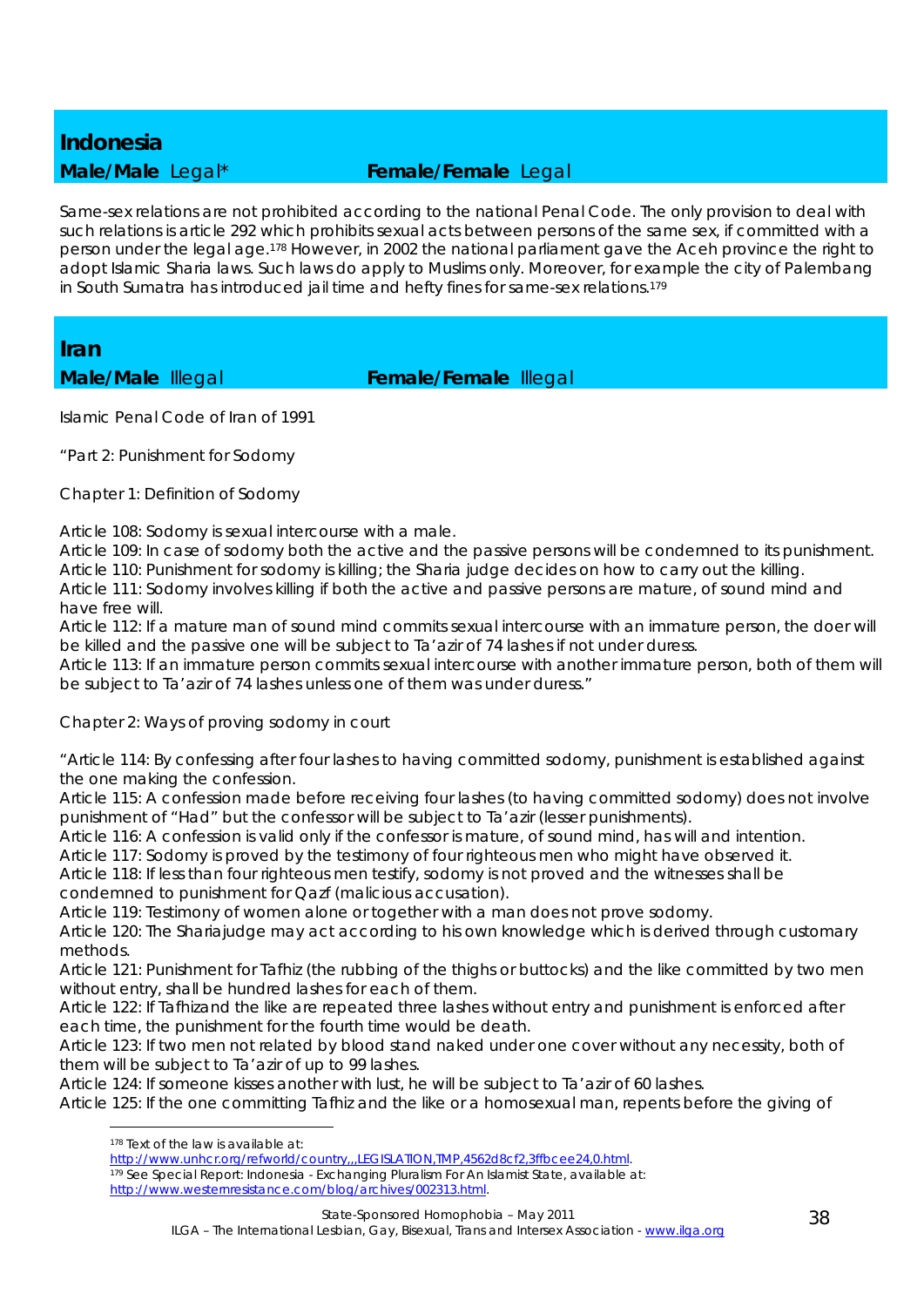testimony by the witnesses, his punishment will be quashed; if he repents after the giving of testimony, the punishment will not be quashed.

Article 126: If sodomy or Tafhizis proved by confession and thereafter he repents the Shariajudge may request the leader (Valie Amr) to pardon him."

Part 3: Lesbianism

"Article 127: Mosaheqeh (lesbianism) is homosexuality of women by genitals.

Article 128: The ways of proving lesbianism in court are the same by which the homosexuality (of men) is proved.

Article 129: Punishment for lesbianism is hundred (100) lashes for each party.

Article 130: Punishment for lesbianism will be established vis-a -vis someone who is mature, of sound mind, has free will and intention.

Note: In the punishment for lesbianism there will be no distinction between the doer and the subject as well as a Muslim or non-Muslim.

Article 131: If the act of lesbianism is repeated three lashes and punishment is enforced each time, death sentence will be issued the fourth time.

Article 132: If a lesbian repents before the giving of testimony by the witnesses, the punishment will be quashed; if she does so after the giving of testimony, the punishment will not be quashed.

Article 133: If the act of lesbianism is proved by the confession of the doer and she repents accordingly, the Sharia judge may request the leader (ValieAmr) to pardon her.

Article 134: If two women not related by consanguinity stand naked under one cover without necessity, they will be punished to less than hundred (100) lashes (Ta'azir). In case of its repetition as well as the repetition of punishment, hundred (100) lashes will be hit the third time."

### *Iraq*

**Male/Male** Unclear **Female/Female** Unclear

After the American invasion in 2003 the Penal Code of 1969 was reinstated in Iraq. This code does not prohibit same-sex relations.180 However, various reports have shown that self-proclaimed Sharia judges have sentenced people to death for committing homosexual acts and that militias frequently have kidnapped, threatened and killed LGBT people. For example in August 2009, Human Rights Watch published a report documenting a wide-reaching campaign of extrajudicial executions, kidnappings, and torture of gay men that began in Iraq in the beginning of 2009. 181 <sup>182</sup> <sup>183</sup> <sup>184</sup>

### *Kuwait*

<u>.</u>

### **Male/Male Illegal <b>Female/Female** Legal

Penal Code, Law No. 16 of June 2, 1960, as amended in 1976 185

Article 193. "Consensual intercourse between men of full age (from the age of 21) shall be punishable with a term of imprisonment of up to seven years."

Such relations with a man under 21 years of age are criminalised by article 192.

183 See UNAMI Human Rights report 1 November – 31 December 2006, available at:

<sup>&</sup>lt;sup>180</sup> Text of the law is available at: <u>http://www.ictj.org/static/MENA/Iraq/iraq.penalcode.1969.eng.pdf</u>.<br><sup>181</sup> See Death squads targeting g<mark>ays in Iraq, available at: <u>http://www.advocate.com/</u>.<br><sup>182</sup> See Iraqi LGBT, ava</mark>

http://www.uniraq.org/FileLib/misc/HR%20Report%20Nov%20Dec%202006%20EN.pdf.

<sup>184</sup> See They want us exterminated - Murder, Torture, Sexual Orientation and Gender in Iraq, available at:

http://www.hrw.org/node/85050.<br><sup>185</sup> German Bundestag; Printed Paper 16/3597, p. 15. See footnote 5 for the link.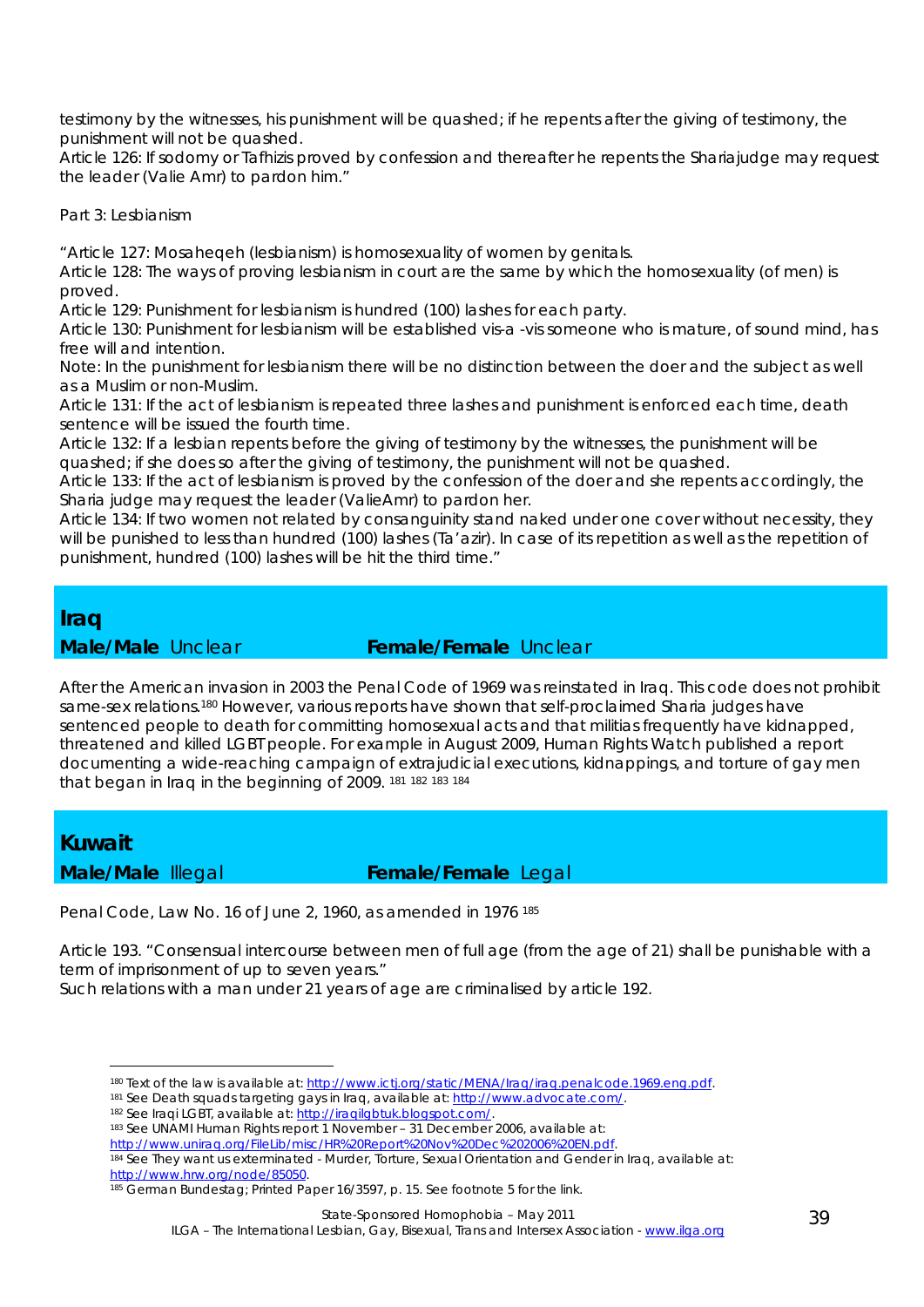## *Lebanon*

**Male/Male Illegal <b>Female/Female** Illegal

Penal Code of 1943 186

Article 534. "Any sexual intercourse against nature is punished with up to one year of imprisonment".

### *Malaysia*

### **Male/Male** Illegal **Female/Female** Illegal

Penal Code (Consolidated version 1998) 187

Unnatural Offences

Section 377A. Carnal intercourse against the order of nature.

"Any person who has sexual connection with another person by the introduction of the penis into the anus or mouth of the other person is said to commit carnal intercourse against the order of nature. *Explanation*

Penetration is sufficient to constitute the sexual connection necessary to the offence described in this section."

Section 377B. Punishment for committing carnal intercourse against the order of nature. "Whoever voluntarily commits carnal intercourse against the order of nature shall be punished with imprisonment for a term which may extend to twenty years, and shall also be liable to whipping."

Section 377C. Committing carnal intercourse against the order of nature without consent, etc. "Whoever voluntarily commits carnal intercourse against the order of nature on another person without the consent, or against the will, of the other person, or by putting other person in fear of death or hurt to the person or any other person, shall be punished with imprisonment for a term of not less than five years and not more than twenty years, and shall also be liable to whipping."

Section 377D. Outrages on decency.

1

"Any person who, in public or private, commits, or abets the commission of, or procures or attempts to procure the commission by any person of, any act of gross indecency with another person, shall be punished with imprisonment for a term which may extend to two years."

Moreover, several states in Malaysia have instated Islamic Sharia laws, applying to male and female muslims, criminalising homosexual and lesbian acts with up to three years imprisonment and whipping.188 The Sharia Penal law in the Malaysian state of Syriah prescribes penalties for sodomy (Liwat) and lesbian relations (Musahaqat) with fines of RM5,000.00, three years imprisonment and 6 lashes of the whip. All these penalties can be combined.189

<sup>&</sup>lt;sup>186</sup> Available at: <u>http://www.bekhsoos.com/web/2010/04/new-publication-provides-analysis-on-article-534/</u><br><sup>187</sup> Text of the law is available at: <u>http://www.agc.gov.my/Akta/Vol.%2012/Act%20574.pdf</u>.<br><sup>188</sup> Convictions for

http://web.amnesty.org/library/Index/ENGASA280281998?open&of=ENG-347.<br><sup>189</sup> Jabatan Agama Islam Pulau Pinang, available at: http://jaipp.penang.gov.my/jaipp/enakmen.htm.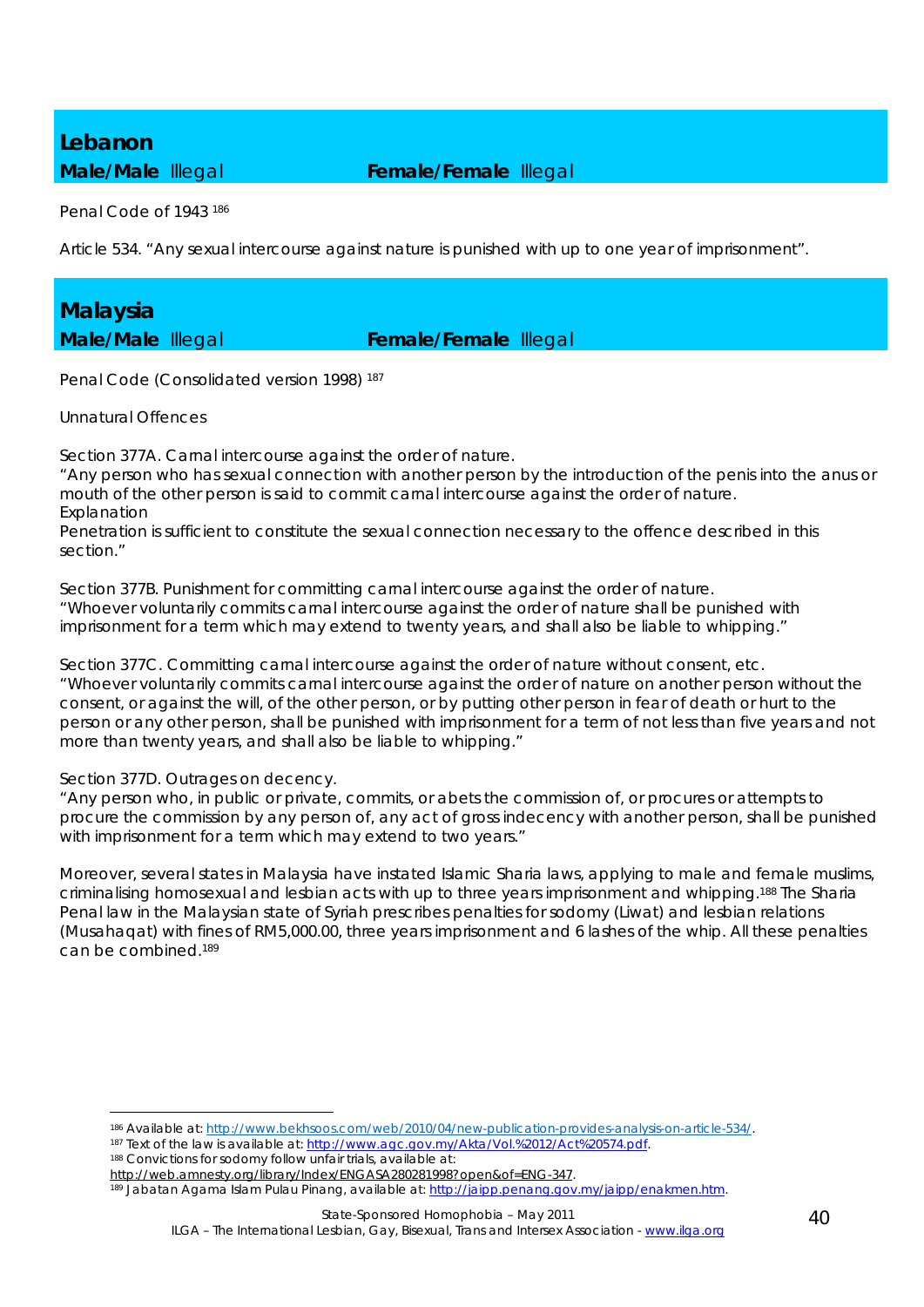# *Maldives*

### **Male/Male Illegal <b>Female/Female** Illegal

The Penal Code of Maldives does not regulate sexual conduct.<sup>190</sup> It is instead regulated by uncodified Muslim Sharia law, which criminalises homosexual acts between both men and between women. For men the punishment is banishment for nine months to one year or a whipping of 10 to 30 strokes, while the punishment for women is house arrest for nine months to one year.<sup>191</sup> There have been reports of women being sentenced to a whipping as well for lesbian acts. 192

*Myanmar* 

**Male/Male** Illegal **Female/Female** Legal

Penal Code, Act 45/1860, Revised Edition 193

#### Section 377

"Whoever voluntarily has carnal intercourse against the order of nature with any man, woman or animals shall be punished with transportation for life, or with imprisonment of either description for a term which may extend to 10 years, and shall be liable to fine."

"Transportation" probably means detention in an isolated penal colony. The United Kingdom used to sentence convicted criminals to "transportation for life": from England, it meant "to the 13 colonies" until the American Revolution (USA) made this no longer possible, from 1788, it meant "to Australia".

The Law Commission of India, 39th Report (July 1968)194, p. 4, para. 9, states:

(The Indian Penal Code of 1860)'... s. 377 effected at least one improvement, even though it probably inspired no celebrations at the time. From at least 1 January 1862, it repealed (at least impliedly) the death penalty for "buggery" that existed in some parts of India, and substituted a maximum penalty of "transportation for life" to the Andaman Islands, which was replaced by "imprisonment for life" in 1955.'

### *Oman*

**Male/Male Illegal <b>Female/Female** Illegal

Omani Penal Code of 1974 195

Article 33

<u>.</u>

"The following are deemed as disgracing crimes:

I. All felonies punishable by a coercive sentence.

II. All misdemeanours stated hereafter:

1.Bribery; 2.Embezzlement; 3.False testimony; 4.Perjury; 5.Forgery and use, with knowledge, of forged items; 6.Incitement to prostitution; 7.Homosexual and lesbian intercourses; 8.Drug trafficking; 9.Theft; 10.Rape and assault; 11.Fraud; 12.Flash Cheque; 13.Breach of trust; 14.Counterfeit; 15.Trespass."

<sup>190</sup> Text of the law is available at: http://www.agoffice.gov.mv/pdf/sublawe/PC1.pdf.<br>191 Country Reports on Human Rights Practices 2005 - Maldives, US Department of State, available at:

http://www.glaa.org/archive/2006/CountryReports2005.shtml.<br><sup>192</sup> Amnesty International - 2003 Report on Republic of Maldives, available at:

http://web.amnesty.org/library/Index/ENGASA290022003.<br><sup>193</sup> Text of the law is available at: http://www.blc-burma.org/html/Myanmar%20Penal%20Code/mpc.html.<br><sup>194</sup> http://lawcommissionofindia.nic.in/1-50/Report39.pdf.

<sup>195</sup> Text of the law is available at:

https://www.unodc.org/tldb/showDocument.do?documentUid=6409&country=OMA&language=ENG.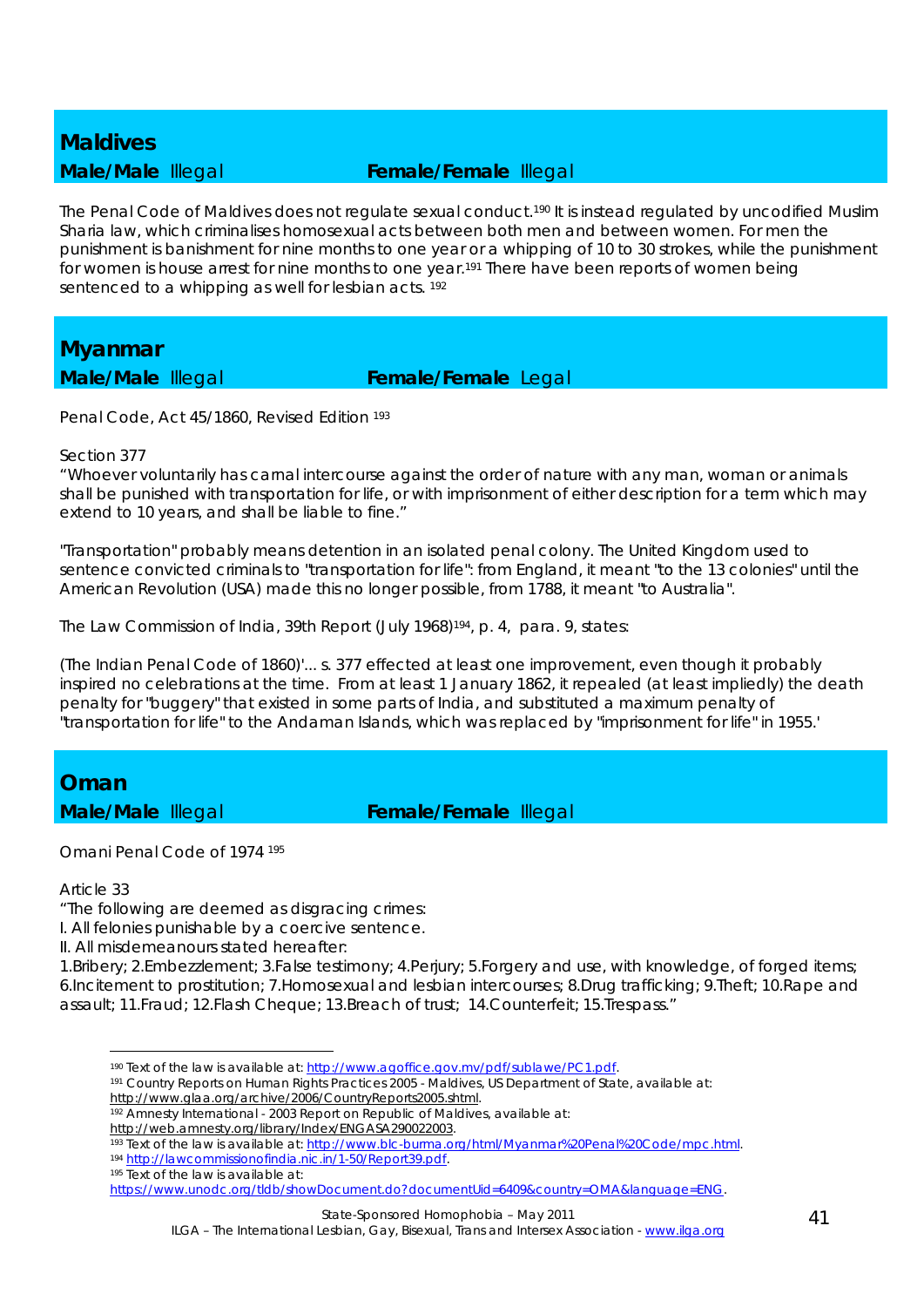#### Homosexual and Lesbian Intercourses Article 223

"Anyone who commits erotic acts with a person of the same sex shall be sentenced to imprisonment from six months to three years. The suspects of homosexual or lesbian intercourse shall be prosecuted without a prior complaint, if the act results in a public scandal. The suspects of lesbian intercourse among ascendants, descendants or sisters shall only be prosecuted upon a complaint from a relative or a relative by marriage forth-degree removed."

*Pakistan* 

**Male/Male** Illegal **Female/Female** Legal

Penal Code (Act XLV of 1860)<sup>196</sup>

Section 377 'Unnatural offences'

"Whoever voluntarily has carnal intercourse against the order of nature with any man, woman or animal, shall be punished with imprisonment for life, or with imprisonment of either description for a term which shall not be less than two years nor more than ten years, and shall also be liable to a fine."

Explanation: Penetration is sufficient to constitute the carnal intercourse necessary to the offence described in this section.

### *Qatar*

**Male/Male** Illegal **Female/Female** Illegal

The Penal Code (Act No. 11 of 2004) 197

Sexual acts with a female over the age of 16 are prohibited by article 281, while sexual acts with a male are prohibited by article 284. The penalty is up to seven years imprisonment for both female and male acts.

Along with the civil Penal Code also Islamic Sharia law is in force in Qatar, although only applicable to Muslims. The offence of "Zina" makes any sexual act by a married person outside of marriage punishable by death, while sexual acts by non-married persons are punish by flogging – both offences no matter if they were heterosexual or homosexual.198

### *Saudi-Arabia*

1

**Male/Male** Illegal **Female/Female** Illegal

There is no codified Penal Law in Saudi-Arabia. Instead, the country applies strict Islamic Sharia law. According to the interpretation sodomy is criminalised. For a married man the penalty is death by stoning, while the penalty for an unmarried man is 100 blows of the whip as well as banishment for a year. For a non-Muslim, who commits sodomy with a Muslim, the penalty is death by stoning. Moreover are all sexual relations outside of marriage illegal in Saudi-Arabia according to the Sharia law, including sexual relations between women. 199

<sup>&</sup>lt;sup>196</sup> Text of the law is available at: http://www.pakistani.org/pakistan/legislation/1860/actXLVof1860.html.<br><sup>197</sup> See Qatar section on Sexual Offences Laws, Interpol. See footnote 39 for link.<br><sup>198</sup> See Love, hate and the

http://www.amnesty.org/en/library/asset/POL30/003/2008/en/d77d0d58-4cd3-11dd-bca2 bb9d43f3e059/pol300032008eng.html.<br><sup>199</sup> Schmitt, Arno and Sofer, Jehoeda, 1992, Sexuality and Eroticism Among Males in Moslem Societies. Binghamton:

Harrington Park Press, p. 141.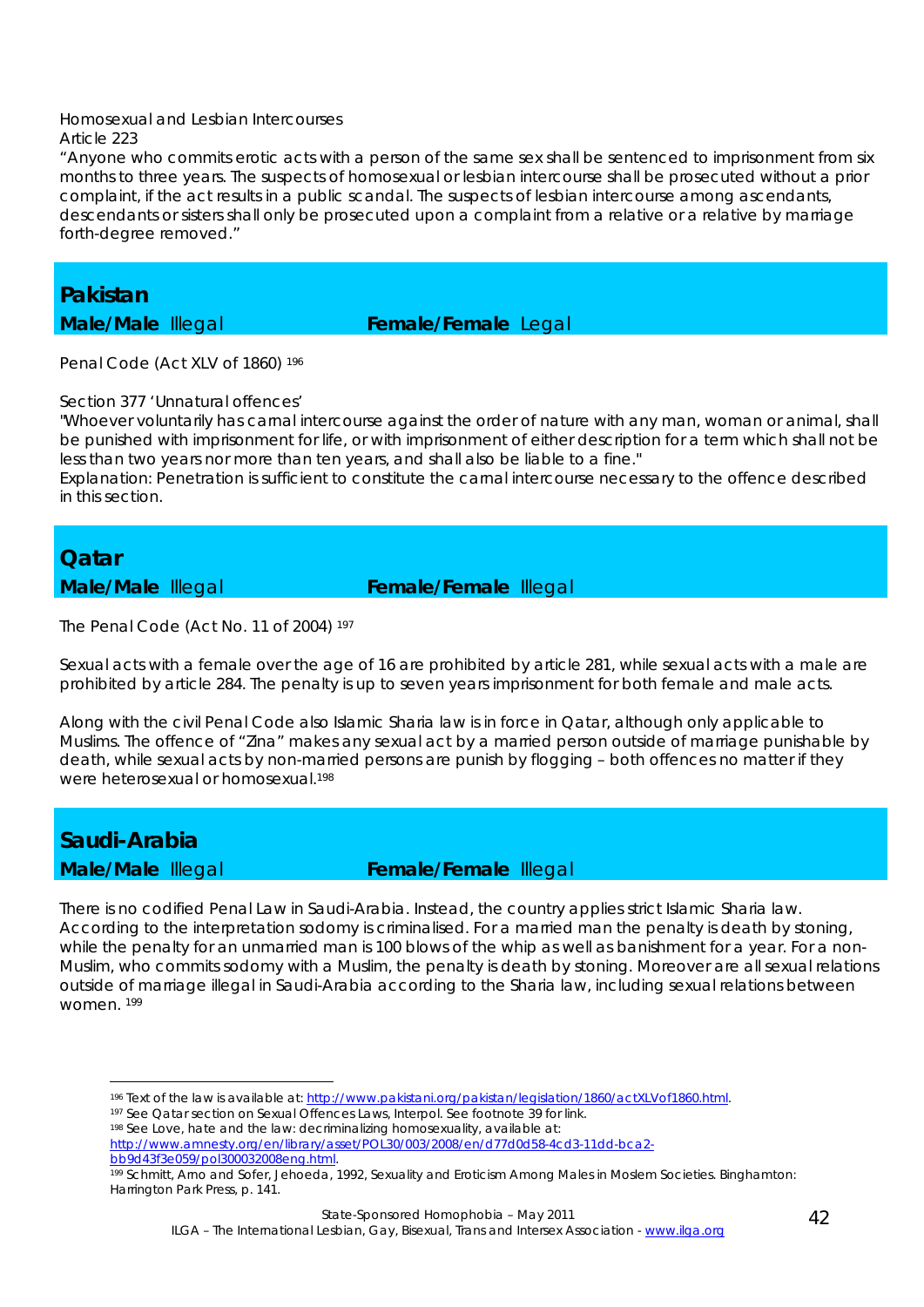## *Singapore*

### **Male/Male** Illegal **Female/Female** Legal

Penal Code (Chapter 22), Revised Edition 2007 200

#### Outrages on decency.

Section 377A. "Any male person who, in public or private, commits, or abets the commission of, or procures or attempts to procure the commission by any male person of, any act of gross indecency with another male person, shall be punished with imprisonment for a term which may extend to 2 years."

Section 377 criminalising "carnal knowledge against the order of nature" has been repealed by the Penal Code (Amendment) Act 2007, No. 51, which came into force on 1 February 2008.

*Sri Lanka* 

**Male/Male Illegal <b>Female/Female** Illegal

Penal Code of 1883 No 2 (Cap. 19) 201

Article 365 – "Voluntarily carnal intercourse with man, woman or animal against the order of nature imprisonment for a term which may extend ten years."

Article 365A (as introduced by the "Penal Code (Amendment) Act, No. 22 of 1995")202

"Any person who, in public or private, commits, or is a party to the commission of, or procures or attempts to procure the commission by any person of any act of gross indecency with another person, shall be guilty of an offence and shall be punished with imprisonment of either description for a term which may extend to two years or with a fine, or with both and where the offence is committed by a person over eighteen (18) years of age in respect of any person under sixteen (16) years of age shall be punished worth rigorous imprisonment for a term not less than 10 years and not exceeding 20 years and with a fine and shall also be ordered to pay compensation of amount determined by court to the person in respect of whom the offence was committed for the injuries caused to such a person."

*Syria* 

**Male/Male** Illegal **Female/Female** Illegal

Penal Code of 1949 203

1

Article 520. "Any unnatural sexual intercourse shall be punished with a term of imprisonment of up to three years."

<sup>&</sup>lt;sup>200</sup> Text of the law is available at: <u>http://statutes.agc.gov.sg/non\_version/cgi-bin/cgi\_retrieve.pl?actno=REVED-224.</u><br><sup>201</sup> Available at: <u>http://www.idpsrilanka.lk/html/Children/Domestic/1883%20No%202%20Penal%20code.pd</u>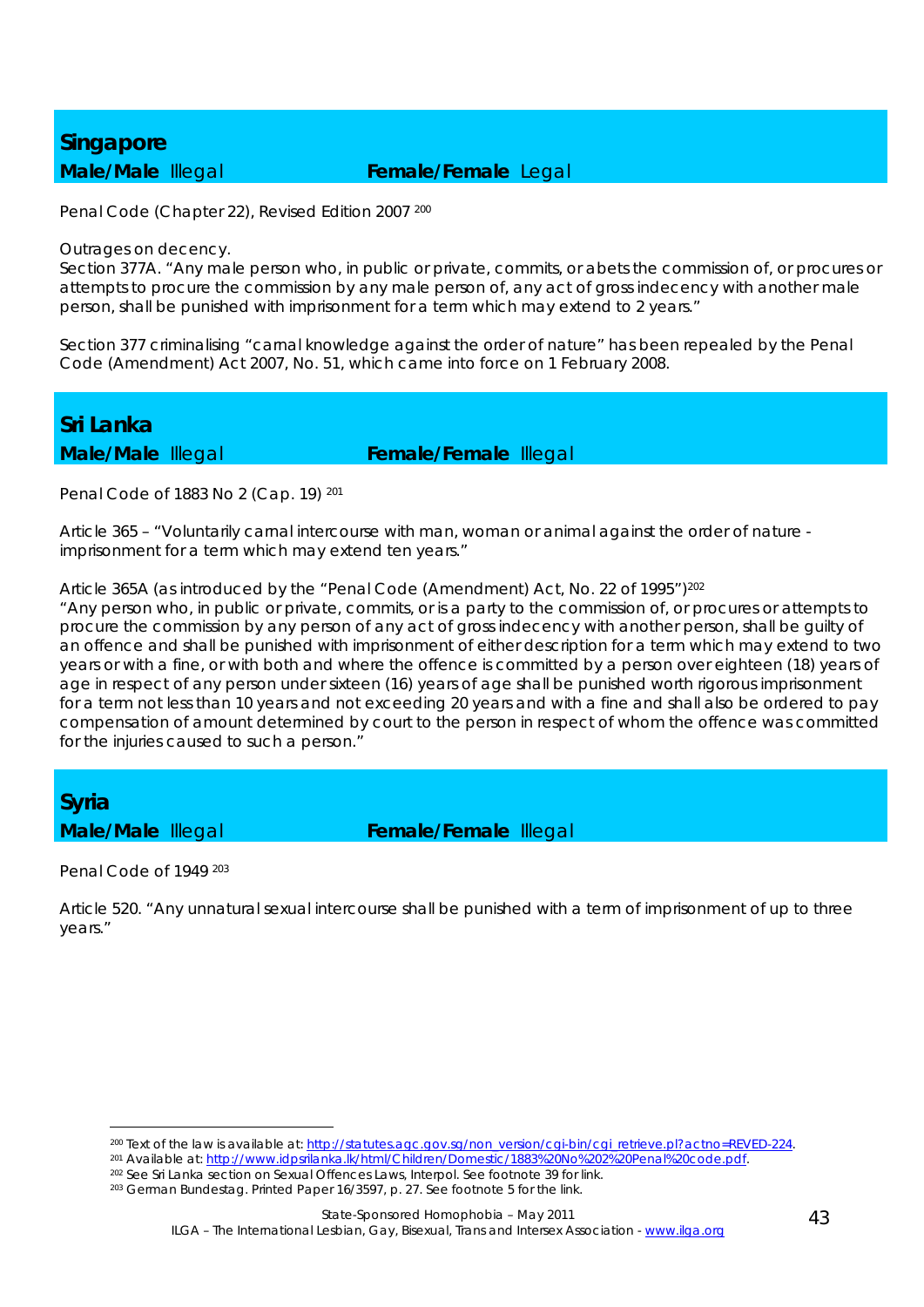### *Turkish Republic of Northern Cyprus (unrecognised state)*  **Male/Male Illegal <b>Female/Female** Legal

Criminal Code, Chapter 154

Article 171. "Whoever – (a) has sexual intercourse against the order of nature with any person, or

(b) allows sexual intercourse against the order of nature with a male, commits a heavy crime and is punished with up to five years imprisonment."

Article 173. "Whoever attempts to commit one of the crimes mentioned above in art. 171, commits a heavy crime and is punished with up to three years imprisonment."

There are plans to repeal these articles, but such a reform has not occurred as of publication of this report.

*Turkmenistan* 

**Male/Male Illegal <b>Female/Female** Legal

Criminal Code of 1997 (Effective January 1, 1998) 204

Article 135. Sodomy

"(1) Sodomy, that is the sexual relations of the man with the man, is punished by imprisonment for the term of up to two years."

(Unofficial translation)

### *United Arab Emirates*

1

**Male/Male Illegal <b>Female/Female** Illegal

All sexual acts outside of heterosexual marriage are banned in the United Arab Emirates.205 However, whether sodomy is punished with death penalty remains in dispute. The Arabic text of article 354 is ambiguously phrased and can be translated in different ways. Some sources indicate that the article punishes rape of a woman or forced sodomy with a man, while others indicate that it punishes rape on women and sodomy between men.

The semi-official translation used by attorneys in the Emirates states that "any individual who forcibly compels a woman to carnal copulation or a man to sodomy" is punished by death.206 In a German parliamentary report the article has been translated as follows: "Irrespective of the provisions of the Act on Delinquent and Vagrant Juveniles, any person who forcibly engages in sexual intercourse with a woman, or a homosexual act with a homosexual, shall be punished with the death penalty. Coercion shall be recognised if the condemned person was fourteen years of age at the time of the commission of the offence."207 Sofer, on the other hand, means that the article can be translated differently; "Whoever commits rape on a female or sodomy with a male".208 Amnesty International, finally, considers article 354 to apply to rape only, and not to consensual same-sex acts. However, the organization states that the "Zina" provision according to Sharia law,

<sup>204</sup> Criminal Code of the Republic of Turkmenistan.<br><sup>205</sup> See United Arab Eminates section on Sexual Offences Laws, Interpol. See footnote 39 for link.<br><sup>206</sup> Schmitt, Arno and Sofer, Jehoeda, 1992, Sexuality and Eroticism Harrington Park Press, p. 144.

ILGA - The International Lesbian, Gay, Bisexual, Trans and Intersex Association - www.ilga.org

<sup>&</sup>lt;sup>207</sup> German Bundestag; Printed Paper 16/3597, p. 29. See footnote 5 for the link.<br><sup>208</sup> Schmitt, Arno and Sofer, Jehoeda, 1992, Sexuality and Eroticism Among Males in Moslem Societies. Binghamton: Harrington Park Press, p. 144.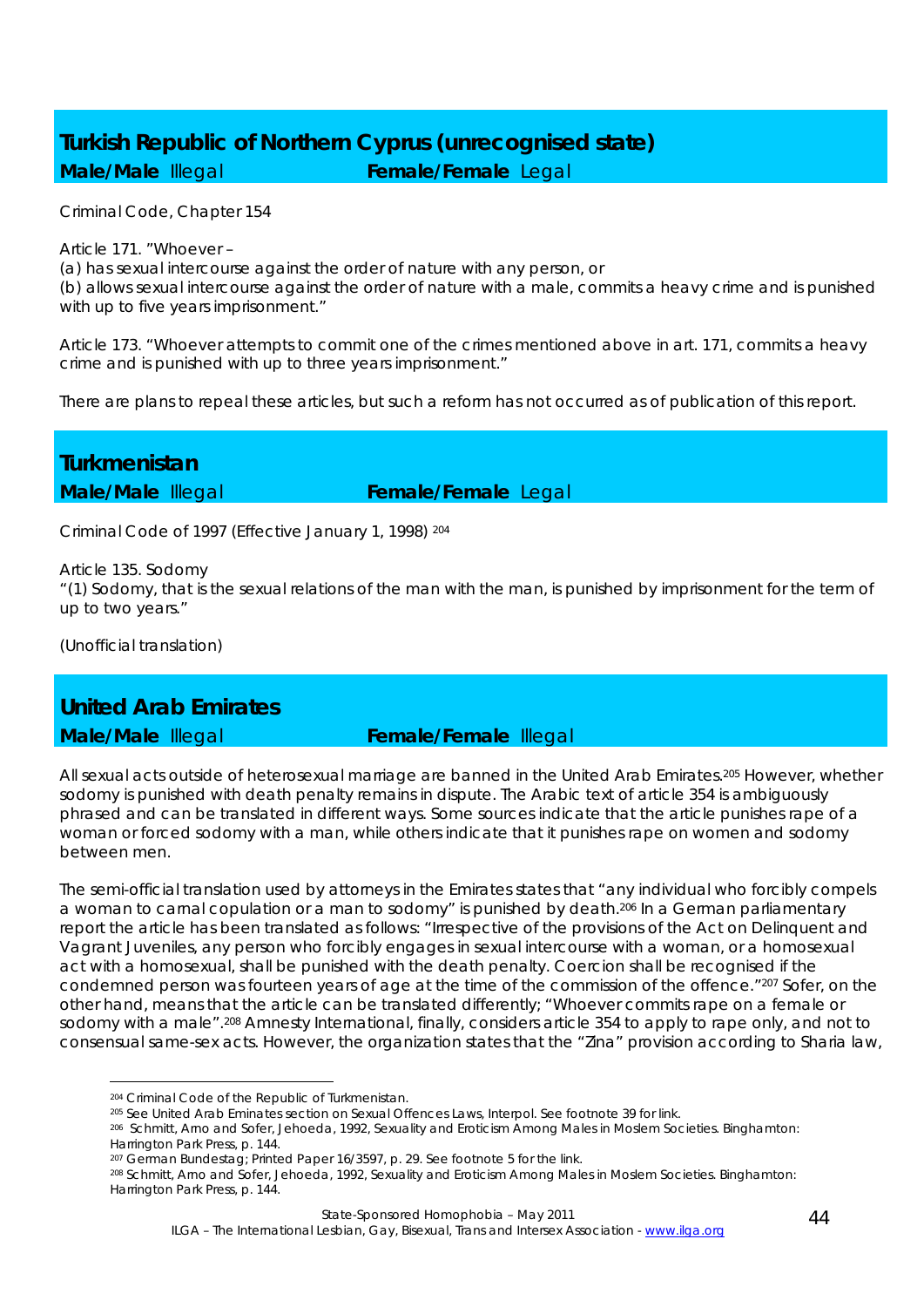punishing sexual acts by married persons outside of marriage by death, could possible apply in the UAE, although it is not aware of any such death sentences for consensual same-sex conduct.209

Apart from federal law, consensual sodomy is criminalised in the emirates of Dubai and Abu Dhabi. Article 80 of the Dubai Penal Code punishes sodomy with a penalty of up to 14 years imprisonment, while article 177 of the Abu Dhabi Penal Code punishes such acts with a penalty of up to ten years imprisonment.210

### *Uzbekistan*

**Male/Male** Illegal **Female/Female** Legal

Criminal Code of 1994 <sup>211</sup>

Article 120. Besoqolbozlik\* (Homosexual Intercourse) "Besoqolbozlik, that is, voluntary sexual intercourse of two male individuals – shall be punished with imprisonment up to three years."

*Yemen* 

**Male/Male** Illegal **Female/Female** Illegal

Penal Code 1994 212

1

Article 264. "Homosexuality between men is defined as penetration into the anus. Unmarried men shall be punished with 100 lashes of the whip or a maximum of one year of imprisonment, married men with death by stoning."

Article 268. "Homosexuality between women is defined as sexual stimulation by rubbing. The penalty for premeditated commission shall be up to three years of imprisonment; where the offence has been committed under duress, the perpetrator shall be punishable with up to seven years detention."

<sup>&</sup>lt;sup>209</sup> Love, hate and the law: decriminalizing homosexuality.<br><sup>210</sup> Schmitt, Arno and Sofer, Jehoeda, 1992, Sexuality and Eroticism Among Males in Moslem Societies. Binghamton: Harrington Park Press, p. 145.<br><sup>211</sup> Text of the law is available at: http://www.legislationline.org/documents/id/8931.

<sup>&</sup>lt;sup>212</sup> German Bundestag; Printed Paper 16/3597, p. 31. See footnote 5 for the link.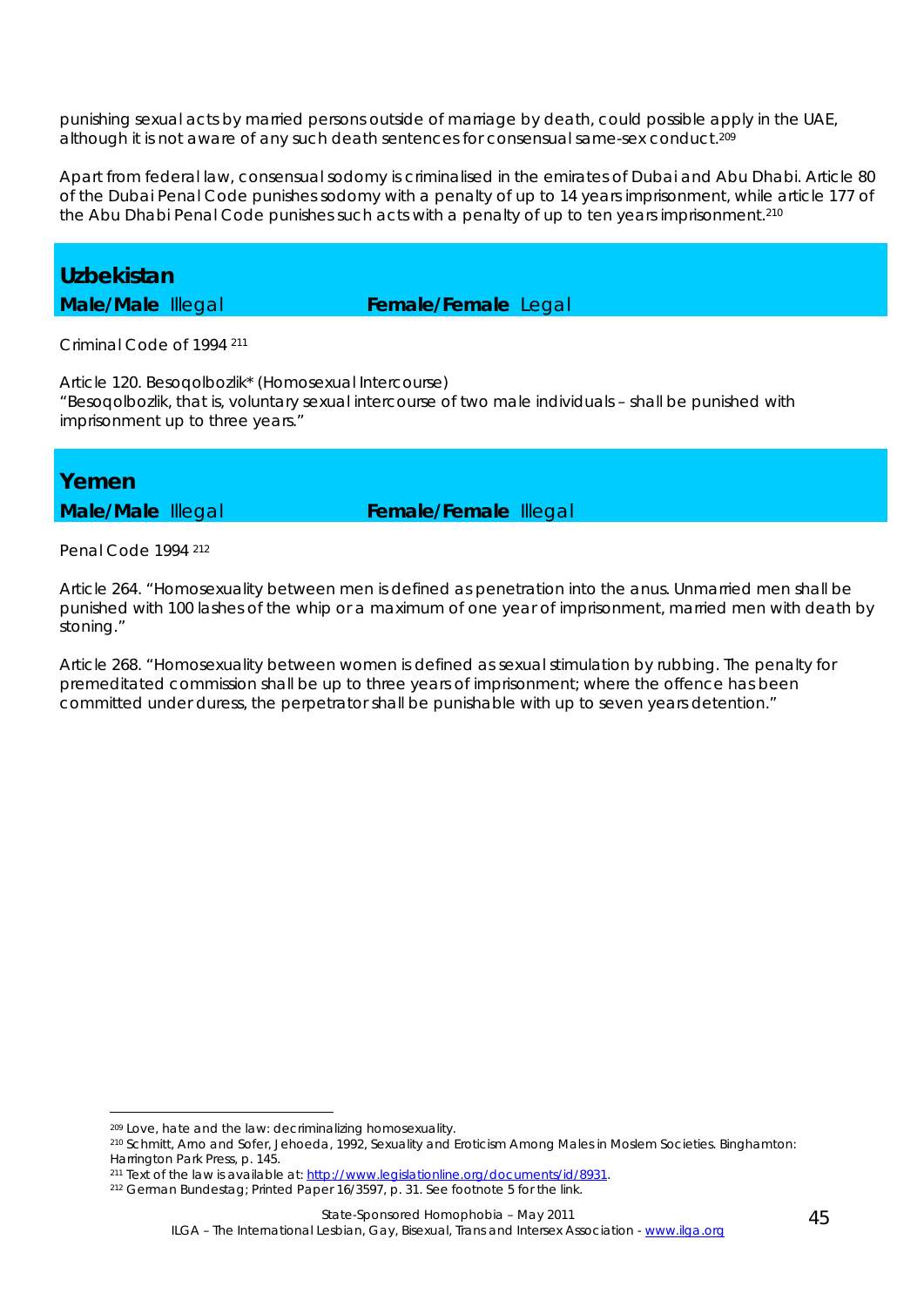### **LATIN AMERICA AND THE CARIBBEAN**

### **Regarding actions in favor of the rights of the LGBTI community**

The principles of "equality" and "no discrimination" have been recognized and enshrined in the International Human Rights Treaties. All of them express the commitment of States towards the equal citizenship of inhabitants, with the abolition of all caste systems, the rejection of limited, disabled, or second category citizenship. International Conventions warn that certain criteria of differentiation, certain circumstances in particular (no matter how objective, such as race or sexual orientation), are an illegitimate source to justify a different treatment in the enjoyment and appreciation of rights. Furthermore, they are arbitrary and predjudicial, involving inferiority bias against the principle of equal dignity of people.

Sexual orientation and gender identity and expression, are one of the categories censored by the Conventions, the enforcement of which, as authorities have expressed very clearly, is "undoubtedly" protected by the antidiscrimination principle. Just as a state cannot decide that the right to health is guaranteed only to members of one race or religion, it cannot decide it to be only for people of a particular sexual orientation, gender identity or expression.

A democratic society with a particular aspiration to equality cannot penalize (understanding this concept as the denial of a right) a group because of its differences with traditional models. Equality means above all things respect within differences; it is at that moment that this principle comes to life. One of the challenges posed by the rights of LGBTI people is that these are realized in our lives, that the contents have clear legal and social effects, that they are respectful of diversity, plurality and sexuality without manipulating physical realities, desires and emotions.

The lack of political will to enact new legislations guaranteeing full citizenship, the refusal to repeal repressive laws and thus coincide with the new paradigms that govern the realization of the universality of human rights, the homophobia of the church, conservative fundamentalism, the absence of public debate and public policies, pathological views, the criminalization of sexual orientation and gender identity, legal punitive practices, the absence of anti-discrimination laws, the practices of hate, physical and psychological violence, death and bullying among many others, are self-sustaining axes of lesbophobia, transphobia, homophobia and biphobia, which limit and condition the impacts of our struggle for freedom and equality in Latin America and the Caribbean.

The refusal to recognize our fundamental rights is depriving us of access to rights, benefits and basic protection, putting us in an obvious disadvantage in relation to heterosexual persons, and in a serious state of moral and material insecurity. The full recognition of our ability to access an important set of rights and protections has an enormous impact on our relationships, our lives and our security, which means that it can not validly be restricted, based on sexual orientation or gender identity and its expressions.

What has been mentioned so far has gotten thousands of lesbian, trans, gay, bisexual, intersex people involved to generate changes and transformations in international politics, and at the same time, in their own countries, attempting to overcome discrimination by the development of multiple actions located in different spaces. One of these actions has been the relationship with international human rights bodies and mechanisms.

Following is a summary of such actions, developed by ILGA-LAC within these bodies and mechanisms.

**Resolutions and declarations by international institutions that promote the eradication of stigma and discrimination against LGBTI people in Latin America and the Caribbean** 

**In August 2007**, during the 9th Meeting of Senior Officials in Human Rights of the MERCOSUR, in Montevideo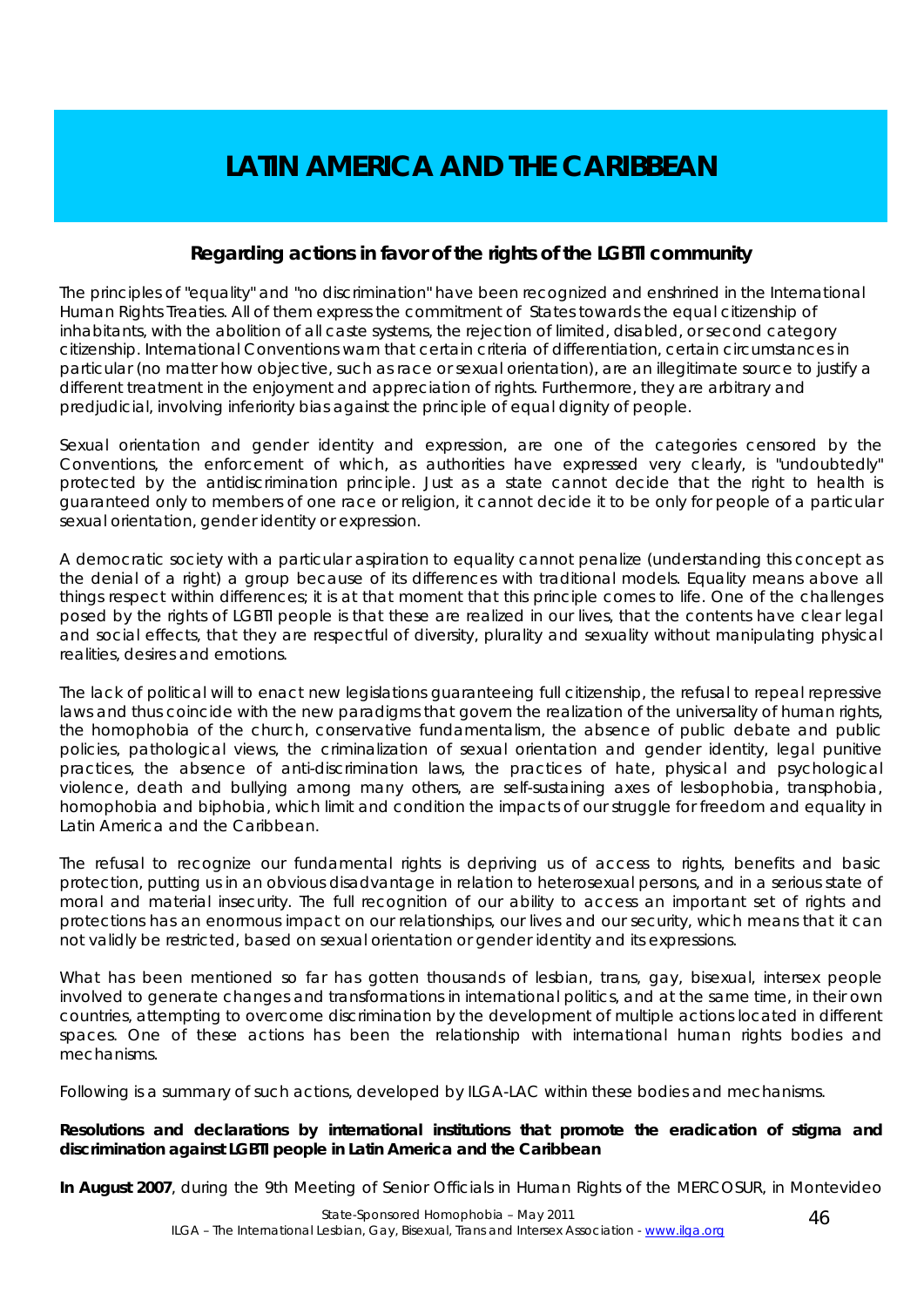(Uruguay), a Declaration was issued regarding the urgent need to design clear policies in order to eradicate discrimination based on sexual orientation and expression of gender identity in all member and associate countries. The statement contained the need to "create laws to ensure that LGBT people and their families have the same protection and rights that these States give to heterosexual families, through the creation of legal institutions like registration of cohabitation, concubinage, civil unions or equal access to marriage for same-sex couples."

 **In June 2008**, the Organization of American States (OAS), adopted by consensus a resolution entitled "Human Rights, Sexual Orientation and Gender Identity", AG / RES-2435 (XXXVIII-O/08). For the first time, the words sexual orientation and gender identity appeared in a document agreed by 34 countries of the Americas. The resolution recognizes the serious situation of human rights violations faced by people due to their sexual orientation and gender identity. This document, unprecedented in the region, was a product of consensus, which included English-speaking Caribbean countries, who still have laws criminalizing sexual relations between adults of the same sex. The resolution stresses the importance of the adoption of the Yogyakarta Principles on the application of international human rights law in relation to sexual orientation and gender identity, and reaffirms the fundamental principles of non-discrimination in international law. The participating states were also able to organize a special session', with the aim of discussing the application of the principles and rules" of the Inter-American System regarding abuses based on sexual orientation and gender identity.

**In December 2008**, representing a powerful victory for the principles of the Universal Declaration of Human Rights, 66 countries from all continents supported a statement confirming that international human rights include sexual orientation and gender identity. ILGA was part of the delegation of activists from around the world supporting the declaration, making a statement against the criminalization of homosexuality and condemning human rights violations that are based on sexual and gender identity to be repeated globally in all corners of the world. The declaration, presented and read by Argentina, emphasizes that "everyone has the right to enjoy human rights without any distinction", and indicates that "the principle of non-discrimination requires that human rights apply equally to every human, regardless of sexual orientation and gender identity. " It states that "violence, harassment, discrimination, exclusion, stigma and prejudice are issues that are currently directed against people around the world due to their sexual orientation or gender identity."

In May 2009, the United Nations Committee on Economic, Social and Cultural Rights adopted a General Comment on Non-Discrimination. The treaties' bodies as well as the Committee have a mandate to monitor compliance of states to their international obligations under international treaties such as, in this case, the International Covenant on Economic, Social and Cultural Rights. The General Comments are the Committee's interpretation of the provisions of the Covenant, reflecting the reasons for prohibiting discrimination and the scope of the obligations of the states. Thus, the General comment on nondiscrimination E/C.12/GC/20, states, among others:

- (1) that "any other status," as recognized in Article 2 (2) of the Covenant, includes sexual orientation. This is a simple, strong and clear statement of the legal principle that non-discrimination of the International Covenant on Economic, Social and Cultural Rights prohibits discrimination based on sexual orientation. The General Comment goes on stating that: "the participating states must ensure that a person's sexual orientation is not an obstacle to the realization of the rights of the Covenant;"
- (2) that "gender identity" is also recognized as one of the prohibited grounds for discrimination, recognizing that "for example, transgender, transsexual or intersex people often face grave human rights violations, such as harassment in schools or in the workplace ;"
- (3) the recognition of the Yogyakarta Principles whenever the General Comment refers to the definitions of "sexual orientation" and "gender identity" contained in these principles, this being the first explicit recognition of the Yogyakarta Principles by an organ of the UN Treaty;
- (4) the principles of multiple and systemic discrimination, recognizing that we are entitled to protection from direct and indirect discrimination in relation to all aspects of our identity.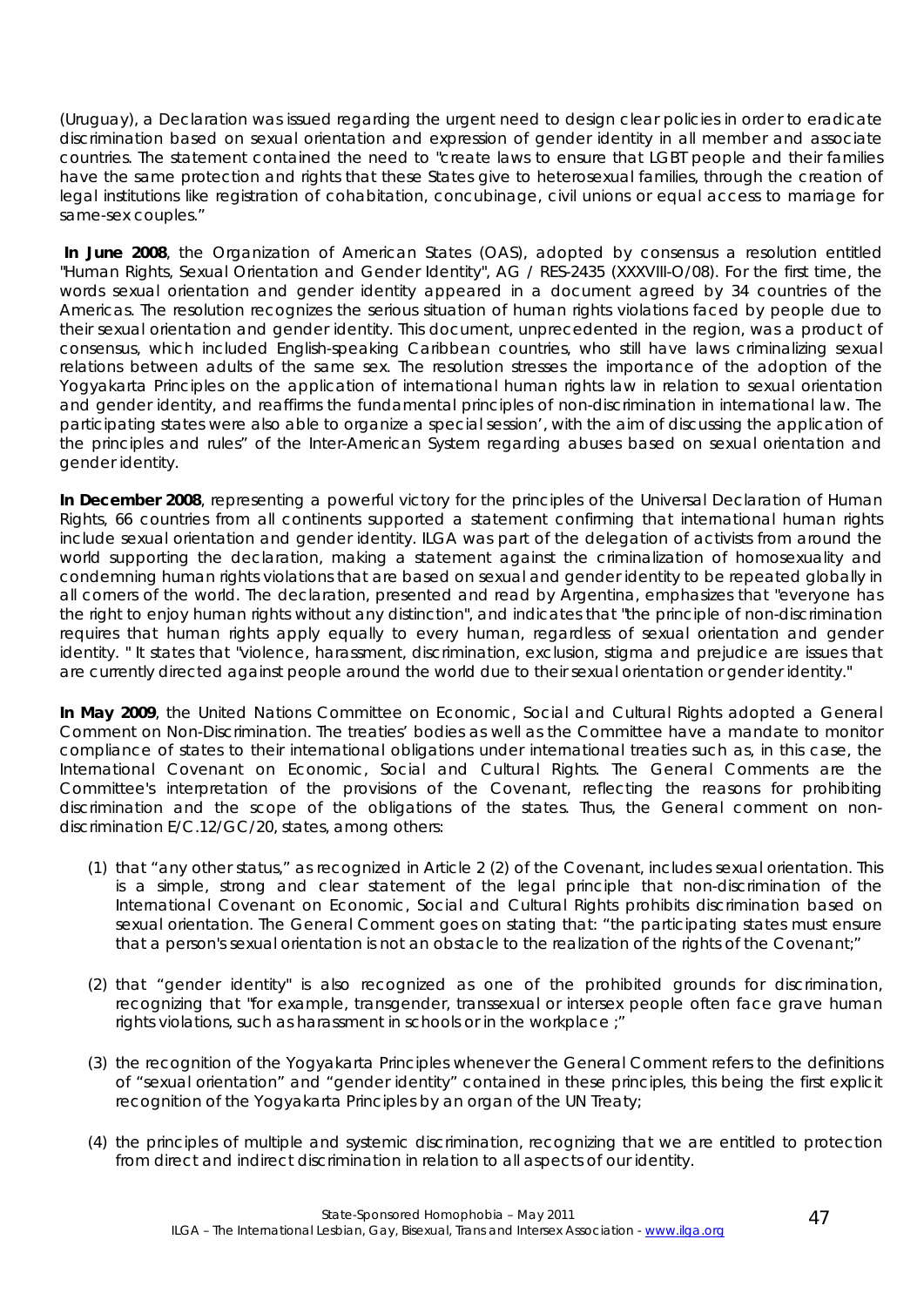**In June 2009**, during the 4th Plenary Session of the OAS (Organization of American States), resolution AG / RES. 2504 (XXXIX-O/09) "Human Rights, Sexual Orientation and Gender Identity" was adopted. Its text once again confirms what was established by Resolution AG/RES.2435 (XXX VII IO/08) and refers to the Declaration on Sexual Orientation and Gender Identity, presented at the UN General Assembly on December 18, 2008. The resolution not only condemns acts of violence and human rights violations perpetrated against individuals based on sexual orientation and gender identity, but it also expresses concern regarding the violence against human rights defenders working on these types of violations, urging states to ensure their protection and urging the Inter-American Commission on Human Rights and the Inter-American System to carry out actions on this issue. Finally, it reiterates the request that the Committee on Legal Affairs and Political issues include "sexual orientation and gender identity" in its agenda for its next regular session.

A year later, in June 2010, the General Assembly of the OAS issued the statement "Human rights, sexual orientation and gender identity," in which it reiterates the freedom and equal rights of all people, without distinction, thus, with regards to the violence experienced by LGBTI community, deciding:

(1) To condemn violence and human rights violations motivated by the sexual orientation of individuals. Furthermore, it urges states to investigate these actions, as to ensure that those responsible carry the appropriate legal consequences;

(2) To urge states to take action regarding the violence affecting the LGBTI community, ensuring its access to justice. Moreover, it suggests that states should consider means to carry out these actions, by particularly protecting those who are activists;

 (3) To request the Inter-American Commission of Human Rights to continue to give due attention to the issue, and to consider the possibility of a hemisphere-wide thematic study on it.

(4) To instruct the Committee on Juridical and Political Affairs (CJPA) to include in its agenda, before the 41st regular session of the General Assembly, the theme "Human rights, sexual orientation and gender identity." It also requests the Permanent Council to report on the implementation of the resolution.

In March 2011 the Human Rights Council of the United Nations issued a Joint Declaration which calls on States to put an end to the violence, criminal penalties and the violations of human rights of lesbian, trans, gay, bisexual and intersex people. They emphasized the view that these important topics related to the realization of human rights should be addressed.

The Declaration was signed by 85 states worldwide. Latin American and Caribbean countries which signed this document are: Argentina, Bolivia, Brazil, Chile, Colombia, Costa Rica, Cuba, Dominica, Dominican Republic, Ecuador, El Salvador, Guatemala, Honduras, Mexico, Nicaragua, Panama, Paraguay, Uruguay and Venezuela. The absence of Peru and of the majority of the Caribbean countries indicates that the advocacy of international organizations should pay special attention to engaging the decision making networks in these territories. With this in mind, local and international activists, as well as decision-makers who have spoken in favor of the Declaration, should build alliances which will build citizenship-exercicing spaces where this possibility has been denied.

There are important changes and advances in the recognition of the right to equality and non-discrimination against LGBTI people in Latin America and the Caribbean, as throughout the world, that were unthinkable a few years ago. However, in most cases these advances do not have the institutionality necessary to remain effective. This fact is a fundamental concern to significantly advance in the eradication of stigma and discrimination.

However, everything indicates that the access to the exercise of rights not only depends on the actions that take place in the institutions and mechanisms that have been described. We should stress certain factors that constitute strategies and approaches that underlie affirmative actions for recognition of LGBTI civil rights.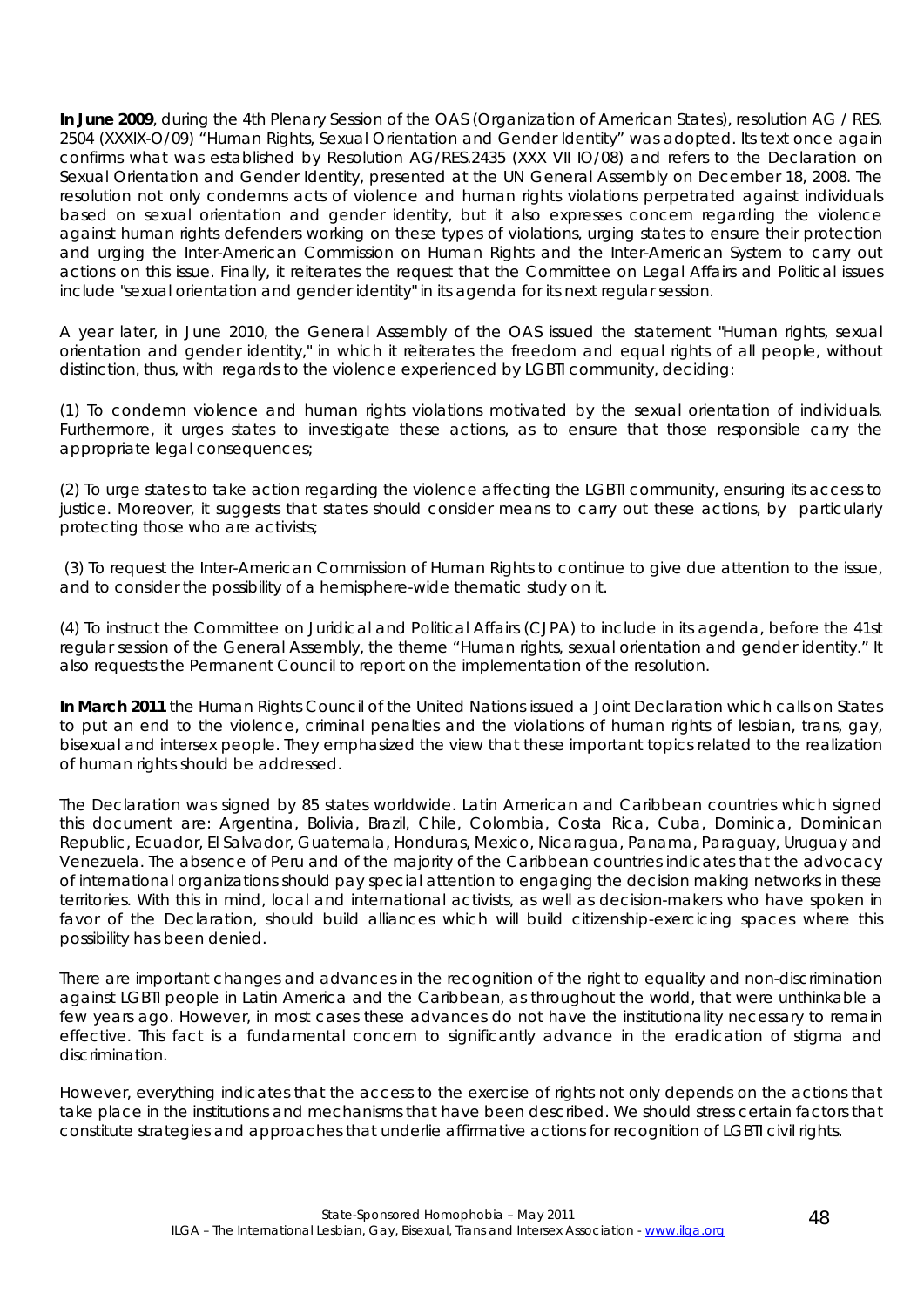#### **The continuing struggle for visibility and radical exercise of power: the emphasis of ILGA LAC**

Political action promoting visibility exposes the conflictive interaction between on one side official institutions and on the other side groups of people considered to lack legitimacy, because of their perceived inconsistence with the formal molds that these institutions want these groups to fit in. This conflict in turn, emphasizes the importance of the intervention of normative legislation facilitating changes at different levels. The State Sponsored Homophobia Report refers only to one level. Therefore, we want to emphasize the existence of a whole tapestry of actions that precede policy changes such as those mentioned above. Also, this emphasizes the importance of the kind of activism that ILGA-LAC promotes, something that is corroborated by the information contained in the Report, and should be stressed and often repeated.

The demand and struggle for the right to have rights has the effect of unveiling the existence of oppression and its impact. The moment complaints and denunciations are filed, there is a possibility of transforming culture. Language always creates potential for action. Therefore, the language of activists, committed to action aimed at transformation, actually aspires to the transformation of present and future. Silence, however, reproduces oppression, and by not questioning, it only strengthens and reinforces the impact of oppression. The appearance of people and groups speaking out, which are organized in various communities in action, creates the potential of moving away from the hetero-normative space.

The multi-cultural tapestry of the Americas has various regions, each of them affected by discrimination in different ways. Among these, the situation in the Caribbean and Honduras in Central America are areas of special attention for ILGA-LAC, since the decision to do so at the 5th Regional Conference in Curitiba - Brazil. The radical activist strategy used by ILGA-LAC is to expose the discriminating institutions in situations of extreme violence. Its visibility becomes a double-edged sword, as they both contribute to the liberation of the community, but also put the lives of activists in that community in danger. This has the tendency of radicalizing the actions of those activists who, in service of a greater good, do not hesitate to risk their own lives.

In the Caribbean, the legacy of the colonial past is reflected in the existence of laws that propose a logic of subordination of certain groups of people based on the premise of patriarchal hegemony. This translates into the existence of a socio-cultural context of violence against the LTTTGBI community. Nevertheless this same community confronts this violence by choosing to be clearly visible and recognizable on the streets, thus creating new forms of self-empowerment. This is how, in 2010, the first walk for sexual diversity took place in Jamaica. As activists from different countries of the territory participate in international meetings, they have managed to engage the involvement of the international community in the cultural dynamics of violence observed in their region. These are expressed in acts of violence both by the formal criminalization and penalization of the so called practice of sodomy, and by the societal normative regulation and sanctioning of morality and decency. This Report describes this criminalization, which in some cases reaches unbelievable levels. In Guyana, for example, the act of sodomy is punishable by imprisonment for life.

The reality of the Americas is also very complex, as in the case of the violent interruption of the Honduran democracy, which is a major concern for ILGA-LAC activism. More than thirty-one people of the LGBTI community – amongst them many activists – who were promoting LGBTI rights and the acceptance of sexual diversity, have been killed in the period after the overthrow of the government of Manuel Zelaya in 2009. Their unjustifiable deaths are evidence of an activist resolve to face the horror of dictatorship in favor of freedom. Their deaths reaffirm that LGBTI activism cannot and should not detach from libertarian ideals. It is hard to imagine that activists for the rights of lesbian, trans, gay, bisexual, intersex, can escape involvement and engagement in situations where the autonomy and freedom of a people are jeopardized, as happens with the fall of democratic systems. Fighting for the rights of LGBTI people is also fighting for better democratic models. The death of these people is, certainly, proof of this close relationship. In this same sense, the formation of alliances is inescapable in the recovery process and exercise of democratic citizenship. Building a non-discriminatory model of social relationships depends on the coming together of various actions, with an emphasis of curbing discriminatory practices, within these territories. ILGA-LAC agrees that killing and deprivation of liberty on a scale of political action merit the highest priority.

ILGA-LAC continues to look with anger at the acts of violence that every day end with trans people's lives.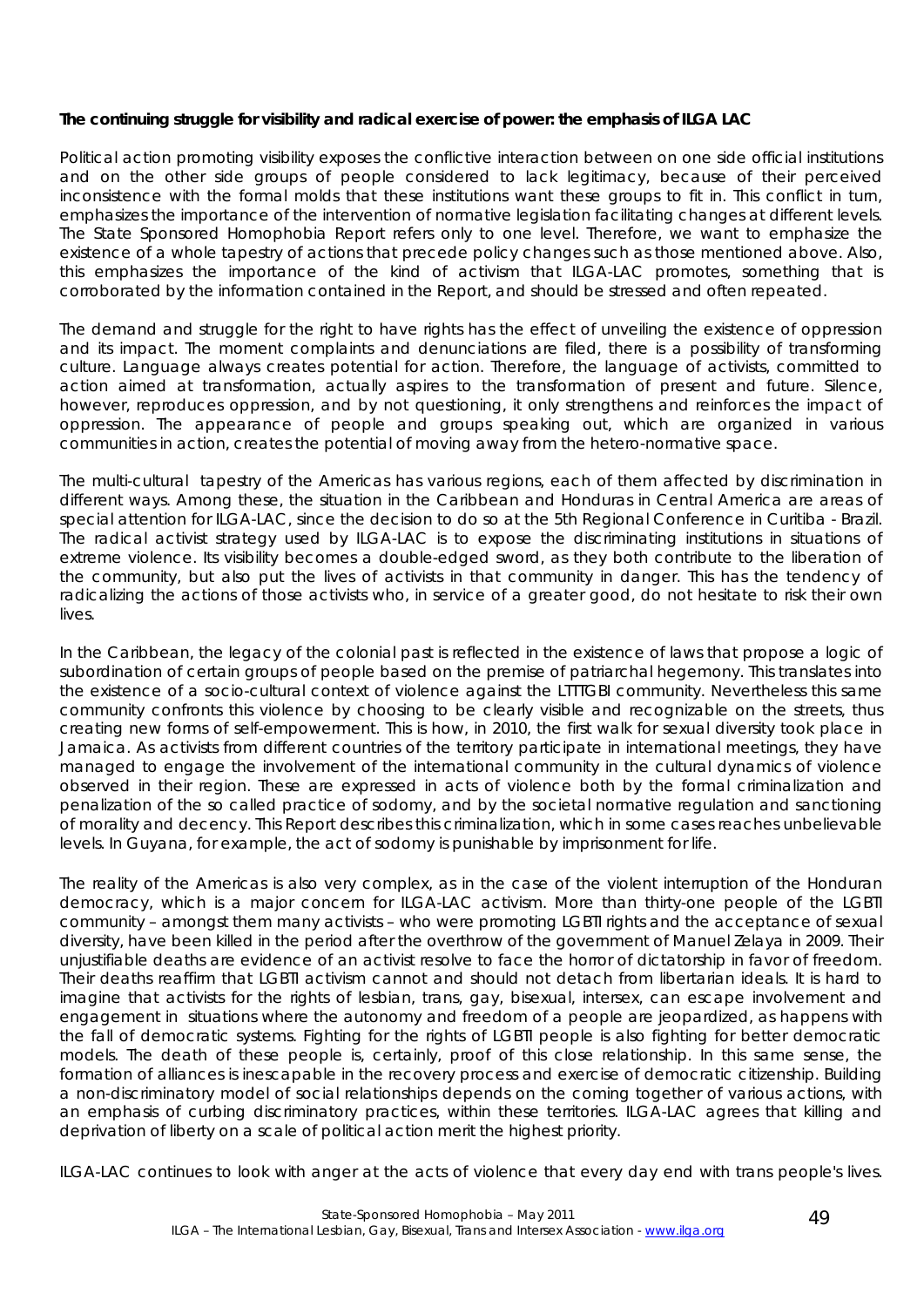According to data from the TvT Research Project (2010) "Results of Monitoring Trans Murder: (Update February 2011)," 424 murders of trans people have taken place on the continent between 2008 and 2010. Activists know that these data do not reflect the actual circumstances of violence that affect trans people. Not all cases are reported, but a majority of them are part of the crime reports. Furthermore, there is no trial or punishment for the people who have been identified as agents of transphobic violence. It is important to state that it is this continent where the highest number of murders of trans people in the world takes place. Therefore, we emphasize that the legal institutions, just as is the case in the Caribbean, particularly affect the lives of transvestites. Nevertheless, the outcry comes from different and diverse groups of trans people who fight for their rights, although this still does not impact significantly on reducing the violence that affects them.

In the same way, in 2010, ILGA-LAC identified three cases of death of lesbians. Here the same dynamic is operating as with trans people. The violence affects them by making them invisible and disappear from the scene, complicating a priori the creation of spaces for self-empowerment. Only a few weeks ago the death of a lesbian was reported in Chile. Her death was stark metaphoric example of lesbian exclusion. She was killed defending her partner from a group of gangsters. The media initially stated the victim's sexual orientation, however, all subsequent news erased her sexual orientation and the one of the partner she defended. As it operates with trans people, her murder was turned into just another one on a list within the context of violence – within the marginal classes of society. No data exists; rather they are hidden and obscured in the middle of domestic violence, femicide and rape assigned to heterosexual relationships. As data does not exist, the need to develop policies to eradicate discrimination are not being developed either. ILGA-LAC and a lesbian activist group belonging to it are finishing a study of lesbian and bisexual healthcare, that is organized to address the violation of their rights. The cooperation, also agreed on in Curitiba, is just one of the actions being carried out to change the perspectives of invisibility of lesbian and bisexual women. "What is not there does not exist; what does not exist has no rights." That is a recurring motto in the vision of ILGA-LAC.

#### **Major Latin American LGBTI advocacy**

Finally, it seems important to use this space to promote actions and themes which aim to modify the scenarios of discrimination. We know these strategies help to push back the hetero-normative vision that is still expressed in the legal foundations of Latin America and the Caribbean. Although ILGA LAC promotes and carries out specific actions against lesbophobia, transphobia, homophobia, bifobia in general, we believe that there are some priorities that are worth underlining:

- (1) The actions to support the Caribbean region. It is necessary for the world that those laws that criminalize sodomy are repealed, and those relating to morality and good manners analyzed and reconsidered, and move away from heterosexual normativism;
- (2) The actions in support of Honduras. It is unacceptable that people are being killed and that the international civil community does not come up with standard intervention strategies. More activists and other people may very well still be killed in that country. Support for Honduras means support for more freedom throughout Latin America and the Caribbean;
- (3) The struggle for trans depathologization must become a priority. We should persist in reporting and denouncing institutions and practices, promoting therapies to cure from lesbianism, transvestism, homosexuality and bisexuality;
- (4) The struggle to enact anti-discrimination laws that counter the legal landscape presented in this report. This will radicalize the struggle for institutional acceptance of declarations, conventions and laws in each of the countries that make up Latin America and the Caribbean.
- (5) To encourage the creation of lesbian networks, that minimize the impacts of underrepresentation in LGBTI organizations, in order to promote their own proposals and projects of cultural, political and social intervention.
- (6) The struggle for a secular state in Latin America

State lesbophobia, transphobia, homophobia, biphobia is not only expressed in the content of the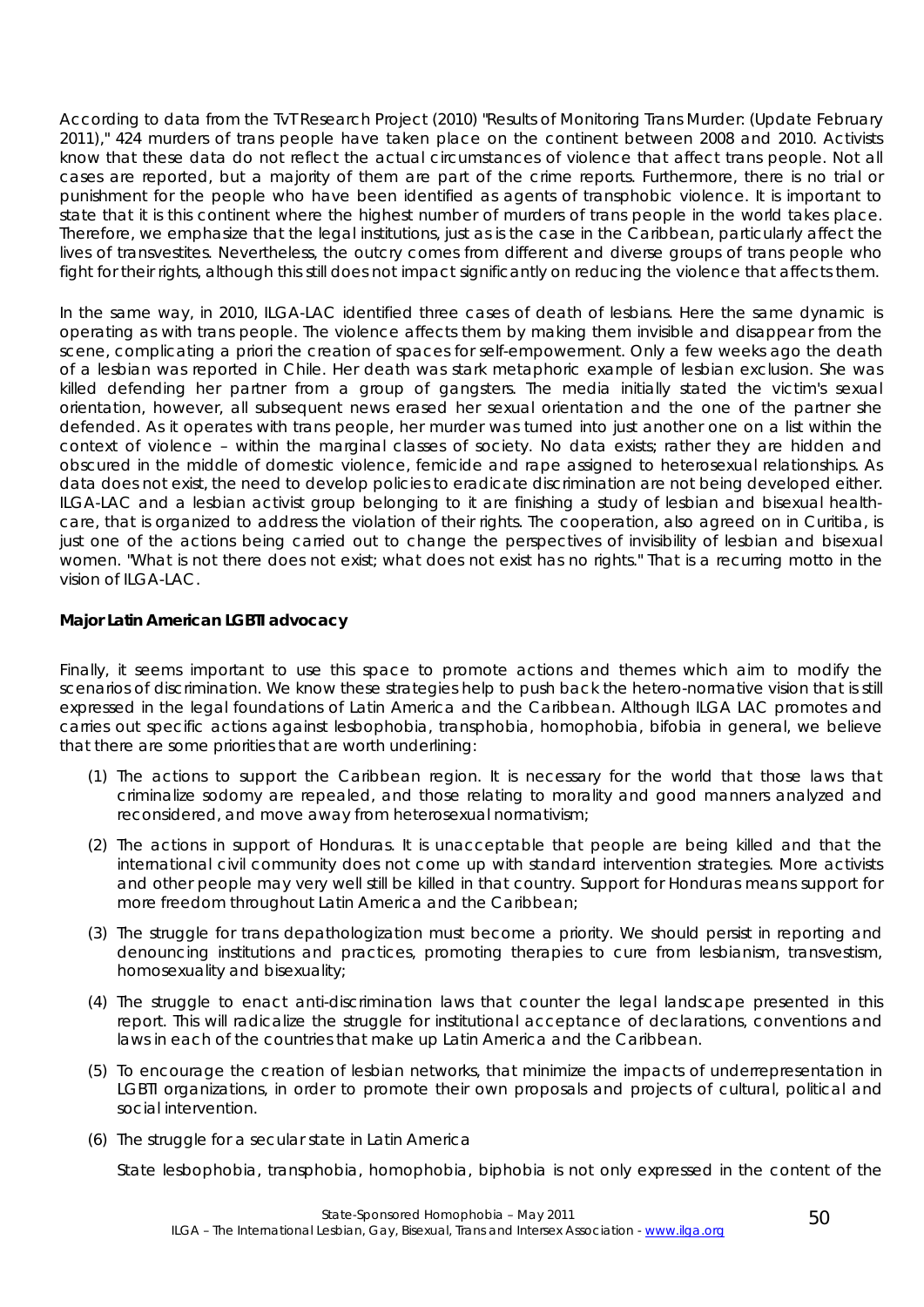discriminatory laws which this report records, but also by the way a lack of will to create change, be it in the form of declarations of good intent to the actual putting into practice of these declarations. It requires institutions, financial resources and involvement of civil society in decision-making, among others, to really build a world for all people. On this road, the struggle against sexism, racism, neoliberalism - among several oppressive ideologies - is part of the struggle of ILGA-LAC - because a radical exercise of citizenship – is one that enables the expression of diverse identities in every area of our continent.

#### **Toli Hernandez, Pedro Paradiso Sottile, Amaranta Gomez**

**ILGA-LAC Board members Representatives for Latin America and the Caribbean to the ILGA World Board**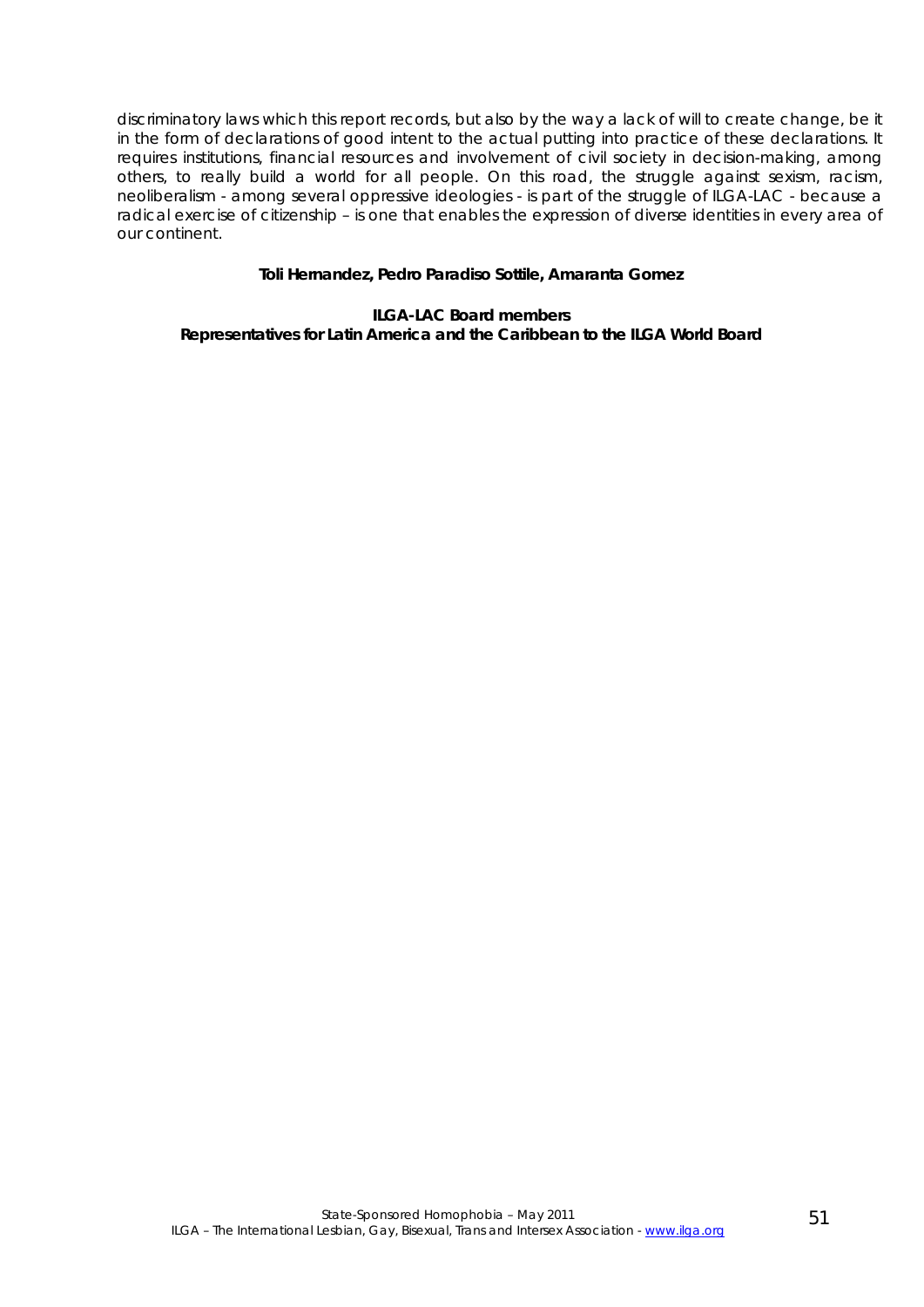Sexual Offences Act of 1995 (Act No. 9) 213

#### Buggery

Article 12.

"(1) A person who commits buggery is guilty of an offence and is liable on conviction to imprisonment -

(a) for life, if committed by an adult on a minor;

(b) for fifteen years, if committed by an adult on another adult;

(c) for five years, if committed by a minor.

(2) In this section "buggery" means sexual intercourse per anum by a male person with a male person or by a male person with a female person."

#### Serious indecency

Article 15. "(1) A person who commits an act of serious indecency on or towards another is guilty of an offence and is liable on conviction to imprisonment -

(a) for ten years, if committed on or towards a minor under sixteen years of age;

(b) for five years, if committed on or towards a person sixteen years of age or more,

(2) Subsection (1) does not apply to an act of serious indecency committed in private between -

(a) a husband and his wife; or

(b) a male person and a female person each of whom is sixteen years of age or more;

(3) An act of "serious indecency" is an act, other than sexual intercourse (whether natural or unnatural), by a person involving the use of genital organ for the purpose of arousing or gratifying sexual desire."

### *Barbados*

**Male/Male Illegal <b>Female/Female** Illegal

Sexual Offences Act 1992, Chapter 154 214

#### **Buggery**

Section 9. "Any person who commits buggery is guilty of an offence and is liable on conviction on indictment to imprisonment for life."

Serious indecency

Section 12. "(1) A person who commits an act of serious indecency on or towards another or incites another to commit that act with the person or with another person is guilty of an offence and, if committed on or towards a person 16 years of age or more or if the person incited is of 16 years of age or more, is liable on conviction to imprisonment for a term of 10 years.

(2) A person who commits an act of serious indecency with or towards a child under the age of 16 or incites the child under that age to such an act with him or another, is guilty of an offence and is liable on conviction to imprisonment for a term of 15 years.

(3) An act of "serious indecency" is an act, whether natural or unnatural by a person involving the use of the genital organs for the purpose of arousing or gratifying sexual desire."

<sup>1</sup> 

<sup>&</sup>lt;sup>213</sup> Text of the law is available at: http://www.laws.gov.ag/acts/1995/a1995-9.pdf.<br><sup>214</sup> Text of the law is available at: http://www.caricomlaw.org/docs/Sexual%20Offences.pdf.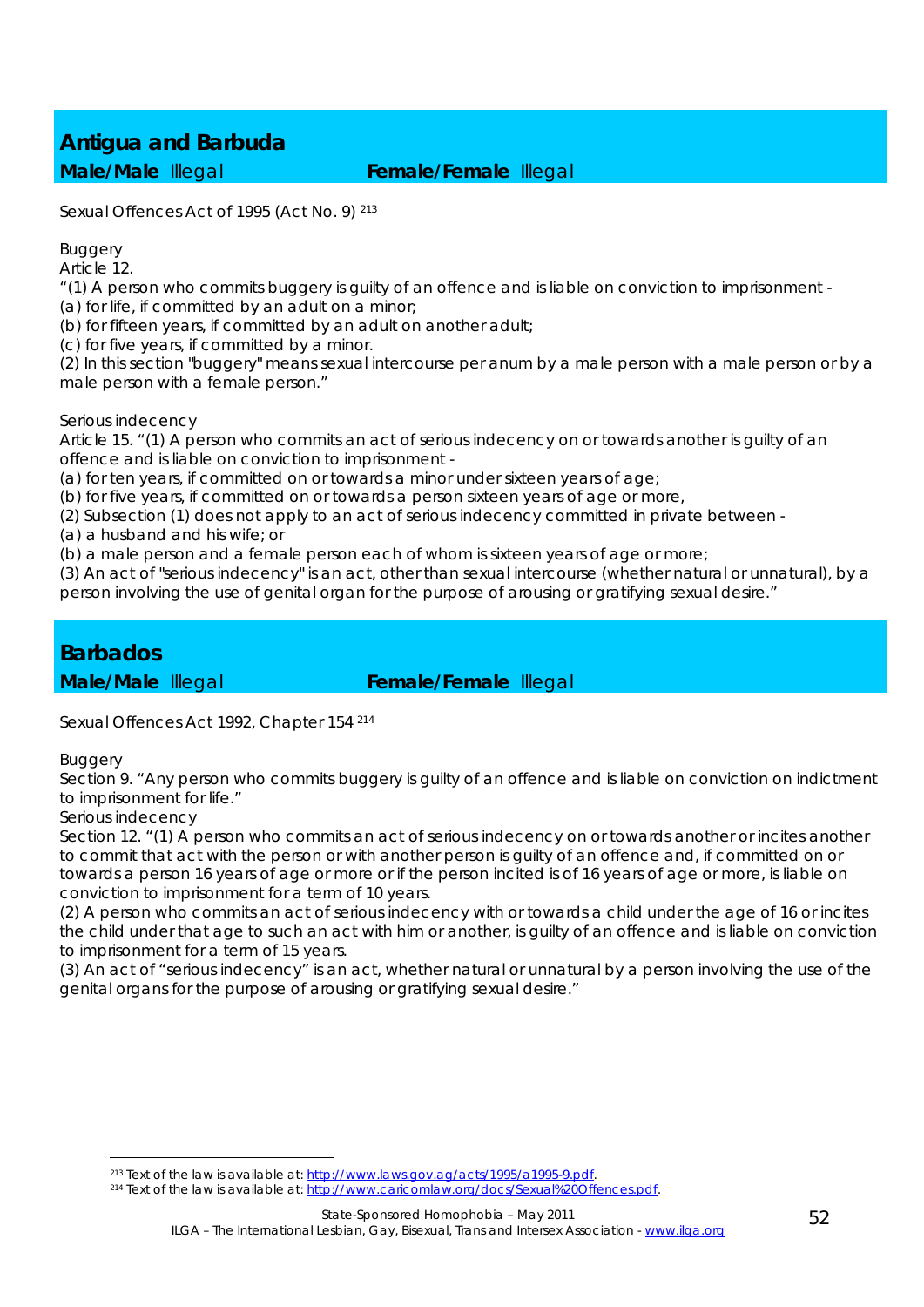# *Belize*

### **Male/Male** Illegal **Female/Female** Legal

Criminal Code [CAP. 101] (REVISED EDITION 2003) 215

Unnatural Crime

Section 53.

"Every person who has carnal intercourse against the order of nature with any person or animal shall be liable to imprisonment for ten years."

### *Dominica*

### **Male/Male** Illegal **Female/Female** Illegal

Sexual Offences Act 1998 216

### Section 14. Gross Indecency

"(1) Any person who commits an act of gross indecency with another person is guilty of an offence and liable on conviction to imprisonment for five years.

(2) Subsection (1) does not apply to an act of gross indecency committed in private between an adult male person and an adult female person, both of whom consent.

(3) For the purposes of subsection (2) –

- (a) an act shall be deemed not to have been committed in private if it is committed in a public place; and
- (b) a person shall be deemed not to consent to the commission of such an act if –
- (i) the consent is extorted by force, threats or fear of bodily harm or is obtained by false and fraudulent representations as to the nature of the act;
- (ii) the consent is induced by the application or administration of any drug, matter or thing with intent to intoxicate or stupefy the person; or
- (iii) that person is, and the other party to the act knows or has good reason to believe that the person is suffering from a mental disorder.

(4) In this section "gross indecency" is an act other than sexual intercourse (whether natural or unnatural) by a person involving the use of genital organs for the purpose of arousing or gratifying sexual desire."

### Section 16 Buggery

1

"(1) A person who commits buggery is guilty of an offence and liable on conviction to imprisonment for –

- (a) twenty-five years, if committed by an adult on a minor;
- (b) ten years, if committed by an adult on another adult; or
- (c) five years, if committed by a minor;

and, if the Court thinks it fit, the Court may order that the convicted person be admitted to a psychiatric hospital for treatment.

(2) Any person who attempts to commit the offence of buggery, or is guilty of an assault with the intent to commit the same is guilty of an offence and liable to imprisonment for four years and, if the Court thinks it fit, the Court may order that the convicted person be admitted to the psychiatric hospital for treatment. (3) In this section "buggery" means sexual intercourse per anum by a male person with a male person or by a

male person with a female person."

<sup>&</sup>lt;sup>215</sup> Text of the law is available at: http://www.belizelaw.org/lawadmin/PDF%20files/cap101.pdf. <sup>216</sup> Text of the law is available at: http://www.dominica.gov.dm/laws/1998/act1-1998.pdf.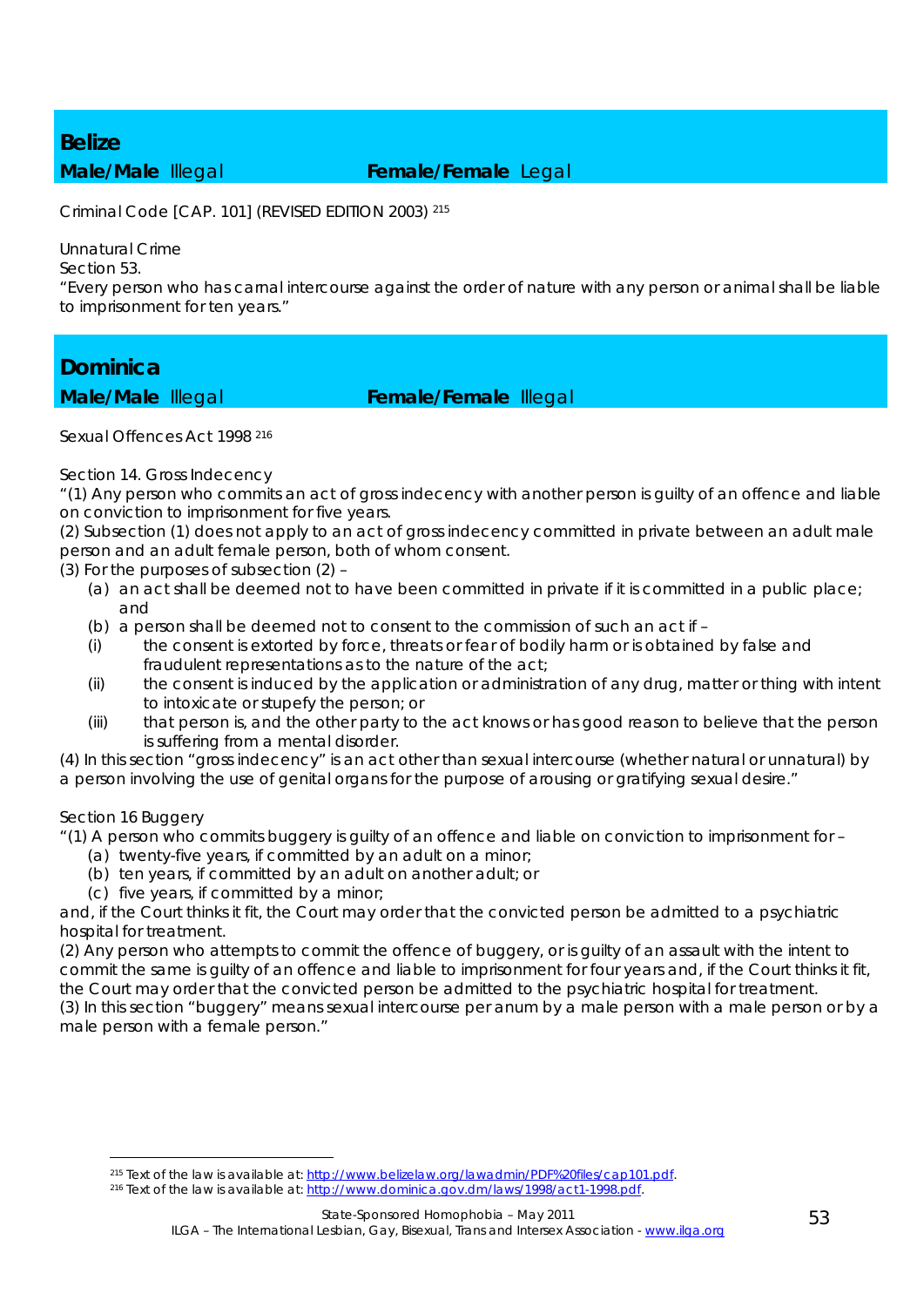### *Grenada*

### **Male/Male** Illegal **Female/Female** Legal

Criminal Code as amended to 1990 217

Article 435. "If any two persons are guilty of unnatural connexion [sic], or if any person is guilty of an unnatural connexion with any animal, every such person shall be liable to imprisonment for ten years".

### *Guyana*

### **Male/Male Illegal <b>Female/Female** Legal

Criminal Law (Offences) Act 218

Section 352 - Committing acts of gross indecency with male person:

"Any male person, who in public or private, commits, or is a party to the commission, or procures or attempts to procure the commission, by any male person, of an act of gross indecency with any other male person shall be guilty of misdemeanour and liable to imprisonment for two years."

Section 353 - Attempt to commit unnatural offences:

"Everyone who -

(a) attempts to commit buggery; or

(b) assaults any person with the intention to commit buggery; or

(c) being a male, indecently assaults any other male person,

shall be guilty of felony and liable to imprisonment for ten years."

Section 354 – Buggery:

"Everyone who commits buggery, either with a human being or with any other living creature, shall be guilty of felony and liable to imprisonment for life."

### *Jamaica*

### **Male/Male Illegal <b>Female/Female** Legal

The Offences Against the Person Act 219

### Article 76 (Unnatural Crime)

"Whosoever shall be convicted of the abominable crime of buggery [anal intercourse] committed either with mankind or with any animal, shall be liable to be imprisoned and kept to hard labour for a term not exceeding ten years."

#### Article 77 (Attempt)

1

"Whosoever shall attempt to commit the said abominable crime, or shall be guilty of any assault with intent to commit the same, or of any indecent assault upon any male person, shall be guilty of a misdemeanour, and being convicted thereof shall be liable to be imprisoned for a term not exceeding seven years, with or without hard labour."

Article 78 (Proof of Carnal Knowledge)

"Whenever upon the trial of any offence punishable under this Act, it may be necessary to prove carnal

<sup>217</sup> See LGBT Shadow Grenada, available at:

http://www2.ohchr.org/english/bodies/hrc/docs/ngos/LGBTShadow\_Grenada\_annex.pdf. <sup>218</sup> Text of the law is available at: http://www.oas.org/juridico/MLA/en/guy/en\_guy-int-text-cl\_act.pdf. <sup>219</sup> Text of the law is available

http://www.moj.gov.jm/laws/statutes/Offences%20Against%20the%20Person%20Act.pdf.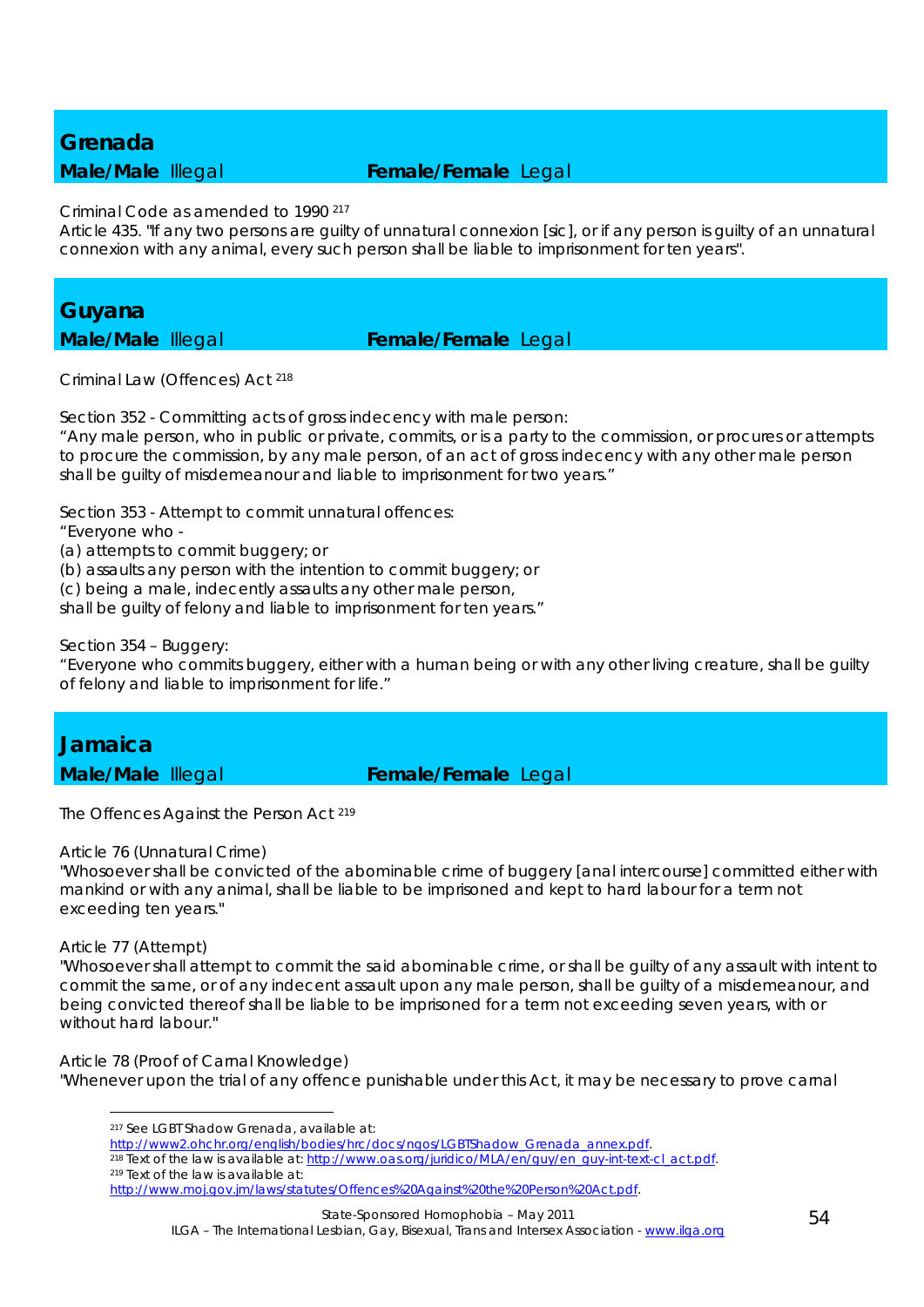knowledge, it shall not be necessary to prove the actual emission of seed in order to constitute a carnal knowledge, but the carnal knowledge shall be deemed complete upon proof of penetration only."

#### Article 79 (Outrages on Decency)

"Any male person who, in public or private, commits, or is a party to the commission of, or procures or attempts to procure the commission by any male person of, any act of gross indecency with another male person, shall be guilty of a misdemeanor, and being convicted thereof shall be liable at the discretion of the court to be imprisoned for a term not exceeding 2 years, with or without hard labour."

*Saint Kitts and Nevis* 

**Male/Male** Illegal **Female/Female** Legal

Offences against the Person Act 220

Section 56

"The abominable crime of buggery" - up to 10 years imprisonment, with or without hard labour. Section 57

"Whosoever attempts to commit the said abominable crime, or is guilty of any assault with intent to commit the same, or of any indecent assault upon any male person, is guilty of misdemeanour, and being convicted thereof shall be liable to be imprisoned for any term not exceeding four (4) years with or without hard labour."

### *Saint Lucia*

**Male/Male Illegal <b>Female/Female** Illegal

Criminal Code, No. 9 of 2004 (Effective January 1, 2005) 221

Gross Indecency

Section 132.— "(1) Any person who commits an act of gross indecency with another person commits an offence and is liable on conviction on indictment to imprisonment for ten years or on summary conviction to five years.

(2) Subsection (1) does not apply to an act of gross indecency committed in private between an adult male person and an adult female person, both of whom consent.

(3) For the purposes of subsection (2) —

(*a*) an act shall be deemed not to have been committed in private if it is committed in a public place; and (*b*) a person shall be deemed not to consent to the commission of

such an act if —

(i) the consent is extorted by force, threats or fear of bodily harm or is obtained by false and fraudulent representations as to the nature of the act;

(ii) the consent is induced by the application or administration of any drug, matter or thing with intent to intoxicate or stupefy the person; or

(iii) that person is, and the other party to the act knows or has good reason to believe that the person is suffering from a mental disorder.

(4) In this section "gross indecency" is an act other than sexual intercourse (whether natural or unnatural) by a person involving the use of the genital organs for the purpose of arousing or gratifying sexual desire."

### **Buggery**

Section 133.— "(1) A person who commits buggery commits an offence and is liable on conviction on indictment to imprisonment for —

(*a*) life, if committed with force and without the consent of the other person;

(*b*) ten years, in any other case.

<sup>1</sup> <sup>220</sup> Available at: http://www.interpol.int/Public/Children/SexualAbuse/NationalLaws/csaStKittsNevis.pdf.<br><sup>221</sup> Text of the law is available at: http://www.rslpf.com/site/criminal%20code%202004.pdf.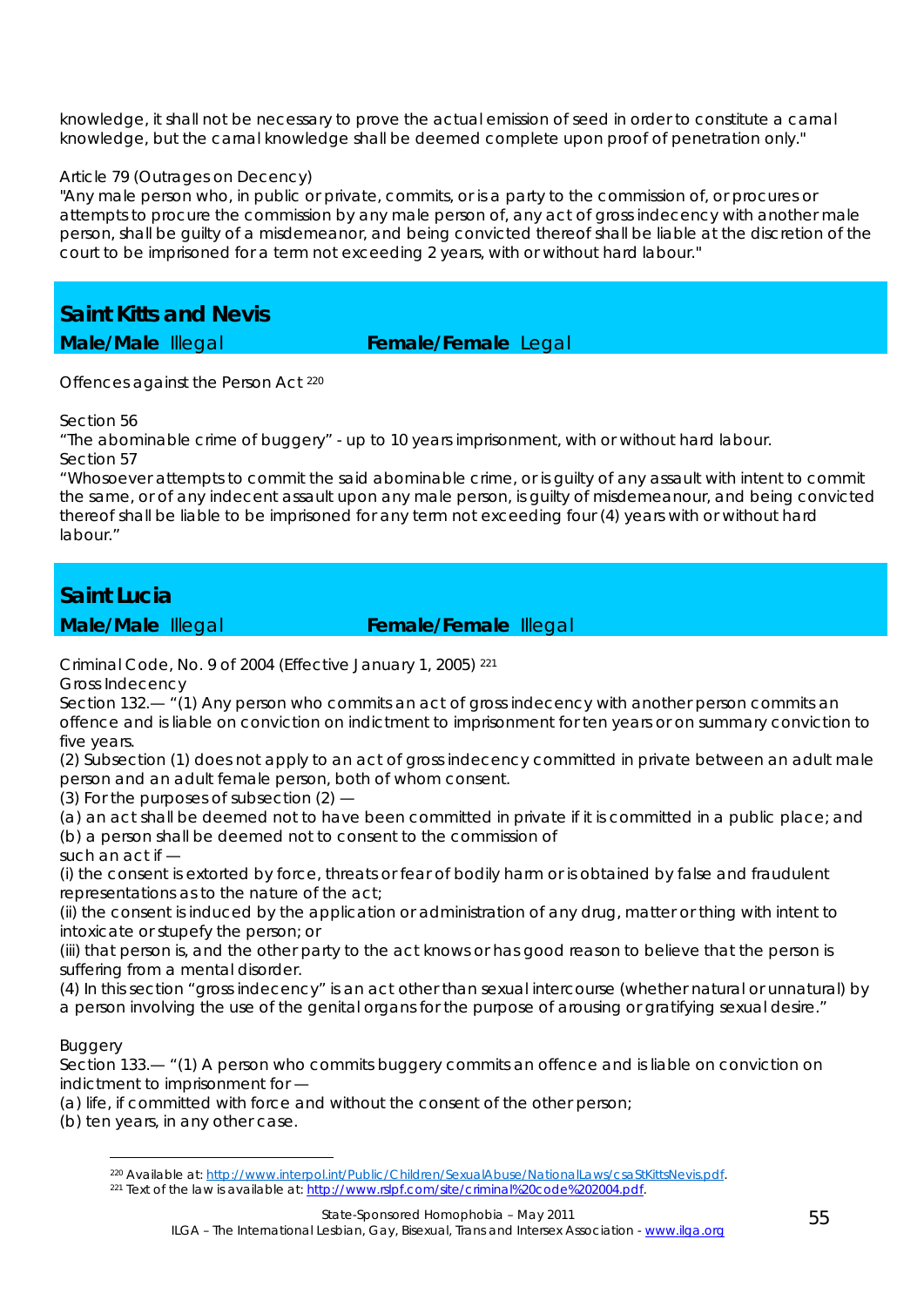(2) Any person who attempts to commit buggery, or commits an assault with intent to commit buggery, commits an offence and is liable to imprisonment for five years.

(3) In this section "buggery" means sexual intercourse per anus by a male person with another male person."

### *Saint Vincent and the Grenadines*  **Male/Male Illegal <b>Female/Female** Illegal

Criminal Code, 1990 Edition 222 Section 146

"Any person who —

(a) commits buggery with any other person;

(b) commits buggery with an animal; or

(c) permits any person to commit buggery with him or her;

is guilty of an offence and liable to imprisonment for ten years." Section 148

"Any person, who in public or private, commits an act of gross indecency with another person of the same sex, or procures or attempts to procure another person of the same sex to commit an act of gross indecency with him or her, is guilty of an offence and liable to imprisonment for five years."

### *Trinidad and Tobago*

### **Male/Male Illegal <b>Female/Female** Illegal

Sexual Offences Act 1986, Consolidated Version 2000 223

Section 13. "(1) A person who commits buggery is guilty of an offence and is liable on conviction to imprisonment—

(a) if committed by an adult on a minor, for life;

(b) if committed by an adult on another adult, for twenty-five years;

(c) if committed by a minor, for five years.

(2) In this section "buggery" means sexual inter-course per anum by a male person with a male person or by a male person with a female person."

Section 16. "(1) A person who commits an act of serious indecency on or towards another is guilty of an offence and is liable on conviction to imprisonment—

(a) if committed on or towards a minor under sixteen years of age for ten years for a first offence and to imprisonment for fifteen years for a subsequent offence;

(b) if committed on or towards a person sixteen years of age or more for five years.

(2) Subsection (1) does not apply to an act of serious indecency committed in private between—

(a) a husband and his wife; or

1

(b) a male person and a female person each of whom is sixteen years of age or more, both of whom consent to the commission of the act.

(3) An act of "serious indecency" is an act, other than sexual intercourse (whether natural or unnatural), by a person involving the use of the genital organ for the purpose of arousing or gratifying sexual desire."

<sup>&</sup>lt;sup>222</sup> Criminal Code of Saint Vincent and the Grenadines.<br><sup>223</sup> Text of the law is available at:, http://www.unhcr.org/refworld/country,,,,TTO,4562d94e2,4b20f03423,0.html.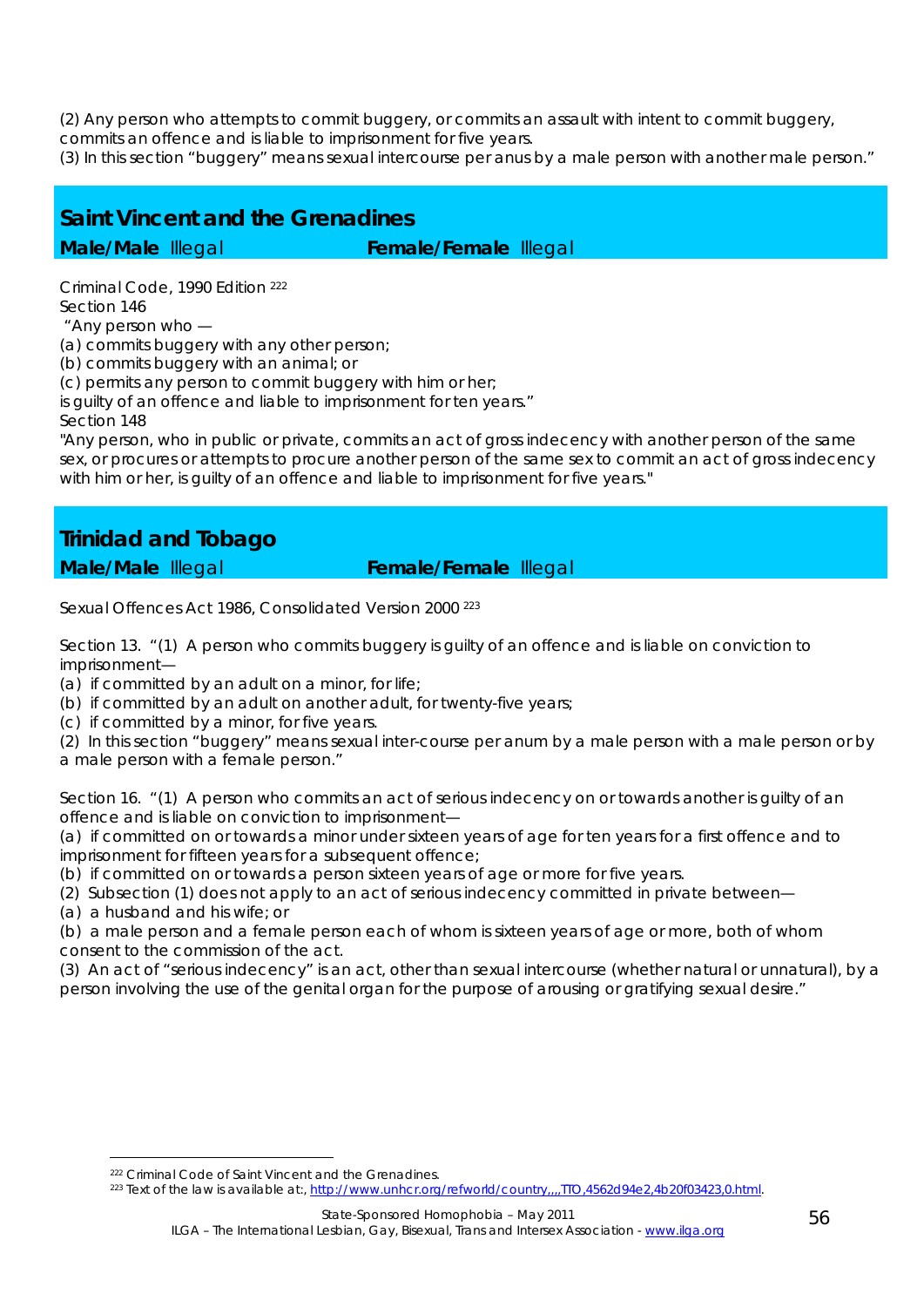### **OCEANIA**

### **Different stages in the reform of homophobic laws**

The region described as ANZAPI (Australia, New Zealand and the Pacific Islands) has a mixed cultural history. The region is based on the former South Pacific Forum, now Pacific Islands Forum, and is a basis for collective LGBTI organizing, underdeveloped, with many member states being engaged in local or other regional fora. Notwithstanding which, activism in individual countries has been extensive and achieved significant gains. Indigenous history of most member countries reflects a culture in stark contrast to the current homophobic law regime, that is the legacy of colonialist laws and often incorporates a traditional recognition and acceptance of diverse gender, sex and sexuality.

Whilst our history as former European countries is the main source of homophobic laws in our region, our region's members have managed to deal with this institutionalized homophobia in different ways. However, despite having a similar seed for homophobic sentiment, the islands in this region are at different stages in the reform of homophobic laws. Australia and New Zealand are dealing with adoption and surrogacy issues, as well as relationships recognition, such as civil unions and same-sex marriage. In comparison, the Pacific Islands are dealing with issues such as decriminalization. This does not mean that the problem of homophobia can be readily delineated. Australia was the first country to ban same-sex marriage on a national basis and it certainly is the only country in the ANZAPI region that has enacted an anti-gay law this century.

The factors most prevalent in keeping colonial laws in the contemporary legal system are either an absence of effective advocacy networks and opportunities and/or the promotion of their retention by right-wing elements of established religions. These areas of society make powerful lobby groups and often coerce governments to retain laws that would otherwise have been repealed many years ago. It has been attributed as one of the reasons for Australia's recent enactment of the same-sex marriage ban and could also explain the retention of sanctions against homosexuality by some of the Pacific Island countries. In spite of this the region has made significant advancements towards equality for LGBTI people. Australia, despite having a same-sex marriage prohibition, has made significant reforms towards relationship recognition, the most recent being to equalize relationship recognition at the federal level, providing equal treatment at law in a range of contexts from aged care to superannuation. New Zealand (Aotearoa) has a civil union scheme which has been argued to provide all the substantive rights of marriage to LGBTI people. Fiji has legalized homosexual sexual activity.

There is a significant push by members for the ANZAPI region to develop and implement the regional structures that will enable the region to both better communicate and also to implement procedures to ensure decisions are made by representative and elected regional structures, ultimately enabling the tackling of homophobia and transphobia at a grass-roots level. Recent strengthening of the regional networks and dialogue has underscored the importance of recognizing specific cultural perspectives and distinctions and ensuring these are reflected in advocacy efforts. Nonetheless it remains the case that the more coordinated representation ILGA is able to develop across the region the stronger it will become.

As representatives of the ANZAPI region, we not only hope that great strides will be made against homophobia and transphobia, but also hope that through ILGA member organization, and indeed individuals, we will feel empowered to take up this campaign for equality at a personal level. ILGA is a grassroots organisation that has for thirty three years, since its inception in 1978, thrived on the energy and efforts of its over 700 member organisations around the world from over 110 countries, including those in ANZAPI. We hope this world push for global LGBTI equality will continue well into the future.

#### **Simon Margan, Joleen Mataele and Lyn Morgain**

#### **ILGA-Oceania Board members ANZAPI Representatives to the ILGA World Board**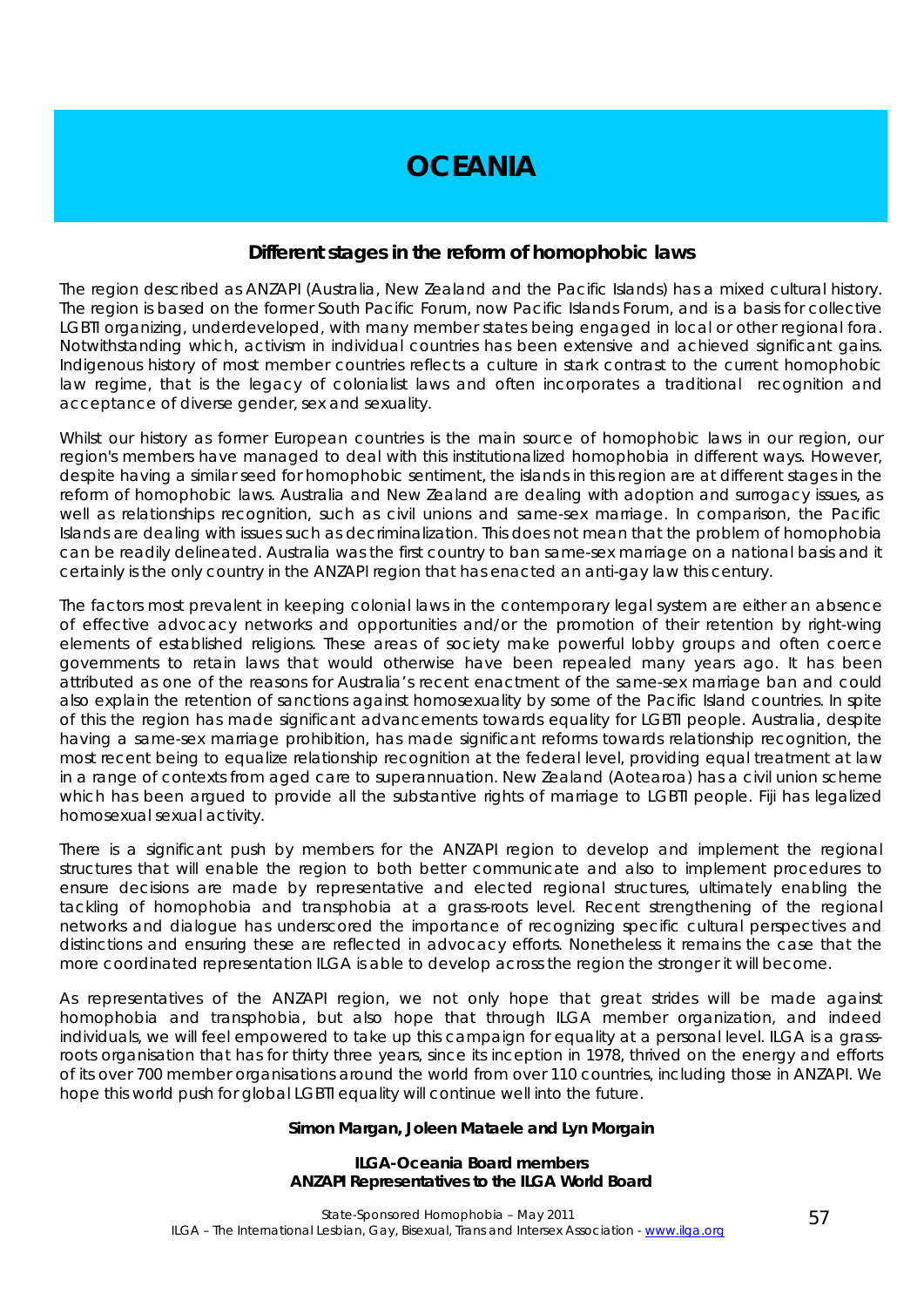### *Cook Islands (New Zealand associate)*  **Male/Male Illegal <b>Female/Female** Legal

Crimes Act 1969 224

Section 154. Indecency between males –

"(1) Every one is liable to imprisonment for a term not exceeding five years who, bring a male,-

(a) Indecently assaults any other male; or

(b) Does any indecent act with or upon any other male; or

(c) Induces or permits any other male to do any indecent act with or upon him.

(2) No boy under the age of fifteen years shall be charged with committing or being a party to an offence against paragraph

(b) or paragraph (c) of subsection (1) of this section, unless the other male was under the age of twenty-one years.

(3) It is not defence to a charge under this section that the other party consented."

Section 155. Sodomy –

"(1) Every one who commits sodomy is liable-

(a) Where the act of sodomy is committed on a female, to imprisonment for a term not exceeding fourteen years;

(b) Where the act of sodomy is committed on a male, and at the time of the act that male is under the age of fifteen years and the offender is of over the age of twenty-one years, to imprisonment for a term not exceeding fourteen years;

(c) In any other case, to imprisonment for a term not exceeding seven years.

(2) This offence is complete upon penetration.

(3) Where sodomy is committed on any person under the age of fifteen years he shall not be charged with being a party to that offence, but he may be charged with being a party to an offence against section 154 of this Act in say case to which that section is applicable.

(4) It is no defence to a charge under this section that the other party consented."

Note that Cook Islands is a New Zealand associate, and that the laws in Cook Islands are only applicable to the islands, and not to New Zealand!

### *Kiribati*

**Male/Male Illegal <b>Female/Female** Legal

Penal Code [Cap 67] Revised Edition 1977 225

Unnatural Offences

Section 153. "Any person who-

(a) commits buggery with another person or with an animal; or

(b) permits a male person to commit buggery with him or her,

shall be guilty of a felony, and shall be liable to imprisonment for 14 years."

Attempts to commit unnatural offences and indecent assaults

Section 154. "Any person who attempts to commit any of the offences it specified in the last preceding section, or who is guilty of any assault with intent to commit the same, or any indecent assault upon any male person shall be guilty of a felony, and shall be liable to imprisonment for 7 years."

<sup>1</sup> <sup>224</sup> Text of the law is available at:, http://www.paclii.org/ck/legis/num\_act/ca196982/.<br><sup>225</sup> Text of the law is available at: http://www.paclii.org/ki/legis/consol\_act/pc66/.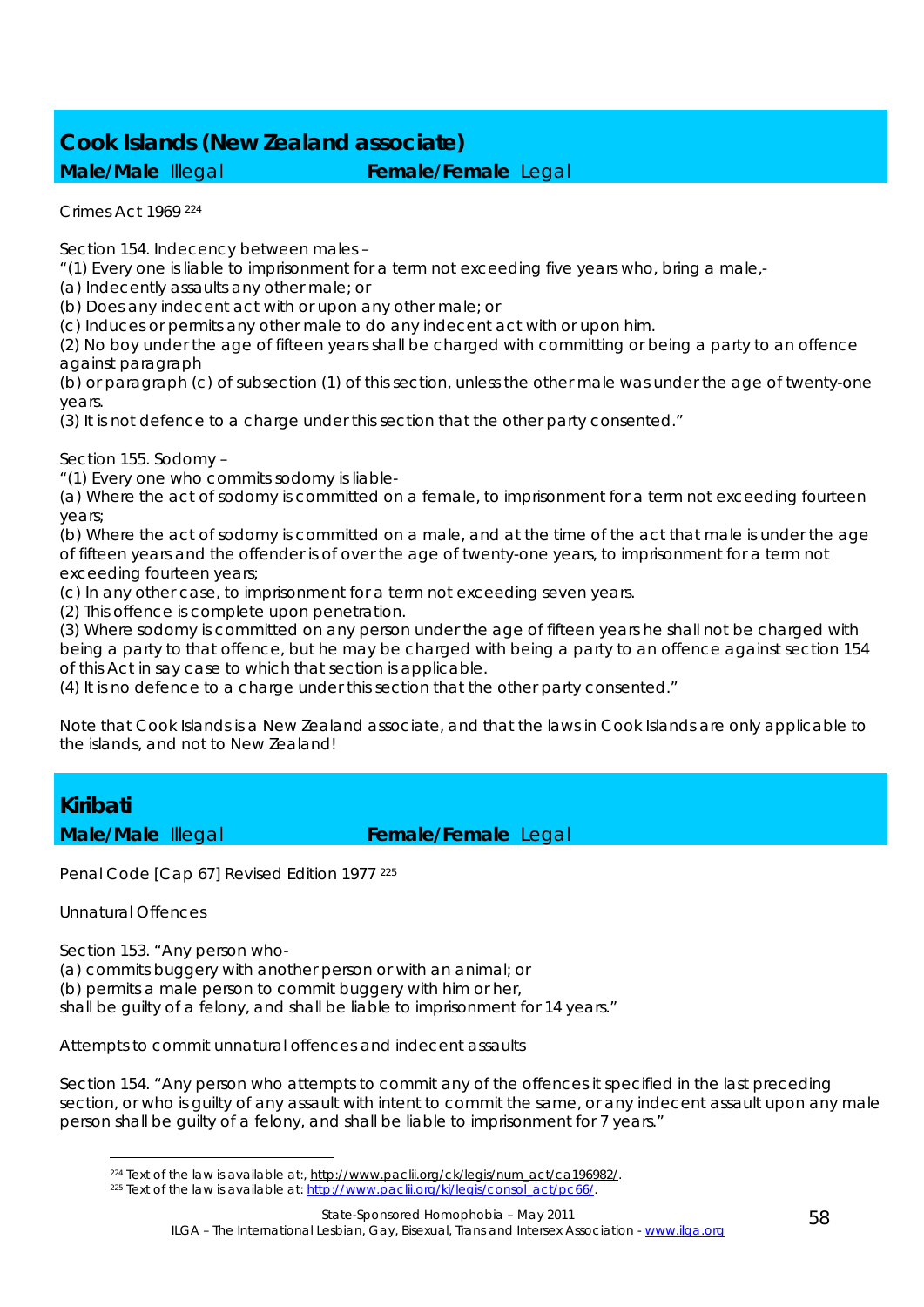#### Indecent practices between males

Section 155. "Any male person who, whether in public or private, commits any act of gross indecency with another male person, or procures another male person to commit any act of gross indecency with him, or attempts to procure the commission of any such act by any male person with himself or with another male person, whether in public or private, shall be guilty of a felony, and shall be liable to imprisonment for 5 years."

### *Nauru*

### **Male/Male** Illegal **Female/Female** Legal

Criminal Code of Queensland in its application to Nauru on 1 July 1921 226 <sup>227</sup>

Section 208. Unnatural Offences

"Any person who:

- (1) Has carnal knowledge of any person against the order of nature; or
- (2) Has carnal knowledge of an animal; or
- (3) Permits a male person to have carnal knowledge of him or her against the order of nature;

is guilty of a crime, and is liable to imprisonment with hard labour for fourteen years"

Section 209. Attempt to commit Unnatural Offences

 "Any person who attempts to commit any of the crimes defined in the last preceding section is guilty of a crime, and is liable to imprisonment with hard labour for seven years. The offender cannot be arrested without warrant."

Section 211. Indecent Practices between Males

 "Any male person who, whether in public or private, commits any act of gross indecency with another male person, or procures another male person to commit any act of gross indecency with him, or attempts to procure the commission of any such act by any male person with himself or with another male person, whether in public or private, is guilty of a misdemeanour, and is liable to imprisonment with hard labour for three years."

*Palau* 

**Male/Male Illegal <b>Female/Female** Legal

Palau National Code; Penal Code 228

§ 2803. Sodomy.

<u>.</u>

"Every person who shall unlawfully and voluntarily have any sexual relations of an unnatural manner with a member of the same or the other sex, or shall have any carnal connection in any manner with a beast, shall be guilty of sodomy, and upon conviction thereof be imprisoned for a period of not more than 10 years; provided, that the term "sodomy" shall embrace any and all parts of the sometimes written "abominable and detestable crime against nature"".

<sup>&</sup>lt;sup>226</sup> Text of the law available at: http://www.vanuatu.usp.ac.fj/library/Paclaw/Nauru/Indices/Nauru laws.html.<br><sup>227</sup> Criminal Code 1899, available at: http://ozcase.library.qut.edu.au/qhlc/documents/CrimCode1899\_63Vic\_9.pd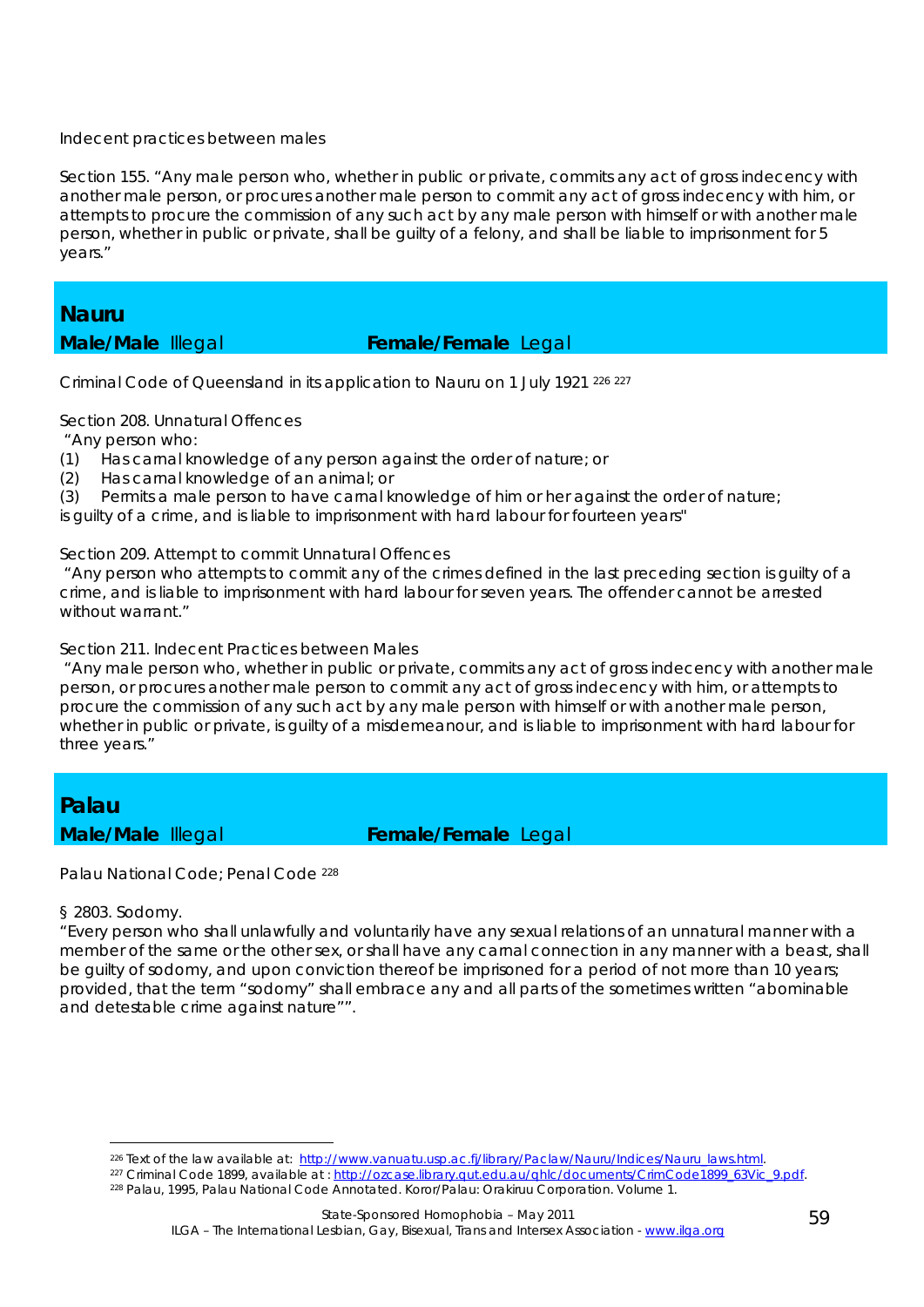### *Papua New Guinea*  **Male/Male** Illegal **Female/Female** Legal

Criminal Code 1974, as amended in 2002 <sup>229</sup>

Section 210. UNNATURAL OFFENCES

"(1) A person who–

(*a*) sexually penetrates any person against the order of nature; or

(*b*) sexually penetrates an animal; or

(*c*) permits a male person to sexually penetrate him or her against the order of nature, is guilty of a crime. Penalty: Imprisonment for a term not exceeding 14 years.

(2) A person who attempts to commit an offence against Subsection (1) is guilty of a crime.

Penalty: imprisonment for a term not exceeding seven years."

Section 212. INDECENT PRACTICES BETWEEN MAI FS.

"(1) A male person who, whether in public or private–

(*a*) commits an act of gross indecency with another male person; or

(*b*) procures another male person to commit an act of gross indecency with him; or

(*c*) attempts to procure the commission of any such act by a male person with himself or with another male person, is guilty of a misdemeanour.

Penalty: Imprisonment for a term not exceeding three years."

### *Samoa*

**Male/Male** Illegal **Female/Female** Legal

Crimes Ordinance 1961, Consolidated Acts of Samoa 2007-2008 230

Section 58D. Indecency between males –

"(1) Everyone is liable to imprisonment for a term not exceeding 5 years who, being a male:

- (a) Indecently assaults any other male; or
- (b) Does any indecent act with or upon any other male; or

(c) Induces or permits any other male to do any indecent act with or upon him.

(2) No boy under the age of 16 years shall be charged with committing or being a party to an offence against paragraph (b) or paragraph (c) of subsection (1), unless the other male was under the age of 21 years.

(3) It is no defence to a charge under this section that the other party consented."

Section 58E. Sodomy –

1

"(1) Everyone who commits sodomy is liable:

(a) Where the act of sodomy is committed on a female, to imprisonment for a term not exceeding 7 years.

(b) Where the act of sodomy is committed on a male, and at the time of the act that male is under the age of 16 years and the offender is of or over the age of 21 years, to imprisonment for a term not exceeding 7 years.

(c) In any other case, to imprisonment for a term not exceeding 5 years.

(2) This offence is complete upon penetration.

(3) Where sodomy is committed on any person under the age of 16 years he shall not be charged with being a party to that offence, but he may be charged with being a party to an offence against section 58D of this Act in any case to which that section is applicable.

(4) It is no defence to a charge under this section that the other party consented."

<sup>&</sup>lt;sup>229</sup> Text of the law is available at : http://www.paclii.org/pg/legis/consol\_act/cca1974115//.<br><sup>230</sup> Text of the ordinance is available at : http://www.paclii.org/ws/legis/consol\_act/co1961135/.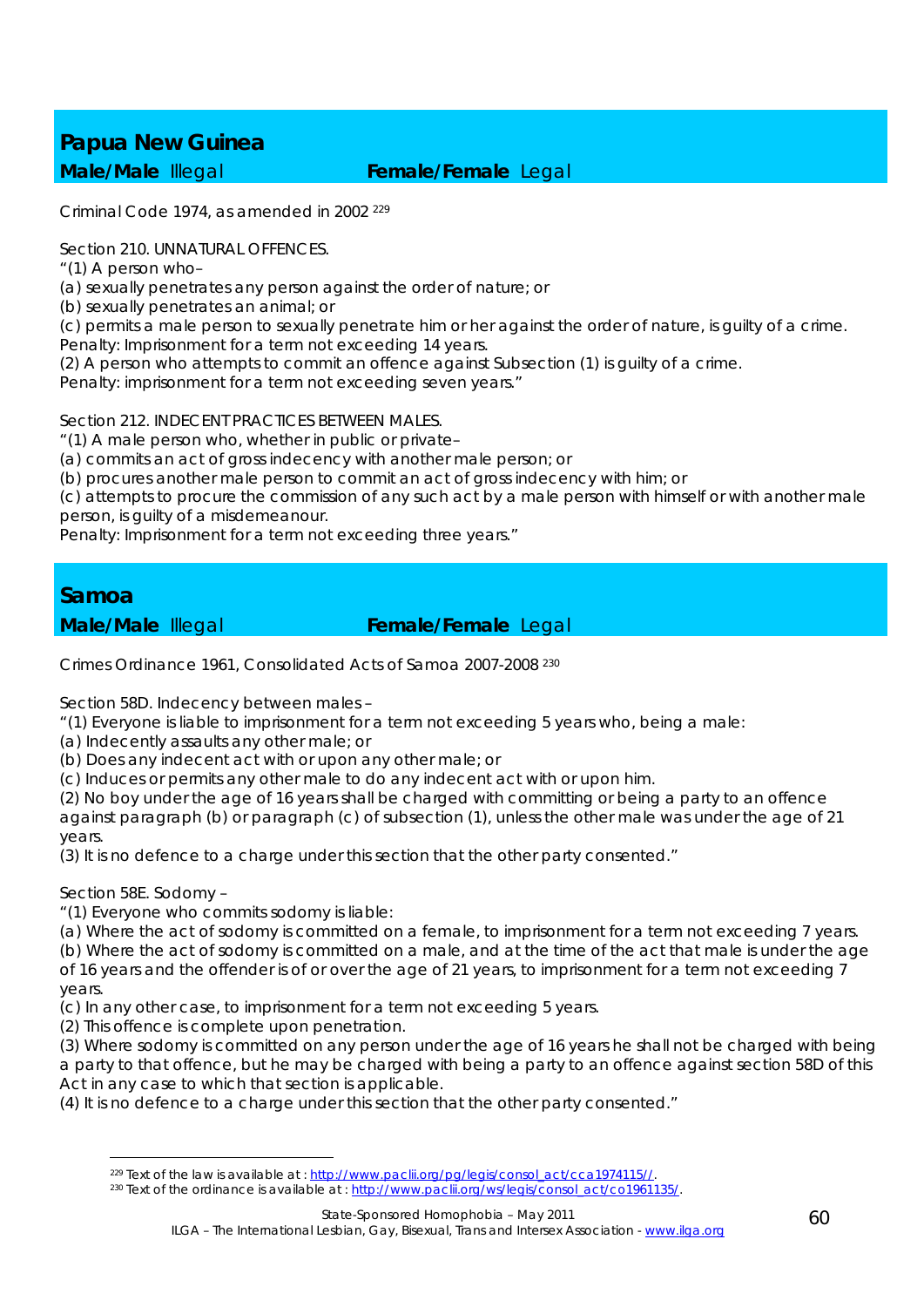# *Solomon Islands*

### **Male/Male** Illegal **Female/Female** Illegal

Penal Code (Revised Edition 1996)<sup>231</sup>

Section 160. Unnatural offences

"Any person who-

(a) commits buggery with another person or with an animal; or

(b) permits a male person to commit buggery with him or her, shall be guilty of a felony, and shall be liable to imprisonment for fourteen years."

Section 161. Attempts to commit unnatural offences

 "Any person who attempts to commit any of the offences specified in the last preceding section, or who is guilty of any assault with intent to commit the same, or any indecent assault indecent assaults upon any male person shall be guilty of a felony, and shall be liable to imprisonment for seven years."

Section 162. Indecent practices between persons of the same sex (Inserted by Act 9 of 1990, s. 2)

"Any person who, whether in public or private -

(a) commits any act of gross indecency with another of the same sex;

(b) procures another of the same sex to commit any act of gross indecency; or

(c) attempts to procure the commission of any act of gross indecency by persons of the same sex, shall be guilty of a felony and be liable to imprisonment for five years."

### *Tonga*

**Male/Male Illegal <b>Female/Female** Legal

Laws of Tonga, Criminal Offences [Cap 18] 1988 Edition 232

Sodomy and bestiality.

Section 136. "Whoever shall be convicted of the crime of sodomy with another person or bestiality with any animal shall be liable at the discretion of the Court to be imprisoned for any period not exceeding ten years and such animal shall be killed by a public officer." (Substituted by Act 9 of 1987.)

Attempted sodomy, indecent assault upon a male.

Section 139. "Whoever shall attempt to commit the said abominable crime of sodomy or shall be guilty of an assault with intent to commit the same or of any indecent assault upon any male person shall be liable at the direction of the Court to imprisonment for any term not exceeding 10 years."

Evidence.

1

Section 140. "On the trial of any person upon a charge of sodomy or carnal knowledge it shall not be necessary to prove the actual emission of seed but the offence shall be deemed complete on proof of penetration only."

Whipping for certain offences.

Section 142. "Whenever any male person shall be convicted of any offence against sections 106, 107, 115, 118, 121, 122, 125, 132, 136 and 139 of this Act the Court may, in its discretion in lieu of or in addition to any

<sup>&</sup>lt;sup>231</sup> Text of the law is available at: http://www.paclii.org/sb/legis/consol\_act/pc66/.<br><sup>232</sup> Text of the law is available at: http://www.paclii.org/to/legis/consol\_act/co136/.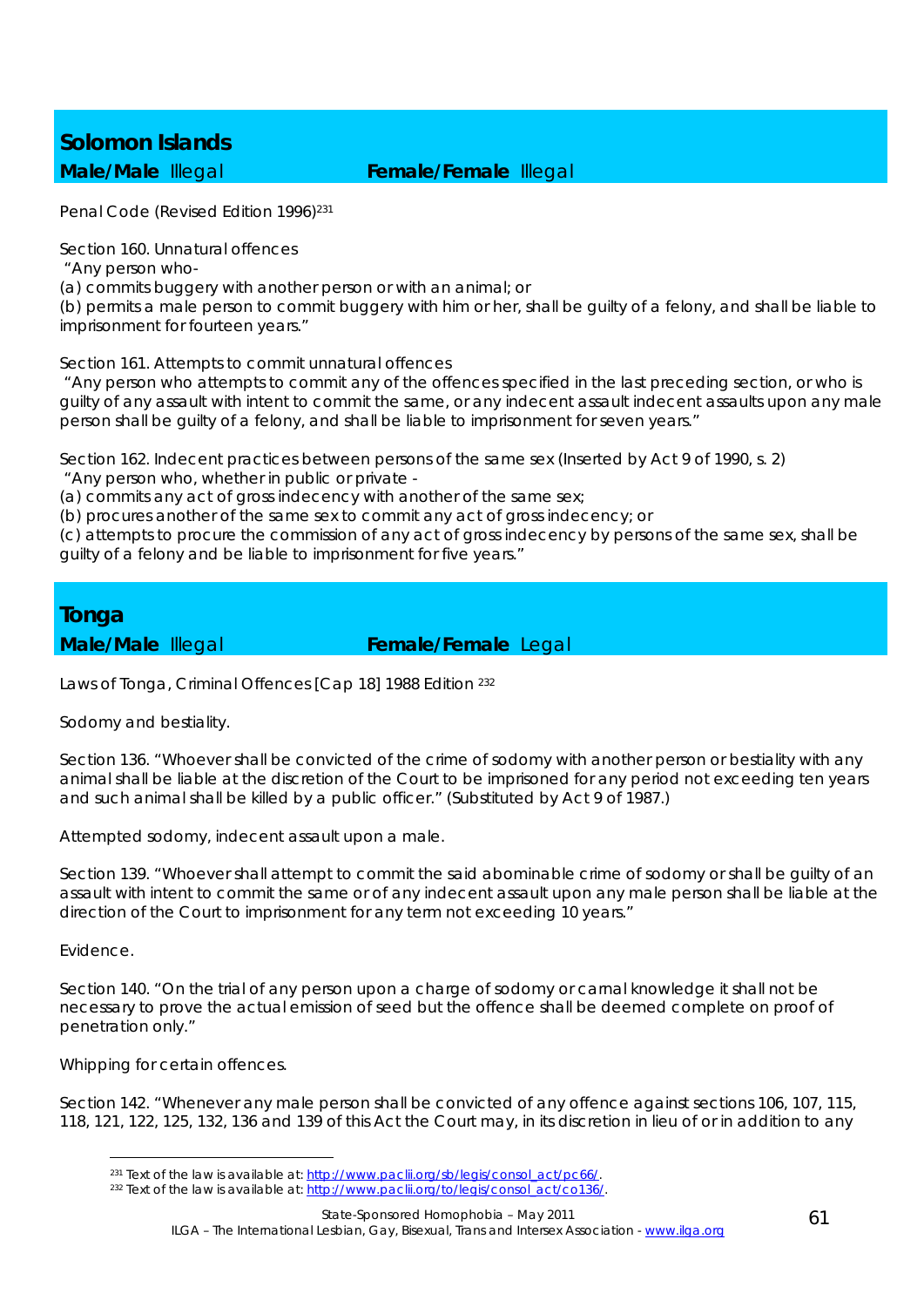sentence of imprisonment authorised under this Act order the person so convicted to be whipped in accordance with the provisions of section 31 of this Act." (Substituted by Act 9 of 1987.)

### *Tuvalu*

### **Male/Male** Illegal **Female/Female** Legal

Laws of Tuvalu, Penal Code [Cap 8] Revised Edition 1978 233

Unnatural offences

1

Section 153. "Any person who-

(a) commits buggery with another person or with an animal; or (b) permits a male person to commit buggery with him or her, shall be guilty of a felony, and shall be liable to imprisonment for 14 years."

#### Attempts to commit unnatural offences and indecent assault

Section 154. "Any person who attempts to commit any of the offences specified in the last proceeding section, or who is guilty of any assault with intent to commit the same, or any indecent assault upon any male person shall be guilty of a felony, and shall be liable to imprisonment for 7 years."

#### Indecent practices between males

Section 155. "Any male person who, whether in public or private, commits any act of gross indecency with another male person, or procures another male person to commit any act of gross indecency with him, or attempts to procure the commission of any such act by any male person with himself or with another male person, whether in public or private, shall be guilty of a felony, and shall be liable to imprisonment for 5 years."

<sup>233</sup> Text of the law is available at: http://www.tuvalu-legislation.tv/tuvalu/DATA/PRIN/1990-008/PenalCode.pdf.